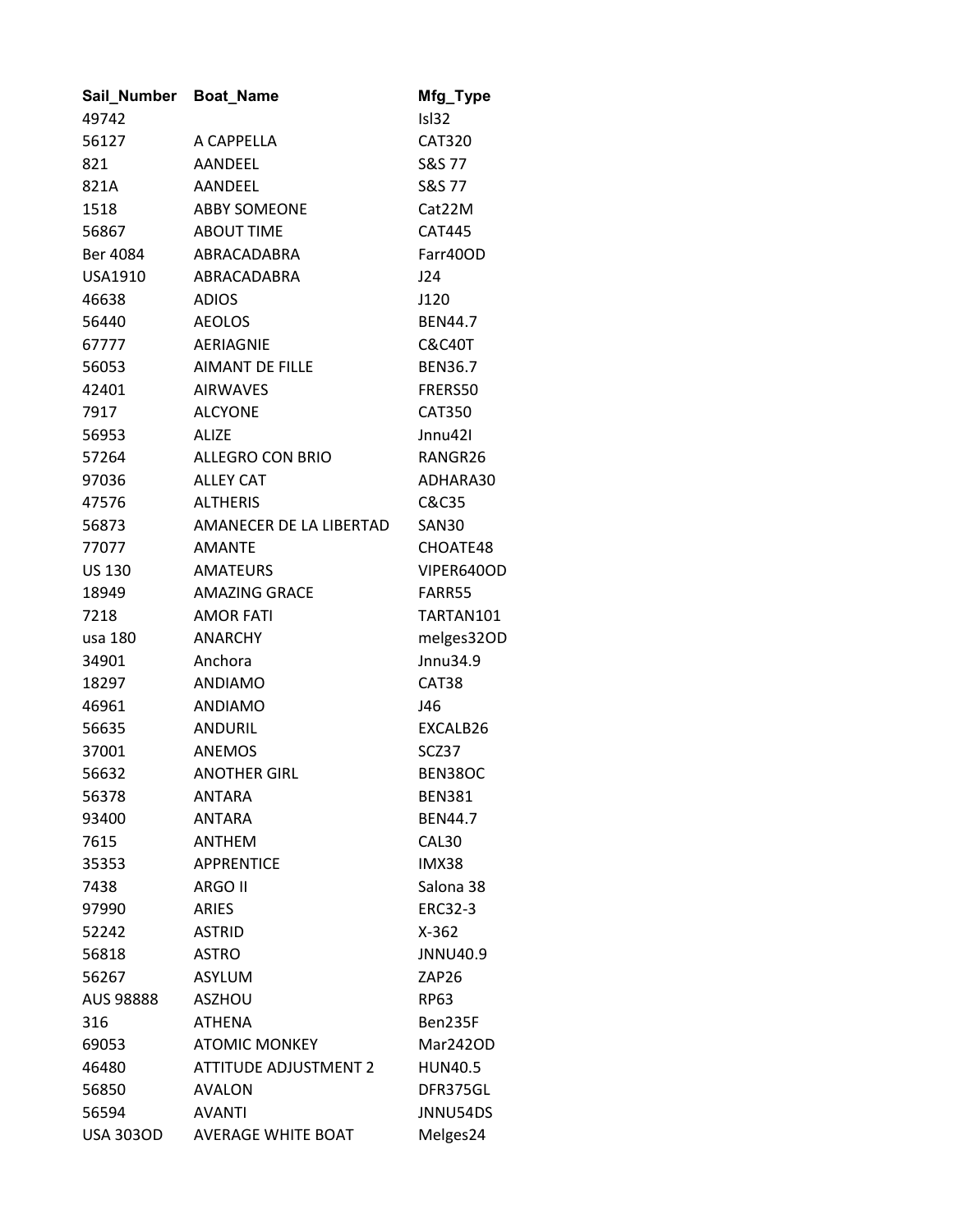| 46380          | AVET                      | J80               |
|----------------|---------------------------|-------------------|
| <b>USA 284</b> | AVET                      | J80ODR            |
| 5678           | <b>AYER BOURNE</b>        | <b>BEN37</b>      |
| 56895          | <b>AYISHA</b>             | CAT34             |
| 97321          | <b>BAD WOLF</b>           | <b>MAR242OD</b>   |
| 97332          | <b>BANDIT</b>             | BEN32FT           |
| USA2821        | <b>BANDIT</b>             | J24               |
| 79             | <b>BAR-TABAC</b>          | CHLGR32           |
| 97660          | <b>BASTANTE</b>           | BEN405FM          |
| 7262           | <b>BAZINGA</b>            | <b>HOB33</b>      |
| 16875          | <b>BEAVER</b>             | LNDBRG26          |
| 56136          | <b>BELLA VITA</b>         | <b>BEN36.7</b>    |
| 56136A         | <b>BELLA VITA</b>         | <b>BEN36.7</b>    |
| 7389           | <b>BELLISSIMA</b>         | RANGR26           |
| 87780          | <b>BERSERK</b>            | SCH <sub>35</sub> |
| 56074          | <b>BETTY</b>              | J32               |
| 51593          | <b>BETWEEN THE SHEETS</b> | <b>JNU52.2T</b>   |
| 7447           | <b>BIEN ROULEE</b>        | AND39             |
| 7447A          | <b>BIEN ROULEE</b>        | AND39             |
| 67917          | <b>BILBO BAGGINS</b>      | CAT38             |
| USA37          | <b>BLADE</b>              | <b>FARR40-2</b>   |
| 87549          | <b>BLADE RUNNER</b>       | EXP37             |
| 87183          | <b>BLIND DATE</b>         | <b>MORG38-3</b>   |
| 46973          | BLITZ                     | <b>CAPR23.5</b>   |
| 67832          | <b>BLOW ME</b>            | MORG27            |
| 28507          | <b>BLUE AGAVE</b>         | <b>BEN40.7</b>    |
| 5055           | <b>BLUE BLAZES</b>        | R/P50             |
| 88088          | <b>BLUE FLASH</b>         | <b>J88</b>        |
| 51652          | <b>BLUE MAGNET</b>        | <b>BEN33.7F</b>   |
| 8923           | <b>BLUE STAR</b>          | OLS30             |
| 79072          | <b>BLUE TOMALI</b>        | C&C121            |
| 46092          | <b>BLUES CREWS</b>        | J92               |
| 46407          | <b>BLUR</b>               | <b>B25</b>        |
| 46573          | <b>BOAT</b>               | SWAN44            |
| 51092          | <b>BODACIOUS IV</b>       | SC52M             |
| 51092MH        | <b>BODACIOUS IV</b>       | SC52M             |
| 46822          | <b>BOLERO</b>             | J46               |
| 56223          | <b>BOMBADIER</b>          | J105              |
| 56223OD        | <b>BOMBADIER</b>          | J105OD            |
| 87437          | <b>BON VIVANT</b>         | CAT30             |
| 43513M         | <b>B'QUEST</b>            | Tripp40           |
| 46565          | <b>BRAVURA</b>            | FARR44            |
| 7319           | <b>Breezin</b>            | Hunter 31         |
| 56410M         | <b>BRIAR ROSE</b>         | <b>BAV42</b>      |
| 620            | <b>BRIO</b>               | Melges24          |
| 56239          | <b>BUBALA</b>             | CAL40             |
| 97620          | <b>BUENA VISTA</b>        | OLS40             |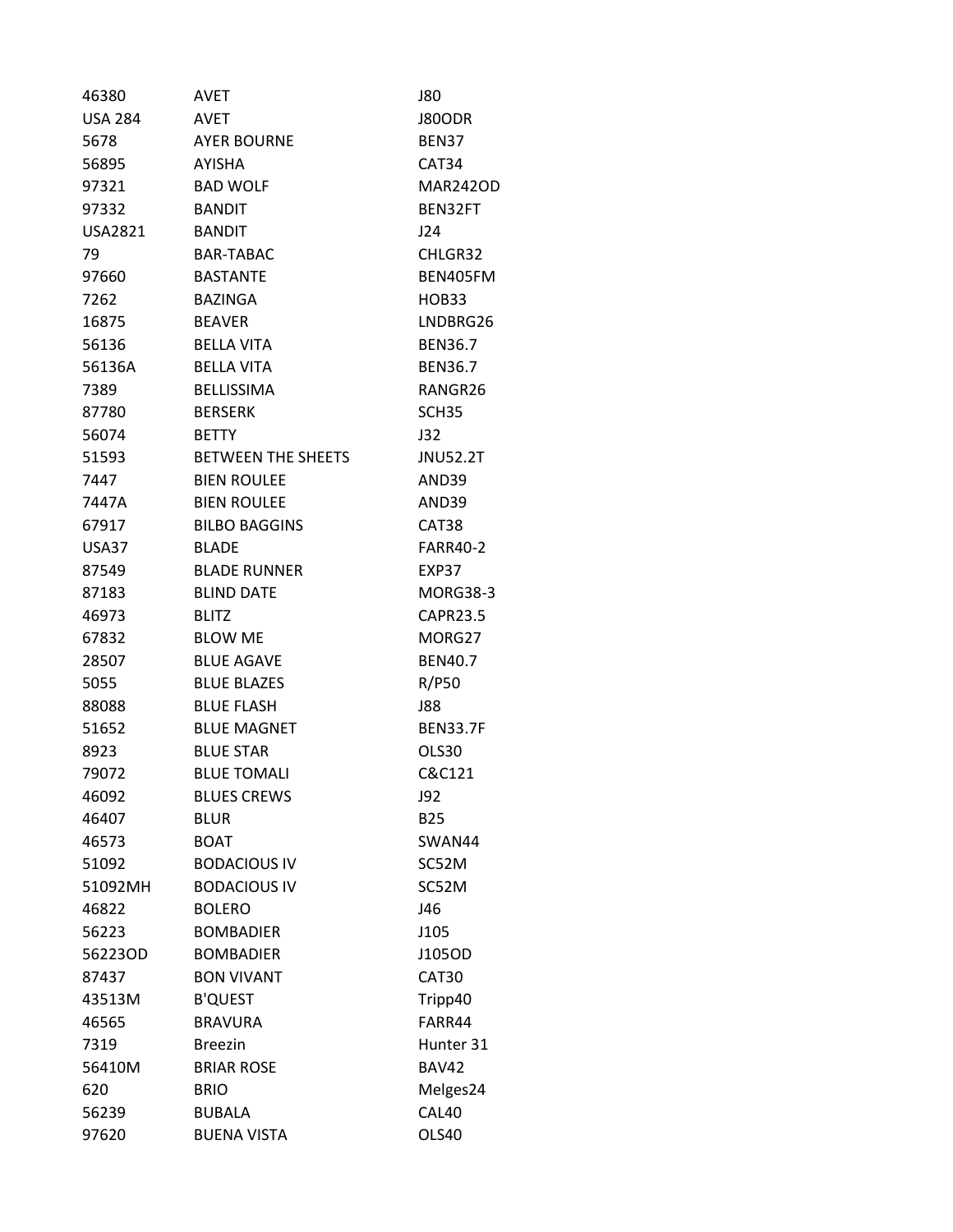| 2257           | <b>BULLET</b>            | J24                   |
|----------------|--------------------------|-----------------------|
| 87840          | <b>BULLY</b>             | SCH <sub>35</sub>     |
| 56269          | <b>CABERNET SKY</b>      | Ben48OC               |
| 351            | <b>CAKE</b>              | J70                   |
| 56429          | <b>CALARY</b>            | CAL33-3               |
| USA7609        | CALIFORNIA DREAM         | BEN37                 |
| 56382          | CALIFORNIA DREAMER       | CAT30T                |
| 56673          | <b>CALIFORNIA ZEPHYR</b> | SCZ27                 |
| 7090           | <b>CALLISTO</b>          | <b>TAR101</b>         |
| 8540           | <b>CALLISTO</b>          | CAL40                 |
| 57039          | <b>CAMELOT</b>           | ISL36                 |
| 21598          | <b>CAMPAIGN II</b>       | C&C34                 |
| 56109          | CAN <sub>2</sub>         | JNNU37SF              |
| 56111          | <b>CANUK V</b>           | <b>HUN33.0</b>        |
| 46996          | <b>CAPER</b>             | J120                  |
| 49400          | <b>CARDINAL SIN</b>      | CHS <sub>29</sub>     |
| 35             | CARDREMMIAN              | Harbor <sub>20</sub>  |
| 7323           | <b>CARIOCA</b>           | HARBOR25              |
| 97048          | <b>CARMAGNOLE 3</b>      | Ben 36.7 First        |
| 18681          | <b>CAT</b>               | HERTG37               |
| 57014          | <b>CECILIA</b>           | SAN30-1               |
| 7950           | <b>CELEBRITY</b>         | CAL40                 |
| 7250           | <b>CELERITY</b>          | CAT42II               |
| 56905          | <b>CELIA</b>             | Cat28MK1              |
| 77586          | CHA-CHA-CHA              | C&C40T                |
| 77074          | <b>CHALLENGE</b>         | OLS30                 |
| <b>USA 271</b> | <b>CHAOS</b>             | Soling                |
| 77429          | <b>CHAOS THEORY</b>      | OLS30                 |
| 57961          | <b>CHECKMATE</b>         | CUST50                |
| 7465           | <b>CHEERIO II</b>        | YWL/FE46              |
| 97884          | <b>CHEERS</b>            | CAT <sub>30</sub>     |
| 7033           | <b>CHUBASCO</b>          | 67'YAWL               |
| 7336           | <b>CHUTZPAH</b>          | CAT36MK2              |
| 7788           | <b>CIELO</b>             | Dufour500 Grand Large |
| 3017           | <b>CIMARRON</b>          | <b>ERC35-2</b>        |
| 27137          | <b>CINDYBEE</b>          | <b>SAN27</b>          |
| 7918           | <b>CIRRUS</b>            | J124                  |
| 87850          | <b>CLAIR De LUNE</b>     | <b>BEN305F</b>        |
| <b>USA 223</b> | <b>COBRA</b>             | VIPER640OD            |
| 97866          | <b>CODE BLUE</b>         | SCH35                 |
| 47406          | <b>COLIBRI</b>           | NTGL24                |
| 96             | <b>CONQUEST</b>          | CAL40                 |
| 27731          | COOL                     | ISL30M                |
| 38021A         | COOL MAN COOL 2          | SYDNEY38              |
| 46734          | COOL MAN COOL!           | C&C38                 |
| 1211           | <b>COQUILLE</b>          | FARR40OD              |
| 46914          | <b>CORVUS</b>            | CAT38                 |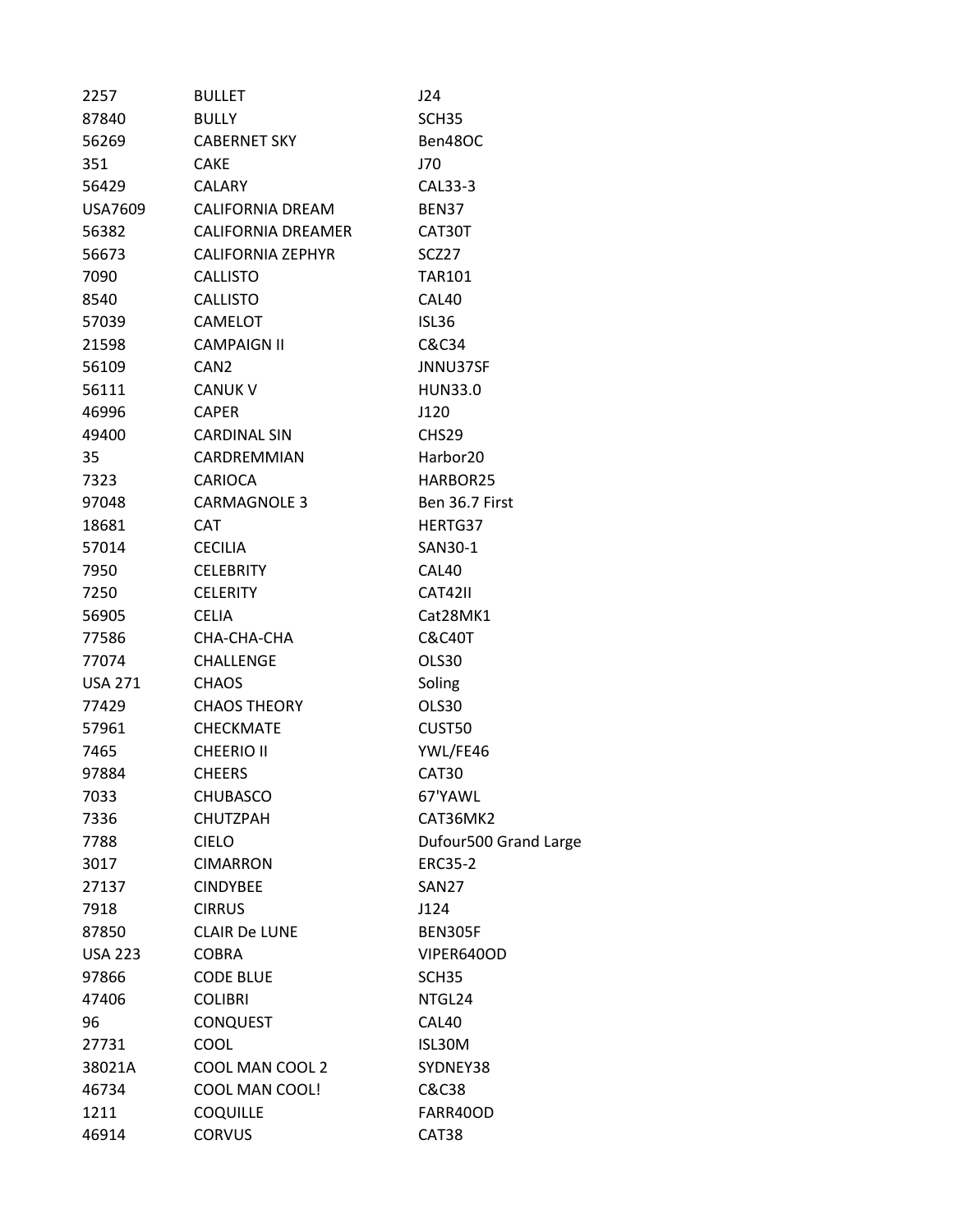| 51911          | <b>CREATIVE</b>          | J105           |
|----------------|--------------------------|----------------|
| 87635          | <b>CRIMSON STAR</b>      | SAN30GP        |
| <b>USA1898</b> | <b>CRITTER</b>           | J24            |
| 17666          | <b>CROSS FIRE</b>        | CAL36T         |
| 47474          | <b>CRUZ CONTROL</b>      | SCZ27          |
| 87578          | <b>CURSOR</b>            | WYLIE38        |
| <b>USA 59</b>  | <b>CUVEE CALIENTE</b>    | FARR30         |
| 4128           | <b>DANGER ZONE</b>       | Tay32          |
| 7200           | <b>DARE</b>              | Beck60         |
| 129            | <b>DARK &amp; STORMY</b> | HNDSN30        |
| 97771          | <b>DAWN PATROL</b>       | CAT30          |
| 7301           | <b>DAY TRIPPER II</b>    | HUN40          |
| 35008          | DÉJÀ VU                  | 1D35OD         |
| 46700          | <b>DERIVATIVE</b>        | J125           |
| 56128          | <b>DESTINY</b>           | <b>BEN310R</b> |
| USA1663        | <b>DISHEVELED ROGUE</b>  | J24            |
| 4417           | <b>DISTRAXION</b>        | X44            |
| 56553          | <b>DOLL FUN</b>          | CAT34T         |
| 46966          | DOS AMIGOS DOS           | C&C110         |
| 7914           | <b>DOUBLE DOWN</b>       | J92            |
| 7550           | <b>DOUBLETIME</b>        | AND38          |
| 56373OD        | <b>DUBROVNIK</b>         | J109OD         |
| 56700          | <b>DUCHESS</b>           | <b>CAT42II</b> |
| 56661          | <b>DUET</b>              | MORG40         |
| 87728          | <b>DULCINEA</b>          | VINDO45        |
| <b>USA 37</b>  | <b>E TICKET</b>          | SCZ37          |
| 7777           | <b>ECHO</b>              | TARTAN101      |
| US71           | <b>ECLIPSE</b>           | J70OD          |
| 52530          | EGGEMOGGIN               | J30            |
| 97209          | <b>EILANDER</b>          | SCH35          |
| 098 MEX        | <b>EL GUAPO</b>          | CAT38          |
| 56385OD        | <b>ELECTRA</b>           | J109OD         |
| 52555          | <b>ELIXIR</b>            | <b>NM50</b>    |
| 56819          | <b>ELIZABETH</b>         | CAT27          |
| 77533          | <b>ELUSIVE</b>           | CHOATE48       |
| 28474          | <b>ELYXIR</b>            | SCZ52          |
| 48003          | <b>EMIRAGE II</b>        | 1D48           |
| 7288           | <b>ENCORE</b>            | IRWCIT41       |
| 56834          | <b>ENCORE</b>            | <b>BEN411</b>  |
| 51115          | <b>ENCORE II</b>         | Dubois50       |
| 56886          | <b>ENDLESS SUMMER 2</b>  | Cat355         |
| 60530          | <b>ENERGY SQUARED</b>    | <b>BEN36.7</b> |
| 7282           | <b>EPIC</b>              | <b>BEN44.7</b> |
| 87646          | <b>EPIC</b>              | LASER28M       |
| 56145          | <b>EPONA</b>             | <b>BEN36.7</b> |
| 46016          | <b>ESCAPADE</b>          | ERC38          |
| <b>USA 103</b> | <b>ESPIRIT 2</b>         | HNDSN30        |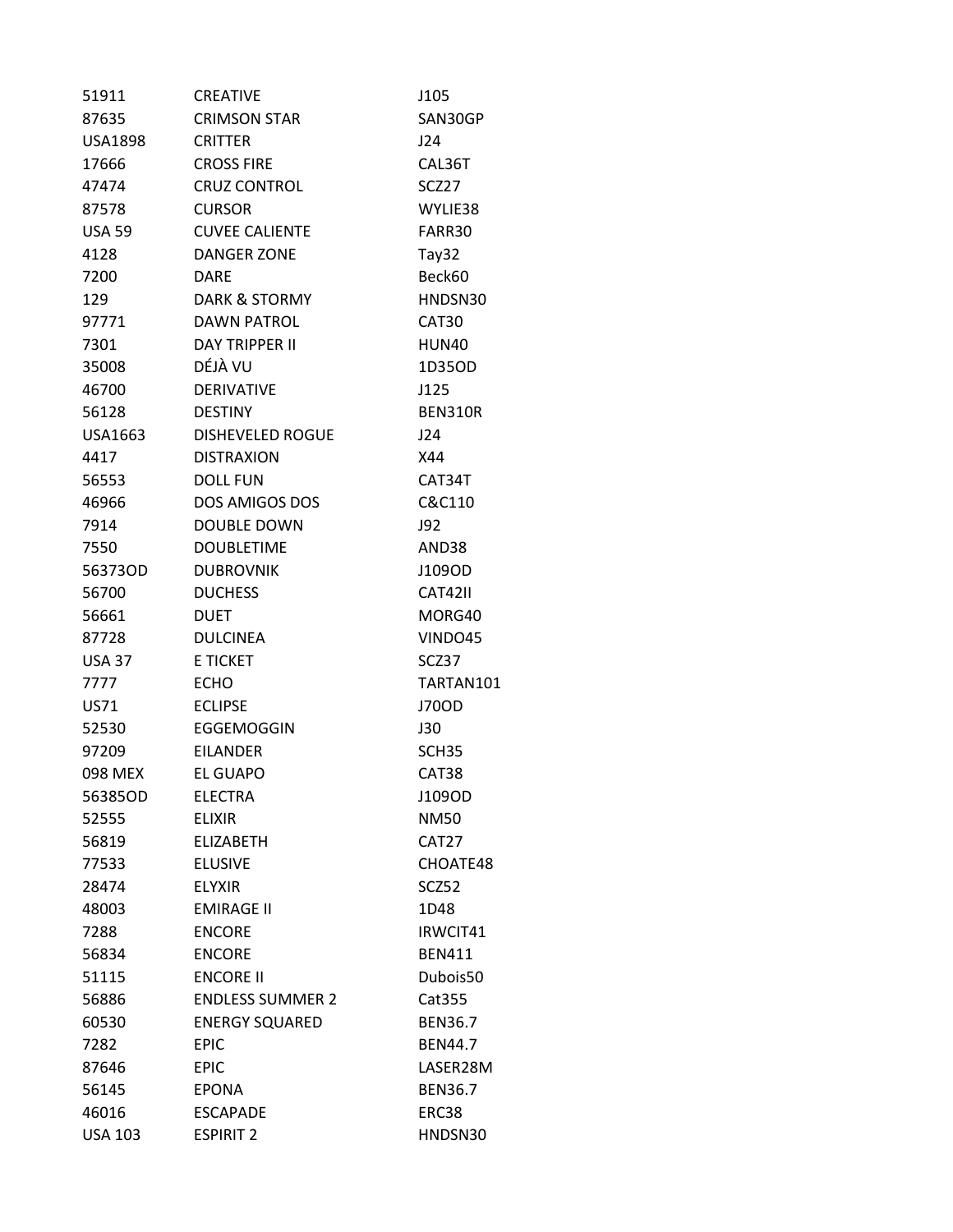| 97495            | <b>ESPRIT DE MER</b>   | Ben38F               |
|------------------|------------------------|----------------------|
| 77650            | <b>ETOILE</b>          | NPT40                |
| 56062            | <b>EXIT STRATEGY</b>   | JNNU45.2SO           |
| 46828            | <b>FAIR HAVENS</b>     | NPT <sub>28</sub>    |
| 87227            | <b>FAST LANE</b>       | CAPRI30              |
| 56054            | <b>FAST REORRG</b>     | HUN50                |
| 87904            | <b>FAT TUESDAY</b>     | SAN30GPS             |
| 48               | <b>FATUITY</b>         | MOORE24              |
| 46623            | <b>FIAT LUX</b>        | ERC28                |
| 67730            | <b>FIFTY-ONE FIFTY</b> | SCZ50                |
| <b>USA 7676</b>  | <b>FLACQUITA</b>       | <b>RP44</b>          |
| 52727            | <b>FLASH PACKET</b>    | <b>BEN40.7</b>       |
| 1235             | <b>FLEEBOFLAM</b>      | J22                  |
| 306              | <b>FLEUR DE LIS</b>    | Harbor <sub>20</sub> |
| <b>USA8995</b>   | <b>FLYER</b>           | R/P47.5              |
| 35032            | <b>FLYING FICHE</b>    | 1D350D               |
| 46493            | FLY'N BRY'N            | CAT42                |
| 50060            | <b>FOIL</b>            | FARR40               |
| 57596M           | <b>FOR SAIL</b>        | Tompson 590          |
| 57596            | For Sale               | T590                 |
| 56192            | <b>FORGIVENESS</b>     | J124                 |
| <b>USA 55052</b> | <b>FOX</b>             | TP52                 |
| 56244            | <b>FOXSEA</b>          | DUFOUR38             |
| 56701            | <b>FREEDOM</b>         | SONAR23              |
| 60413            | <b>FREEDOM</b>         | Ben48OC              |
| 56336            | <b>FRENCH KISS</b>     | <b>BEN44.7</b>       |
| 56407            | <b>FRENCH TOAST</b>    | <b>BEN40.7</b>       |
| 1311             | <b>FREYJA</b>          | CAT36                |
| 56200            | <b>FUEGO</b>           | J109                 |
| 76454            | <b>FUSEE</b>           | <b>BEN38S5</b>       |
| 53005            | <b>GATOR</b>           | FRERS38              |
| 27620            | <b>GAUNTLET</b>        | ERC39                |
| 7707             | <b>GHOST II</b>        | FARR395              |
| 97535A           | <b>GIANT SLAYER</b>    | <b>HUN28.5</b>       |
| 18126            | <b>GINGER LEE</b>      | J29                  |
| 61616            | <b>GIRLFRIEND</b>      | GF42                 |
| 27823            | <b>GOLD DIGGER</b>     | CAT <sub>27</sub>    |
| 18622            | <b>GOOD COMPANY</b>    | SAN35                |
| 87261            | <b>GOOMBAH</b>         | SAN30GP              |
| 17736            | <b>GOT WIND?</b>       | CAL <sub>25</sub>    |
| <b>USA204</b>    | <b>GRACE O'MALLEY</b>  | J109                 |
| USA204A          | <b>GRACE O'MALLEY</b>  | J109OD               |
| 46017            | <b>GRACIE</b>          | MORIS46              |
| 37379            | <b>GRAND FINALE</b>    | CAL <sub>24</sub>    |
| <b>USA 97</b>    | <b>GRAND ILLUSION</b>  | SCZ70M               |
| 56770A           | <b>GRAPPA</b>          | CAT36T               |
| 594              | G-RATED                | CAT42                |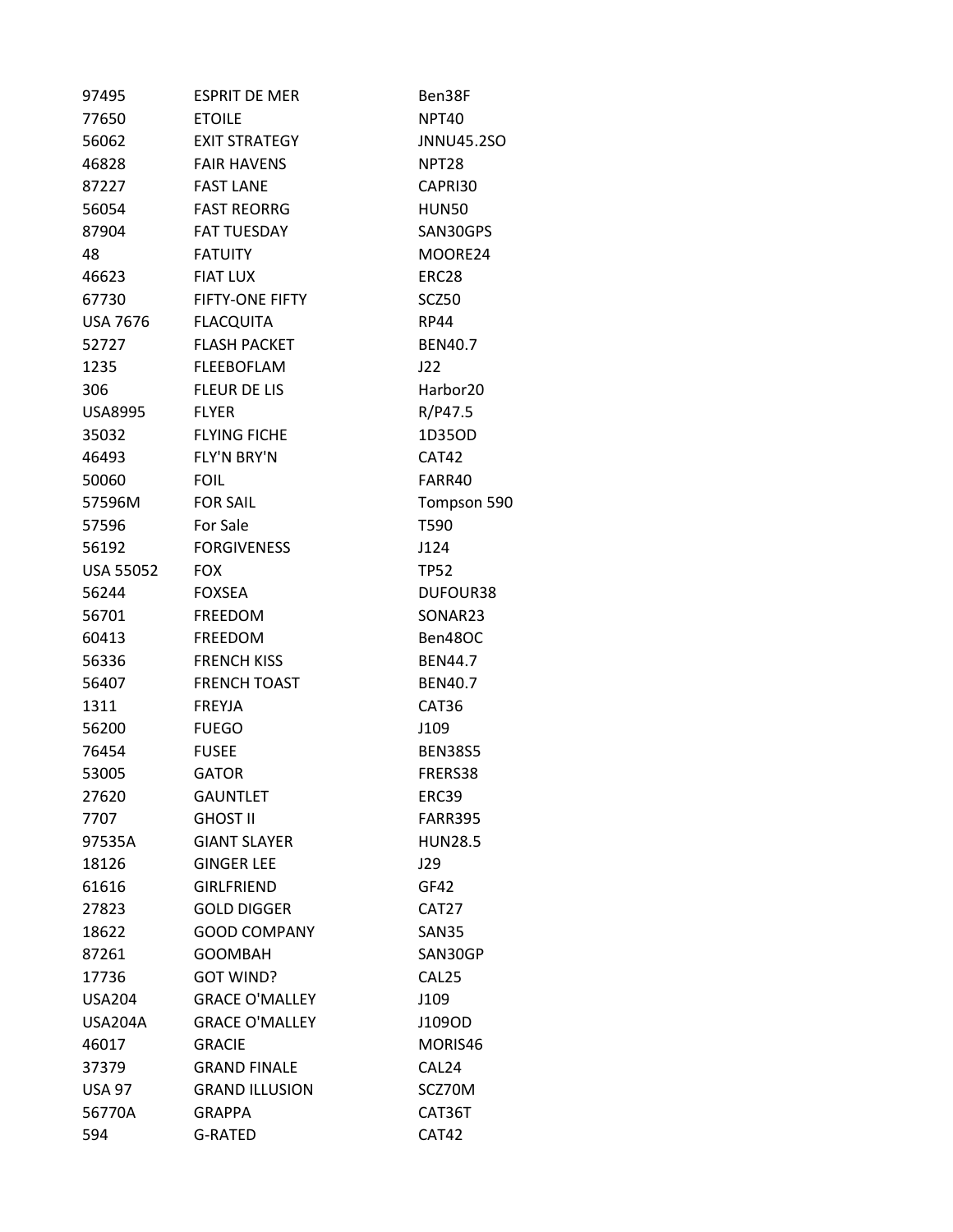| 67720          | <b>GRAY GOOSE</b>         | OLS30             |
|----------------|---------------------------|-------------------|
| 56447          | <b>GREEN DRAGON 2</b>     | <b>BEN44.7</b>    |
| 56872          | <b>GREEN FLASH</b>        | <b>ERC35-3</b>    |
| 67332          | <b>GREEN LIGHT</b>        | PET34             |
| 97220          | <b>GRINGO</b>             | SCH <sub>35</sub> |
| 46186          | <b>GROWLER</b>            | ILC40             |
| USA103         | <b>GROWLIE</b>            | FT7.5             |
| 32399          | <b>GUNSLINGER</b>         | PET37             |
| 46192          | H <sub>2</sub> BLUE       | J92               |
| 4257           | <b>HALCYON 3</b>          | CAT30             |
| 77164          | <b>HANKY PANKY</b>        | MERIT25           |
| 97071          | HARD HABIT                | <b>MAR242OD</b>   |
| 105            | <b>HARUMI</b>             | Martin 242OD      |
| 46217          | <b>HASL FREE</b>          | J120              |
| 77649          | <b>HASSLE</b>             | CAT38M            |
| 97522          | HATHA                     | Swan              |
| 7925           | <b>HAUNANI</b>            | Cat34             |
| 46827          | <b>HAYDEN'S HAVOC</b>     | ERC35             |
| 52656          | <b>HEARTBEAT II</b>       | <b>BEN44.7</b>    |
| 52656T         | <b>HEARTBEAT II</b>       | <b>BEN44.7</b>    |
| 56393          | <b>HELENSKI II</b>        | CAT36T            |
| 46211          | <b>HEMATOMA</b>           | HUN34             |
| 51200          | <b>HOKAHEY</b>            | SCZ52             |
| 7857           | <b>HOLOKAI</b>            | KET41             |
| 97656          | <b>HOLUA</b>              | SCZ70             |
| 97656A         | <b>HOLUA</b>              | SCZ70             |
| 18926          | <b>HORIZON</b>            | SCZ50M            |
| 57842          | <b>HOT FLASH</b>          | NOAM40            |
| 57990          | <b>HOT RUM</b>            | <b>CF33</b>       |
| 51001          | <b>HOT TICKET</b>         | SCH <sub>32</sub> |
| <b>USA 249</b> | <b>HUCKLEBERRY</b>        | J70OD             |
| <b>USA 15</b>  | <b>HUCKLEBERRY 2</b>      | FARR30            |
| <b>USA 539</b> | <b>HUNU</b>               | J80               |
| 67531          | <b>HURRAH</b>             | CHOATE40          |
| 18633          | 15                        | SCZ33             |
| 56686          | <b>ILMATAR</b>            | MERIT22           |
| 56636          | <b>IMAGINE TOO</b>        | Tar3500           |
| 7888           | <b>IMMIGRATOR</b>         | CAT42             |
| 42439          | <b>IMPULSE</b>            | SCH <sub>35</sub> |
| US531          | <b>IN-APPROPRIATE</b>     | <b>J80</b>        |
| 46699          | <b>INCREDIBLE</b>         | SWAN53M           |
| 56139          | <b>INDIGO</b>             | J160              |
| 77610          | <b>INFIDEL</b>            | San30PC           |
| 56048          | <b>INNOCENT MERRIMENT</b> | J160              |
| 46040          | <b>INSOUCIANT</b>         | <b>PSN28-2</b>    |
| <b>USA383</b>  | <b>IN-TENTHS</b>          | <b>J80</b>        |
| 7220A          | <b>IOLANA</b>             | Outremer 45       |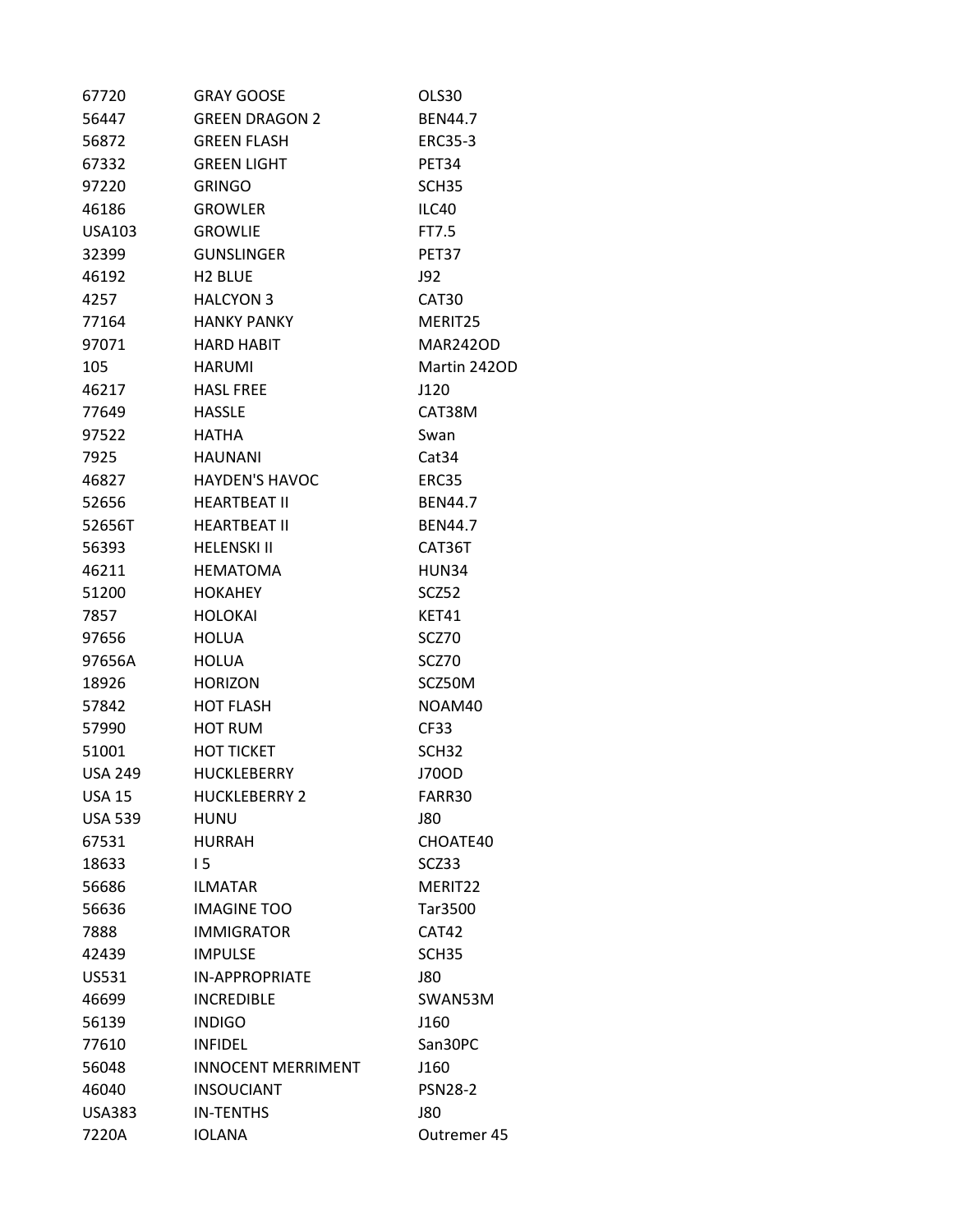| 2900           | <b>ISLAND SPIRIT</b>   | Cat <sub>30</sub> |
|----------------|------------------------|-------------------|
| 46420          | <b>ISLAND STAR</b>     | CAT38SD           |
| 7387           | <b>ISLAND STARR</b>    | <b>CAT445</b>     |
| 77888          | <b>ISLANDIA</b>        | GW42              |
| 7249           | <b>IT'S OK</b>         | AND50             |
| 56587          | <b>IZABLUE</b>         | CAT42             |
| 7283           | <b>JAMBO</b>           | Tanton44          |
| 67729          | JAMMIN'                | CAPRI25           |
| 56550          | JANINA                 | SCZ27             |
| 52237          | <b>JAVELIN</b>         | J120              |
| 52592          | JAVELIN                | FARR49M           |
| 69250          | JAZZ                   | BEN40             |
| 7128OD         | <b>JIB &amp; TONIC</b> | J100OD            |
| 87387          | <b>JILLIAN MARIE</b>   | ols30             |
| 46719          | JIM                    | J120              |
| 87506          | <b>JOLLY J</b>         | J29               |
| 7627           | <b>JUBILATION</b>      | J100              |
| 67788          | <b>JUBILATION</b>      | CHOATE40          |
| 7627OD         | <b>JUBILATION</b>      | J100OD            |
| 97039          | KA HOLO MOANA          | SOV27             |
| 46765          | <b>KALAE</b>           | ODAY35            |
| 56904          | KALU                   | Cat355            |
| 56898          | <b>KEELIME</b>         | ERC32-3           |
| <b>USA 173</b> | <b>KINDRED SPIRIT</b>  | VIPER640OD        |
| 35007A         | Kite 35                | 1D35              |
| 61555          | Klexy                  | T32               |
| 43717          | KOKOPELLI2             | SCZ52T            |
| 43717A         | KOKOPELLI2             | SCZ52T            |
| 7367           | <b>KRAKEN</b>          | <b>BEN36.7</b>    |
| 6332           | <b>KRAZY KAT</b>       | CAT30             |
| 7488           | <b>LA VIGIE</b>        | BEN45OC           |
| 7913           | <b>LADY JANE</b>       | JNNU39i           |
| 56485          | LANIKAI                | <b>HUN382</b>     |
| 7207           | LAPWORTH CAMEL         | CAL34T            |
| 7121           | <b>LAST CALL</b>       | J100              |
| 47029          | <b>LATITUDE</b>        | RANGR29           |
| 56363          | <b>LATITUDES</b>       | ERC32             |
| 121            | LB.                    | C&CSR-21Max       |
| 87283          | <b>LEAN MACHINE</b>    | MACG65            |
| 46590          | <b>LEGACY</b>          | J105              |
| 56690          | LEILANI                | HUN34             |
| 56705          | <b>LIBERTY</b>         | J40               |
| 56705A         | <b>LIBERTY</b>         | J40               |
| 67182          | <b>LIGHTNING</b>       | <b>ERC35-2</b>    |
| 7346           | LIKE A CHARM           | OUTBND46          |
| 56695          | LIL JEM                | J32               |
| 7400           | <b>LILY</b>            | JNNU54DS          |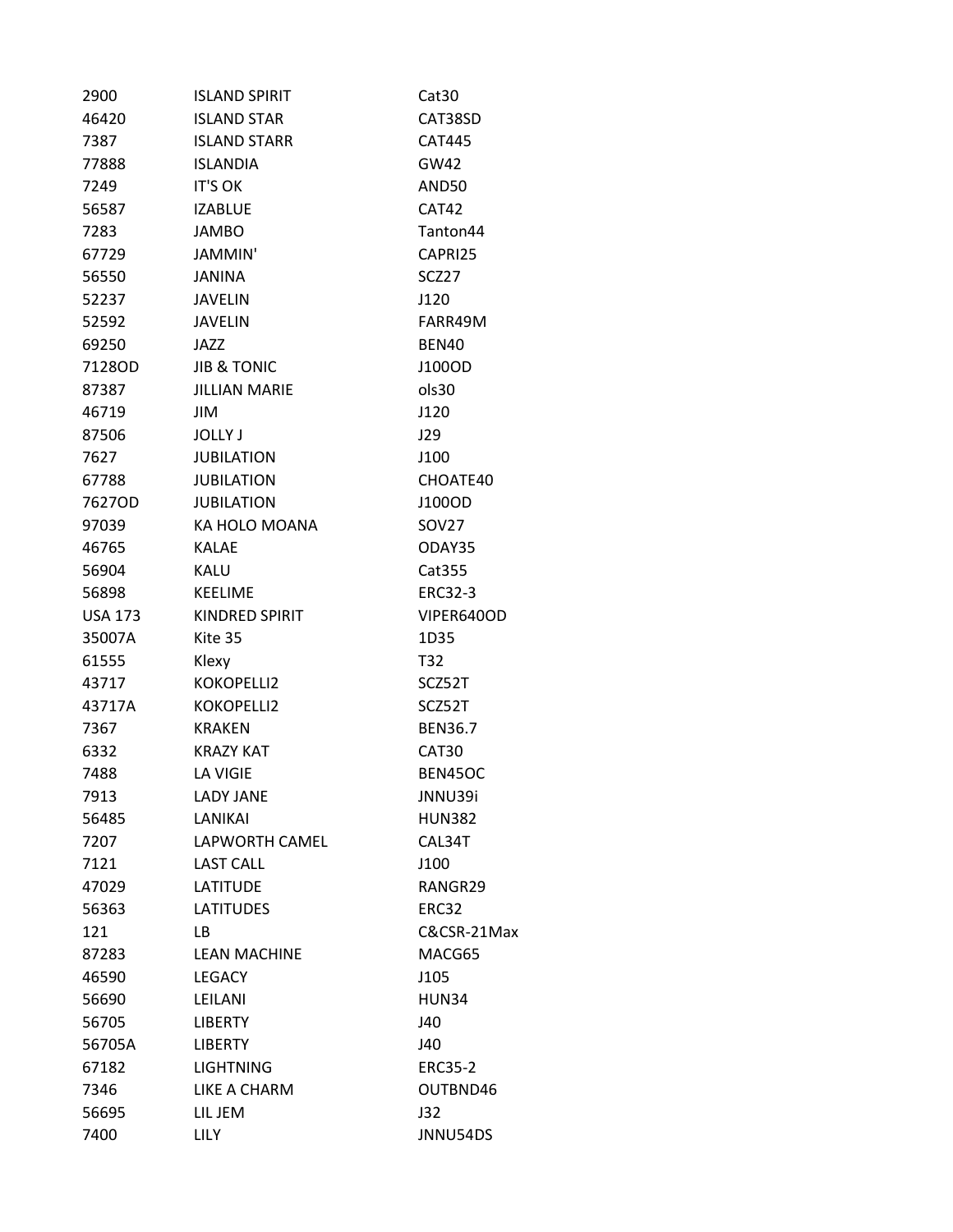| 18513         | <b>LIMITLESS</b>       | EXP37             |
|---------------|------------------------|-------------------|
| 56840         | LIN'S ARK              | <b>CAT350</b>     |
| 7052OD        | <b>LINSTAR</b>         | J109OD            |
| 77885         | LIVE WIRE              | OLS40             |
| 56270         | <b>LIZZIE ROSE</b>     | Tartan101         |
| 4             | LOCO                   | C&C30OD           |
| 93586         | LOCO-motive            | Summit 40         |
| 7395          | <b>LODGE HALL</b>      | <b>FARR395</b>    |
| 52OD          | <b>LOONEY TUNES</b>    | ULT <sub>20</sub> |
| 77104         | LOVE & WAR             | J30               |
| 7626          | LU LU                  | SCH34PC           |
| 56969         | <b>LUCKY PENNY</b>     | Cat <sub>30</sub> |
| 56456         | LUGANO                 | <b>BEN40.7</b>    |
| 67361         | LUNASEA                | HF28M             |
| 46048         | MACS'                  | J35               |
| 56639         | <b>MAGIC</b>           | Hunter430Legend   |
| 7158          | <b>MAGIC II</b>        | CAL40             |
| 67335M        | <b>MAGIC LIGHT</b>     | HOB33             |
| <b>USA 58</b> | <b>MAIDEN</b>          | MOORE24           |
| 52565         | <b>MAITRI</b>          | <b>J65</b>        |
| 56780         | <b>MAJIC DRAGON</b>    | J22               |
| 56780A        | <b>MAJIC DRAGON</b>    | J22               |
| 56773         | MAKANI II              | CAT34-II          |
| 42733         | <b>MALEFICENT</b>      | <b>BEN42S7T</b>   |
| 56216         | <b>MANANA</b>          | <b>CAT320</b>     |
| 56572         | MANDY K                | ALBIN28           |
| 7919          | <b>MANITOU</b>         | <b>BEN473</b>     |
| 17086         | <b>MANUKAI</b>         | NYBORG34          |
| 7335          | MARBLEHEAD             | <b>CAT385</b>     |
| 7905          | <b>MARDI GRAS</b>      | CAT400MK          |
| 93580         | MARE 'ZIA              | CENT40S           |
| 50100         | MARGARITAVILLE 1 1/2   | <b>52 SLP</b>     |
| 87299         | <b>MARIE</b>           | N/M55M            |
| 56443         | <b>MARISOL</b>         | J124              |
| 56443A        | <b>MARISOL</b>         | J124              |
| 46608         | <b>MAS ALEGRE</b>      | <b>CAT380</b>     |
| 67404         | MASQUERADE             | OLS30             |
| 56300         | <b>MAVERICK</b>        | CAT36             |
| 87654         | <b>MAVERICK</b>        | SCZ70             |
| 97777         | <b>MEDICINE MAN</b>    | AND63             |
| 97777A        | <b>MEDICINE MAN</b>    | And63             |
| 97777B        | <b>MEDICINE MAN</b>    | And63             |
| 77146         | <b>MEGALIFTER</b>      | MERIT25           |
| 56384         | MEIMI <sub>2</sub>     | COL24CH           |
| 37289         | <b>MERLIN</b>          | COL39             |
| 35010M        | <b>MEXICAN DIVORCE</b> | 1D35              |
| 56782         | MIDNIGHT RUN           | <b>CAT320</b>     |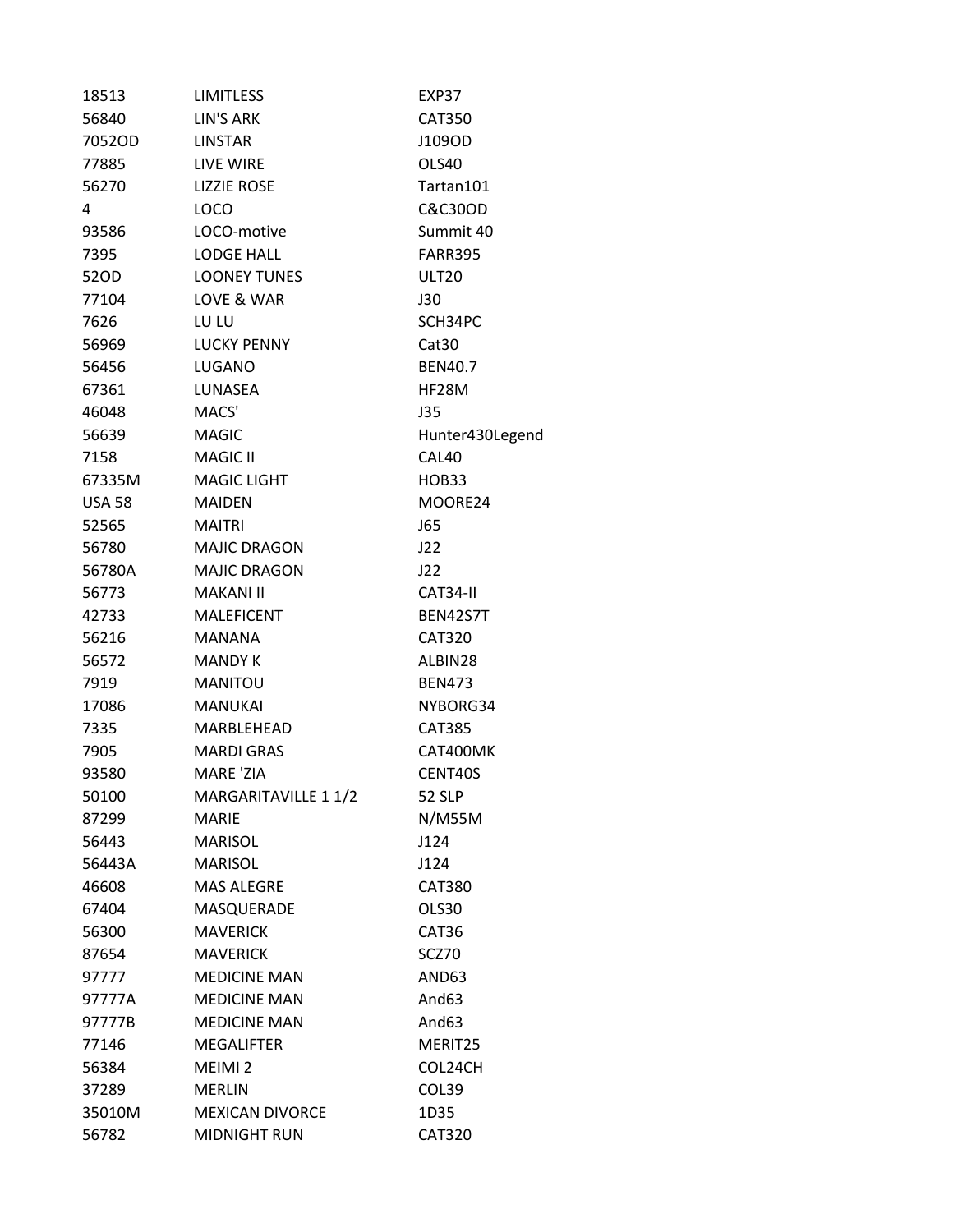| 352             | <b>MIKE WOLFE</b>     | J Boats           |
|-----------------|-----------------------|-------------------|
| 87885           | <b>MILLER TIME</b>    | ISLP40            |
| 490             | <b>MINOR THREAT</b>   | J70OD             |
| 490M            | <b>MINOR THREAT</b>   | <b>J70M</b>       |
| 56060           | MioVino               | <b>BEN473OC</b>   |
| 28115           | <b>MIRAGE</b>         | SCZ70             |
| 30768           | <b>MISIRLOU</b>       | KIRBY30           |
| $\mathbf{2}$    | <b>MisQue</b>         | C&C25             |
| 675             | <b>MISS DEMEANOR</b>  | J80               |
| 675OD           | <b>MISS DEMEANOR</b>  | <b>J80ODR</b>     |
| 7303            | <b>MISS LORELEI</b>   | <b>BEN361</b>     |
| 7255            | <b>MISTRAL</b>        | <b>TAR101</b>     |
| 57              | <b>MISTRESS MINE</b>  | Fisher34          |
| 56644           | <b>MON SOLEIL</b>     | <b>BEN432</b>     |
| 81              | <b>MONKEY HOUSE</b>   | J70               |
| 7182            | <b>MOONLIGHT LADY</b> | Cat355            |
| 57330           | MUCHO GUSTO III       | Rangr23T          |
| 7472            | MY TIME 3             | CAT42             |
| 56853           | <b>MYSTERY</b>        | Cal <sub>22</sub> |
| 56854           | <b>MYSTERY II</b>     | Cal <sub>20</sub> |
| 97898           | <b>NANCY J</b>        | <b>ISL36</b>      |
| 17187           | <b>NATURE</b>         | ALB35             |
| 7982            | <b>NEW ORCA</b>       | ERC39             |
| 33653           | <b>NIGHTHAWK</b>      | J35               |
| 56638           | <b>NIRVANA</b>        | Hunter45DS        |
| 112             | <b>NO NAME</b>        | Exp27             |
| 97947           | <b>NO NAME</b>        | <b>MAR242OD</b>   |
| US100           | <b>NO NAME</b>        | <b>MAR242OD</b>   |
| 97243           | <b>NO PARLEY</b>      | CAL40             |
| 40884           | <b>NO RATIONING</b>   | OLS911s           |
| 97850           | NO WAY!!              | <b>B25</b>        |
| <b>USA 7793</b> | NorSaga               | BEN30F            |
| 7119            | <b>NUMBERS</b>        | Goetz49           |
| 60646           | <b>OASIS</b>          | <b>BEN423</b>     |
| 56720           | OASIS V               | CAT34-II          |
| 56609           | <b>OASIS VI</b>       | CAT34-II          |
| 19              | <b>OCCAM'S RAZOR</b>  | <b>FT10OD</b>     |
| 57000           | <b>ODYSSEY</b>        | TARTAN4000        |
| $N-6$           | <b>ODYSSEY</b>        | CUST58            |
| <b>USA88</b>    | <b>OEX</b>            | SCZ70M            |
| <b>USA 395</b>  | OFF THE PORCH         | J105OD            |
| <b>USA395A</b>  | OFF THE PORCH         | J105              |
| <b>USA 054</b>  | <b>OLD GUYS RULE</b>  | <b>ESSE850</b>    |
| 27432           | <b>OLIVER</b>         | <b>SAN27</b>      |
| 28423           | <b>ONDE AMO</b>       | <b>Ben40.7F</b>   |
| 69              | <b>ONO</b>            | <b>FT10OD</b>     |
| 56887           | OUT OF THE BLUE       | C320              |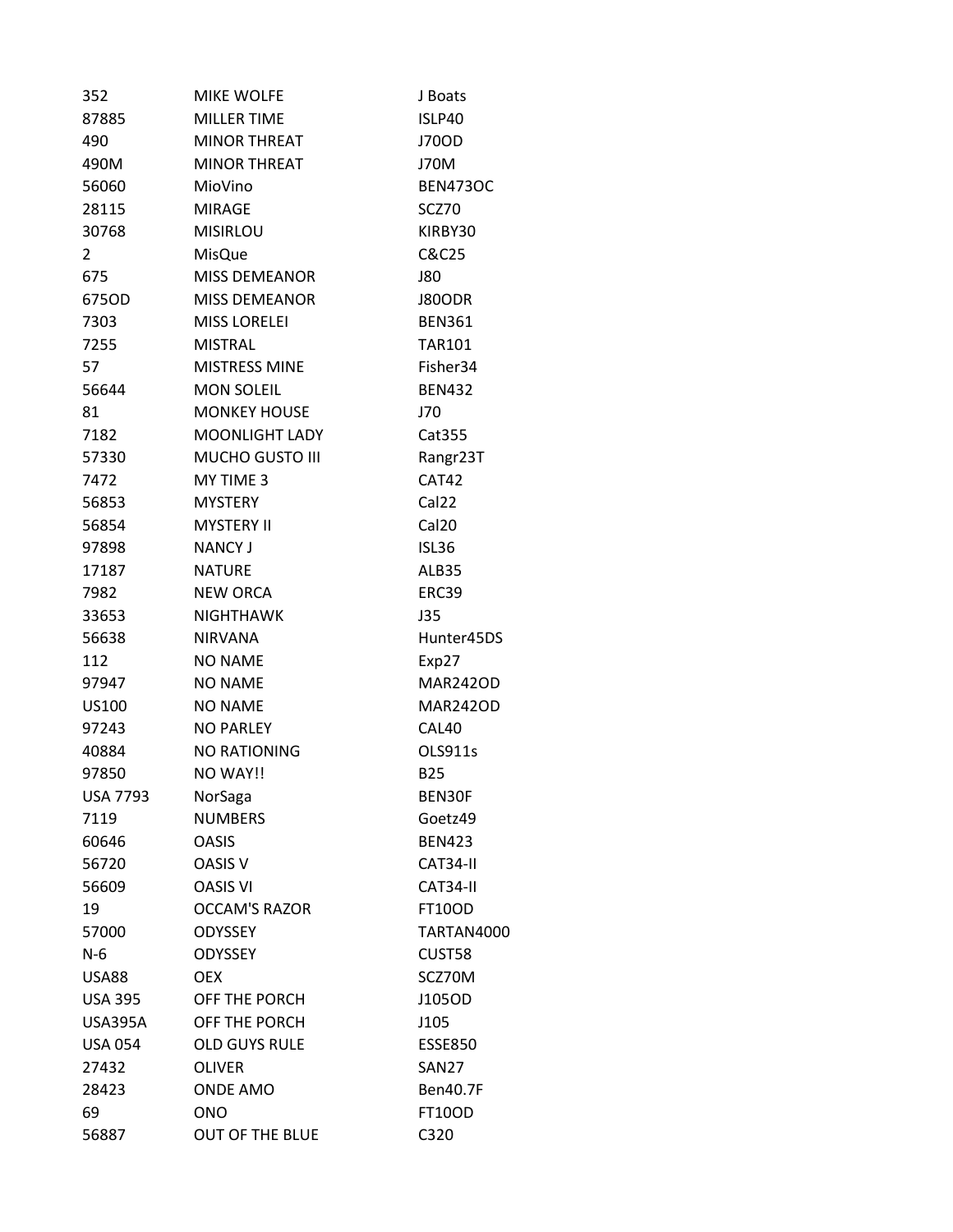| 87138           | <b>OUT PATIENT</b>    | <b>CAL29-2</b>       |
|-----------------|-----------------------|----------------------|
| 57229           | <b>OVERTIME</b>       | SJUAN24              |
| 7661            | <b>PACIFIC</b>        | JNNU43SD             |
| 46984           | <b>PACIFICO</b>       | C&C41                |
| 56894           | <b>PACIFICO</b>       | BenF44.7             |
| 97090           | <b>PAKALA</b>         | EXP37                |
| 46992           | <b>PAKELE</b>         | SCZ33M               |
| 56311           | <b>PALOMA</b>         | <b>BEN36S7</b>       |
| 56781           | <b>PANDA</b>          | CAT36                |
| 18460           | <b>PARADISE FOUND</b> | C&C37                |
| 56861           | PARAMETHIA            | <b>CAT350</b>        |
| 27007           | <b>PARANOIA</b>       | SCZ52                |
| 33921           | <b>PATRIOT</b>        | J/N40                |
| 97684           | <b>PATRIOT</b>        | J44                  |
| 900             | PAU HANA              | <b>MAR242OD</b>      |
| 7320            | Pavlova               | PacSea31             |
| 97432M          | PEACEMAKER            | O'Day                |
| <b>USA127OD</b> | PENDRAGON             | Melg32OD             |
| 77000A          | PENDRAGON IV          | <b>DAV52</b>         |
| 77000C          | PENDRAGON IV          | <b>DAV52</b>         |
| 67977           | <b>PEREGRINE</b>      | SAN23M               |
| 7227            | <b>PERFECT</b>        | J100OD               |
| 46729           | PERFECT TIMING 2      | J105OD               |
| 97477           | PERSEVERANCE          | SCHIFF27             |
| 56912           | <b>PERSISTENCE</b>    | J109OD               |
| 56006           | PET THIS              | <b>J80</b>           |
| 338             | PLEIONE II            | Harbor <sub>20</sub> |
| 56194           | POCO LOCO             | <b>BEN35S5</b>       |
| 46714           | POLE DANCER           | J120                 |
| 18877           | <b>POLTERGEIST</b>    | MOORE24              |
| <b>USA115</b>   | POWER POINT           | HNDSN30              |
| <b>USA 163</b>  | Precepts 3.2          | Melges32OD           |
| 60486           | <b>PRECEPTS II</b>    | BEN40FM              |
| 97320           | <b>PREDATOR</b>       | <b>J35</b>           |
| 28725           | PREVAIL               | SCZ52                |
| 37549           | PRIME TIME            | RANGR33              |
| 87309           | <b>PRIORITIES</b>     | OLS30                |
| 46730           | PRIVATE RESIDENCE     | J120                 |
| 50665M          | PROBLEM CHILD         | <b>B32</b>           |
| 56425           | <b>PROMISE</b>        | Perry47              |
| $US-12$         | <b>PROWLER</b>        | <b>B25</b>           |
| 7903            | <b>PSYCHE</b>         | CAL40                |
| 311             | <b>PUDDLE JUMPER</b>  | Corsair F-27         |
| 56870           | PURA VIDA             | CAT42                |
| 67507           | <b>PUSSYCAT</b>       | PET34                |
| <b>USA 678</b>  | PYEWACKET             | AND70                |
| 52706           | QUIVER                | <b>BEN46</b>         |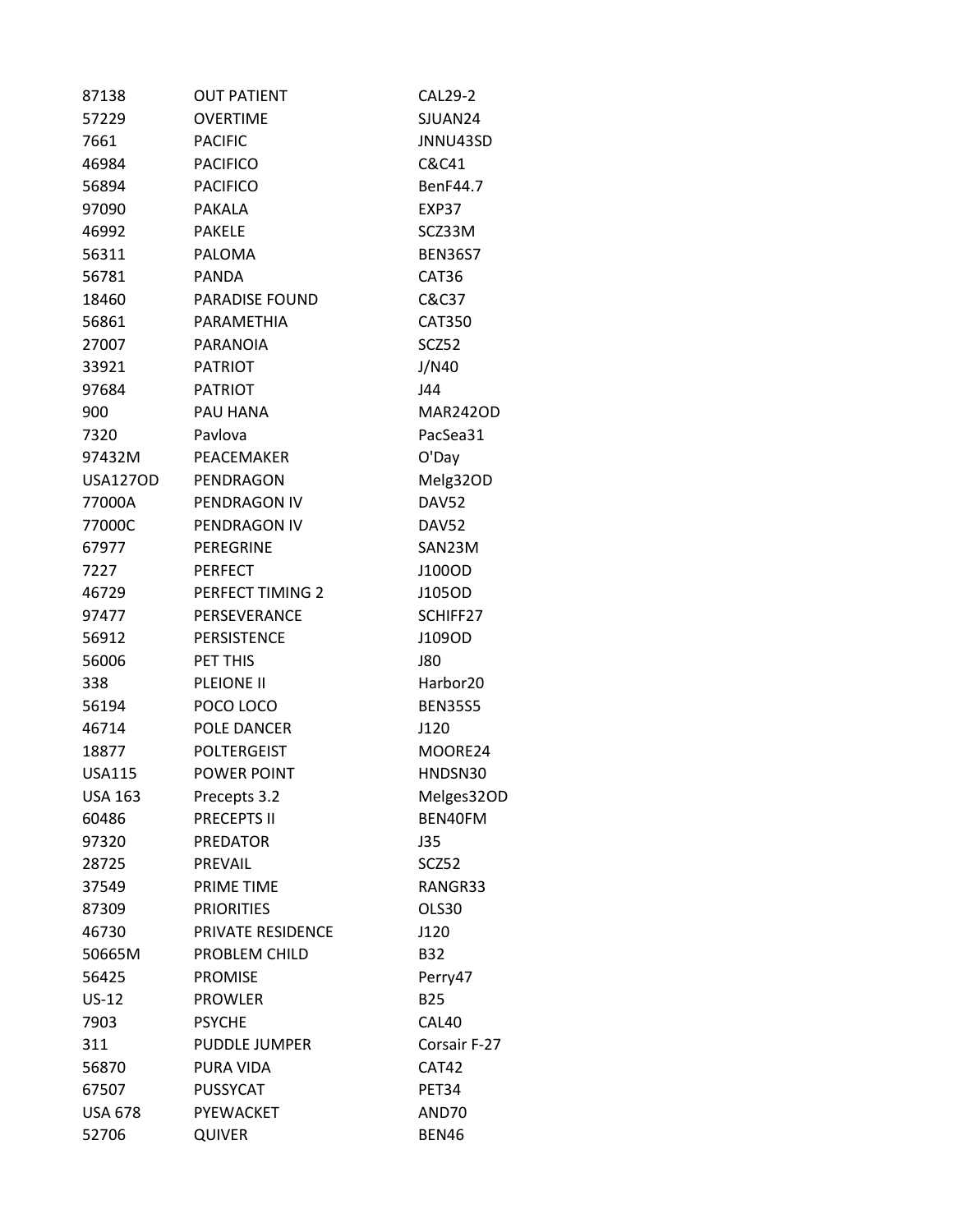| 7350            | RADICAL DEPARTURE       | BEN25P              |
|-----------------|-------------------------|---------------------|
| 87083           | <b>RADIO FLYER</b>      | WVLTH24             |
| 93145           | <b>RADIO FLYER</b>      | J145                |
| 47775           | <b>RAFALE</b>           | TAR30               |
| 56012           | RAG JAG                 | <b>HUN376</b>       |
| 7188            | RAGAMUFFIN              | <b>CAT42</b>        |
| 56229           | <b>RALPHIE</b>          | CAL40               |
| 77970           | <b>RAMBUNCTIOUS</b>     | <b>J30</b>          |
| 56454OD         | <b>RAPTOR</b>           | J109OD              |
| 56653           | <b>RASCAL</b>           | Hunter 37.5         |
| 77778           | <b>RASCAL</b>           | CAT38               |
| 61033           | <b>RAVING MADNESS</b>   | Ranger 33           |
| 27948           | RAZZLE DAZZLE           | MORG27              |
| 18332           | <b>REDLINE</b>          | SAN30GP             |
| 46052           | <b>RELENTLESS</b>       | SCZ52T              |
| 35012A          | <b>RELENTLESS</b>       | 1D35                |
| 52158           | <b>RELIANCE</b>         | <b>BEN331</b>       |
| 87178           | <b>RELIANCE</b>         | N/M41TM             |
| 289             | <b>REMEDY</b>           | J80                 |
| 289OD           | <b>REMEDY</b>           | J80                 |
| 46338           | <b>RENEGADE</b>         | <b>BEN38S5</b>      |
| 504             | <b>REPEAT OFFENDER</b>  | J105OD              |
| 51517           | <b>RESOLUTE</b>         | J125                |
| 97997           | <b>RESOLUTE</b>         | NPT33               |
| 87887           | <b>RESTLESS</b>         | SCH <sub>35</sub>   |
| USA 316         | REYNARD                 | Open5.70            |
| 87512           | <b>RIVAL</b>            | J35                 |
| 7470            | <b>ROBOT PARADE</b>     | WVLTH <sub>24</sub> |
| 582OD           | <b>ROCINANTE</b>        | J105OD              |
| <b>USA 400M</b> | Rock & Roll             | Farr 400M           |
| 87369           | ROLLIN IN THE DEEP      | HOB33               |
| 7733            | <b>RONDO</b>            | <b>BEN423</b>       |
| 67750           | <b>ROOSTER TAIL</b>     | OLS30               |
| 67861           | <b>ROSE OF SHARON</b>   | BURG51              |
| 63163           | <b>RUBICON III</b>      | CONTES33            |
| 7355            | <b>RUBY D'EAU</b>       | BEN55OC             |
| usa 49          | <b>RUCKUS</b>           | <b>FT10OD</b>       |
| 1104            | <b>RUDDER CONFUSION</b> | CAPRI22             |
| US 46269        | <b>RUNAWAY</b>          | AND70               |
| 7574            | RUNAWAY BLUES           | CAL36               |
| 77839           | <b>RUSH STREET</b>      | J29                 |
| 56699           | RyLaCade                | HUN45CC             |
| 56637           | <b>SACHEM</b>           | Cat445              |
| 4629            | <b>SAND DOLLAR</b>      | CAT30               |
| 7835            | <b>SANDPIPER 2</b>      | CAL30-2M            |
| 18269           | SASSY                   | SOV33               |
| 7240            | SAVASANA                | <b>BEN361OC</b>     |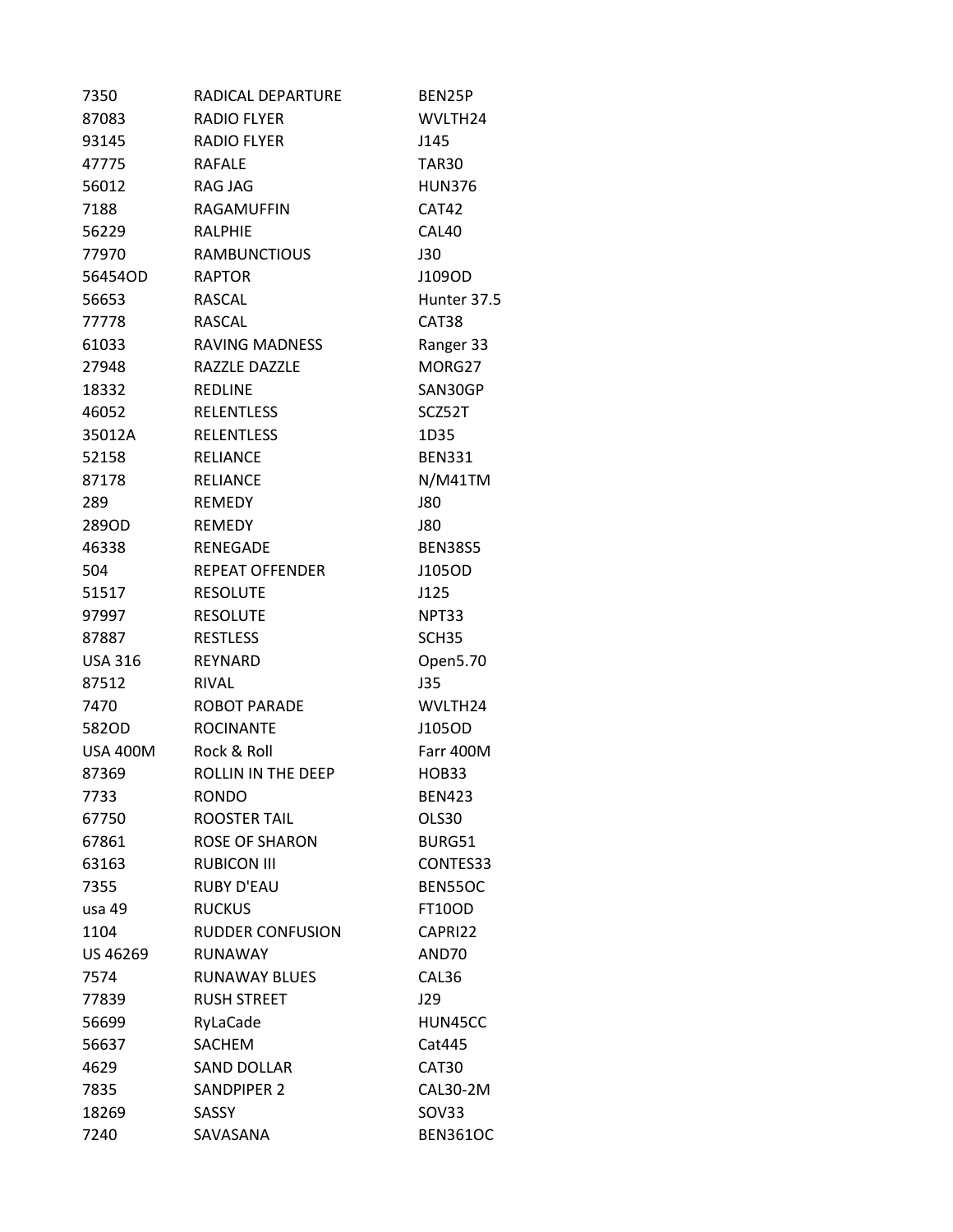| 1976          | <b>SCALLYWAG</b>        | J24                  |
|---------------|-------------------------|----------------------|
| 56875         | <b>SCARLET FEVER</b>    | JNNU50SC             |
| 40641         | <b>SCHOCK WAVE</b>      | SAN30PC              |
| 87942         | <b>SCOOTER</b>          | CAPO26M1             |
| 56694         | <b>SEA BEAR</b>         | <b>ERC35-3</b>       |
| 7558          | <b>SEA DIAMOND</b>      | CAT34-II             |
| 7167          | <b>SEA FLOURISHES</b>   | <b>BEN343</b>        |
| 46447         | <b>SEA MAIDEN</b>       | <b>ERC35-3</b>       |
| 56776         | <b>SEA SCOUT</b>        | CAT34-II             |
| 41946         | SeaBro                  | Tartan31             |
| 87052         | SEADRAGON               | CAL34                |
| 7690          | <b>SEA'S THE DAY</b>    | CAT42MK II           |
| 56595         | <b>SECOND WIND</b>      | <b>SWAN651</b>       |
| 97668         | <b>SECOND WIND</b>      | CAL <sub>25</sub>    |
| 77996         | SEDONA                  | J29                  |
| 7321          | <b>SELAVY</b>           | CAPRI 26             |
| 98            | <b>SEMINOLE</b>         | Nonsuch 30C          |
| 7440          | <b>SENIA JADE</b>       | Hun44AC              |
| 56654         | <b>SHADOW</b>           | Capri 30             |
| 7187          | <b>SHADOWFAX</b>        | JNNU43SD             |
| 56175OD       | <b>SHADOWFAX</b>        | J109OD               |
| <b>US 27</b>  | <b>SHAH</b>             | Harbor <sub>20</sub> |
| 56939         | <b>SHAKEDOWN STREET</b> | Hobie33              |
| 87879         | SHAMAN                  | SCH <sub>35</sub>    |
| 56242OD       | <b>SHEKINAH</b>         | J109OD               |
| 56612         | <b>SHELTER</b>          | CAT <sub>30</sub>    |
| 46630         | <b>SHENANIGANS</b>      | J120                 |
| 56732M        | SHERIDAN MAE            | CAT36                |
| 8391          | SHOCKWAVE               | NPT41S               |
| 46047         | SHOT                    | Ols911SE             |
| 698           | <b>SIMPATICA</b>        | <b>CAT42II</b>       |
| 397           | <b>SIROCCO</b>          | Harbor <sub>20</sub> |
| 42381         | <b>SIROCCO</b>          | C&C 40               |
| 56608         | SKALYWAG                | CAT30                |
| 46669         | <b>SKY</b>              | HYLAS49              |
| 53073         | <b>SKYLIGHT</b>         | Cal9.2R              |
| 56640         | SLainte'                | Cat30T               |
| 56284         | <b>SLEEPER</b>          | JNNU44               |
| 57285         | <b>SLEEPER</b>          | LNDBRG26             |
| 46703A        | <b>SLEEPING BEAUTY</b>  | MACG23               |
| 46384         | <b>SLOOP DU JOUR</b>    | CAT30                |
| 77251         | <b>SLOOP JOHN B</b>     | J24                  |
| 77251/2201    | Sloop John B            | J/24                 |
| <b>USA 70</b> | <b>SLOOP JOHN B</b>     | J70OD                |
| 67803         | <b>SLOW POKE</b>        | RANGR23T             |
| C20294        | <b>SLUGGO</b>           | Cal20                |
| 56631         | SOARING EAGLE           | Cat34 MkII           |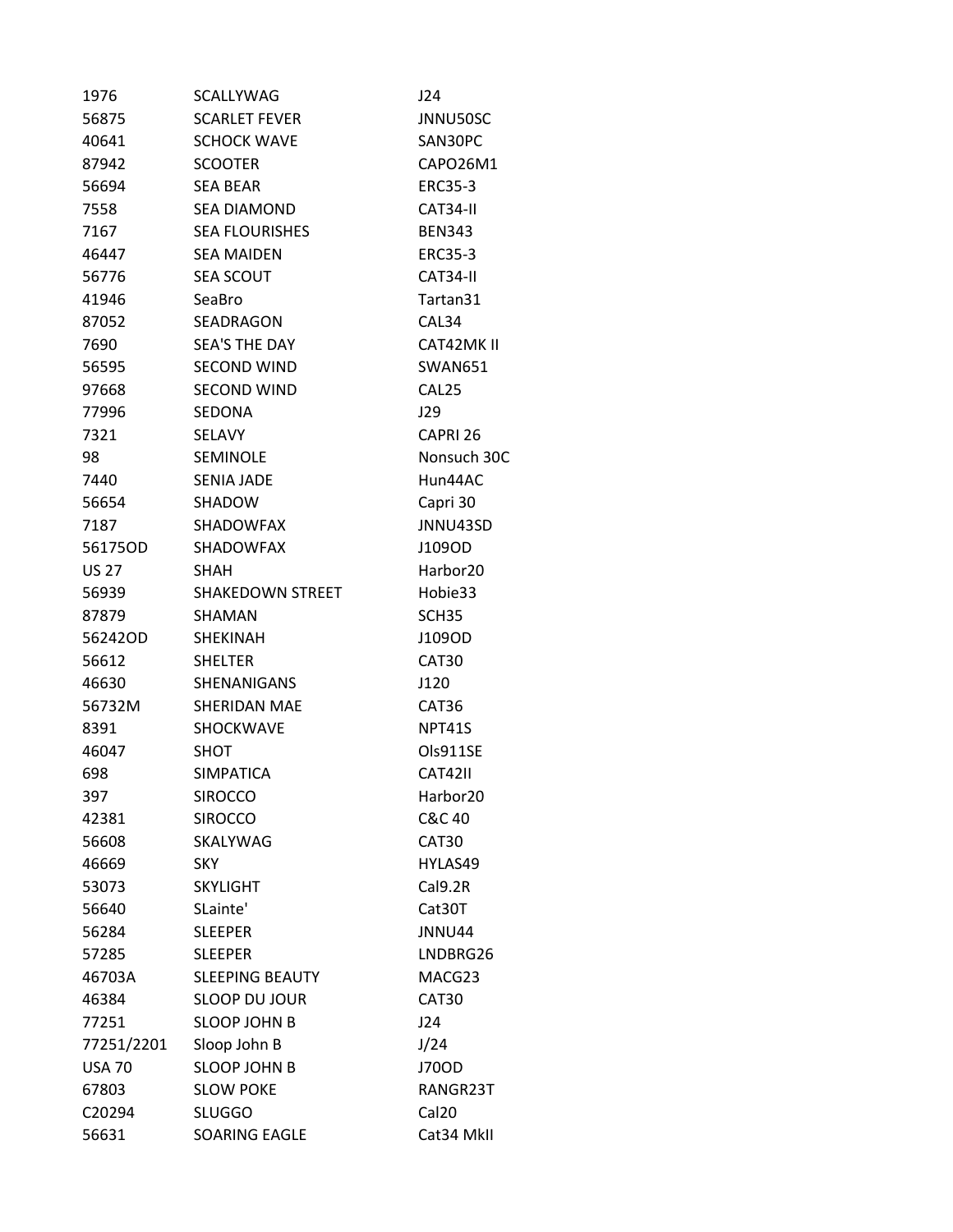| 5            | Soffio di Dio           | HOBMAG25          |
|--------------|-------------------------|-------------------|
| 97904        | <b>SOLMATE</b>          | <b>BEN35S5</b>    |
| 37567        | <b>SOUTHERN CROSS</b>   | CAL33             |
| 56445        | <b>SOUTHERN STAR</b>    | <b>BEN36.7F</b>   |
| 56627        | <b>SPECIAL MUTI</b>     | <b>SAN20</b>      |
| 56396        | SPIRIT OF CONSTELLATION | CAT36MK2          |
| 56480        | <b>SPITFIRE</b>         | J109OD            |
| 69936        | <b>SPITFIRE</b>         | KETCH44           |
| 56684        | <b>SPLINTER</b>         | HERR28            |
| 7067         | <b>SPRAY</b>            | J109              |
| 87164        | <b>SPRAY</b>            | SAN30GP           |
| 7067OD       | <b>SPRAY</b>            | J109OD            |
| 97041        | SQUALL                  | CAT34T            |
| 69152        | <b>STAGHOUND</b>        | R/P50             |
| 11165        | <b>STAMPEDE</b>         | J111              |
| 97938        | <b>STARCKWEATHER</b>    | <b>BEN35S5</b>    |
| 46194        | <b>STEALTH CHICKEN</b>  | PERRY56           |
| <b>US 55</b> | <b>STING</b>            | J92S              |
| 97974        | STRATEGEM               | SCH <sub>35</sub> |
| 97996        | <b>STRIDER</b>          | <b>J35C</b>       |
| 267          | <b>SUA SPONTE</b>       | Harbor 20         |
| 18905        | <b>SUGARLIPS</b>        | SAN39             |
| 333          | <b>SUICIDAL BIRD</b>    | CAPRI25           |
| 67360        | <b>SUMMER WIND</b>      | CAL29-2           |
| 7575         | <b>SUNDAZE</b>          | Ben38OC           |
| 7403         | <b>SUNDOWNER</b>        | MC31              |
| 7485         | <b>SUNSHINE</b>         | COL26-2           |
| 93559        | <b>SUPER CHICKEN</b>    | Open6.50          |
| 77333        | <b>SUPERSTAR</b>        | CAT38             |
| 51958        | <b>SUPERSTITION</b>     | CAPRI25           |
| 46890        | <b>SUVERAN</b>          | CAT42II           |
| 28836        | SWEET DREAMIN'          | Dufour36 Classic  |
| 77982        | <b>SWELL</b>            | MERIT25           |
| USA 48       | SWOOSH <sub>3</sub>     | J70OD             |
| 77303        | <b>SYNDICATE</b>        | KIRBY30           |
| 61357        | <b>SYNERGY</b>          | BEN40F            |
| 46785        | T.L. SEA                | WESL32            |
| 2223         | <b>TAKE FIVE</b>        | J24               |
| 46646        | <b>TAKE FIVE</b>        | CAT42II           |
| 7192         | <b>TANGO</b>            | J133              |
| 87297        | <b>TARA</b>             | CAT36T            |
| 54001        | <b>TARTINI TIME</b>     | Tartan4400        |
| 97510MP      | <b>TAXI DANCER</b>      | R/P68             |
| 60412        | TBD                     | Syng1000          |
| 97371        | <b>TEASER</b>           | SAN30PC           |
| 7718         | <b>TEKEELA</b>          | J22               |
| 40050        | <b>TEMPTRESS</b>        | <b>FARR40-2</b>   |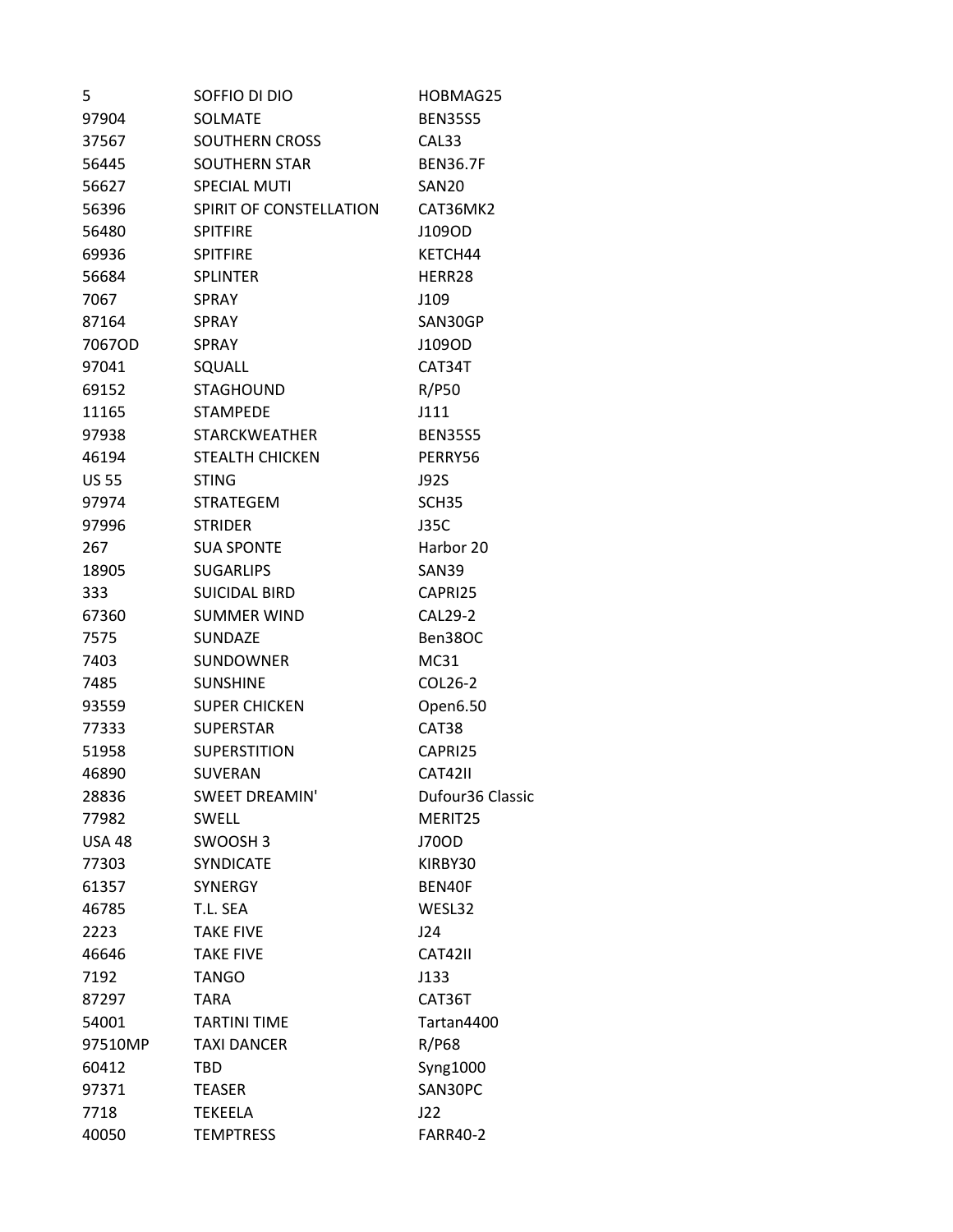| 40050OD   | <b>TEMPTRESS</b>        | FARR40OD          |
|-----------|-------------------------|-------------------|
| 97856     | <b>TENACIOUS</b>        | HUN45             |
| 35046     | <b>TENACIOUS J</b>      | 1D35              |
| 7417      | THE BUTLER DID IT       | CAT275Spt         |
| 1008      | THE HARD WAY            | <b>J80OD</b>      |
| 56642     | THE OFFICE              | Passage 450       |
| 67417     | THE SOURCE              | OLS30             |
| 7773      | THE TIDES THAT BIND     | Hun356            |
| USA60477A | <b>THIRSTY</b>          | FIRST30E          |
| 87546     | <b>THRILLER</b>         | <b>TAR10</b>      |
| 56909     | <b>THUMPA</b>           | COL30             |
| 38042     | <b>TIBURON</b>          | SCZ37             |
| 42757     | <b>TIGGER</b>           | J33               |
| 56188     | <b>TIME OFF</b>         | <b>CAT350</b>     |
| 7136      | <b>TIME OUT</b>         | CAT470T           |
| 7065      | <b>TIMESHAVER</b>       | J125              |
| 87242     | <b>TINDER BOX</b>       | <b>NM36</b>       |
| 60122     | TKO                     | J122              |
| 48001     | $T-N-T$                 | 1D48              |
| 56896     | <b>TOMOL</b>            | <b>CAT385</b>     |
| 178       | <b>TOON TOWN</b>        | <b>ULT20</b>      |
| 346       | <b>TORTOISE</b>         | J24               |
| 56106     | <b>TRANQUILITY</b>      | BEN40.7FIRST      |
| 7210      | <b>TRANQUILO</b>        | <b>CAT445</b>     |
| 7159      | <b>TRANSFORMER</b>      | <b>BEN523</b>     |
| 7159M     | <b>TRANSFORMER</b>      | <b>BEN523</b>     |
| 23875     | <b>TRIESTE</b>          | BALTC37           |
| 133       | <b>TRIPEL</b>           | J24               |
| 51520     | <b>TRIUMPH</b>          | SCZ52             |
| 51520A    | <b>TRIUMPH</b>          | SCZ52             |
| 46717     | <b>TROFINA 2</b>        | <b>CAT320</b>     |
| 97570     | <b>TROUBLE MAKER</b>    | SCH <sub>35</sub> |
| 7611      | <b>TRUE</b>             | Hylas46           |
| 46924     | <b>TRUST ME</b>         | SOV33             |
| 708       | <b>TRUTH FREQUENCY</b>  | J22               |
| 56884     | TUI                     | <b>ERC32-3</b>    |
| 56272     | <b>TURN KEY</b>         | J92               |
| 46287     | <b>TWELVE BAR BLUES</b> | J105              |
| 46287OD   | <b>TWELVE BAR BLUES</b> | J105OD            |
| 46705     | <b>TWISTER</b>          | SYDNEY41          |
| 56134     | <b>UHAMBO</b>           | FAST42            |
| 87694     | UNCLE BOB               | SCH <sub>35</sub> |
| GBR-138   | V                       | VIPER640OD        |
| 52739A    | <b>VA PENSIERO</b>      | BrkIn48           |
| 87264     | VALENTINE               | SAN30GP           |
| 97840     | <b>VALHALLA III</b>     | OLS34S            |
| 56600     | VALKYRIE                | Bolt37            |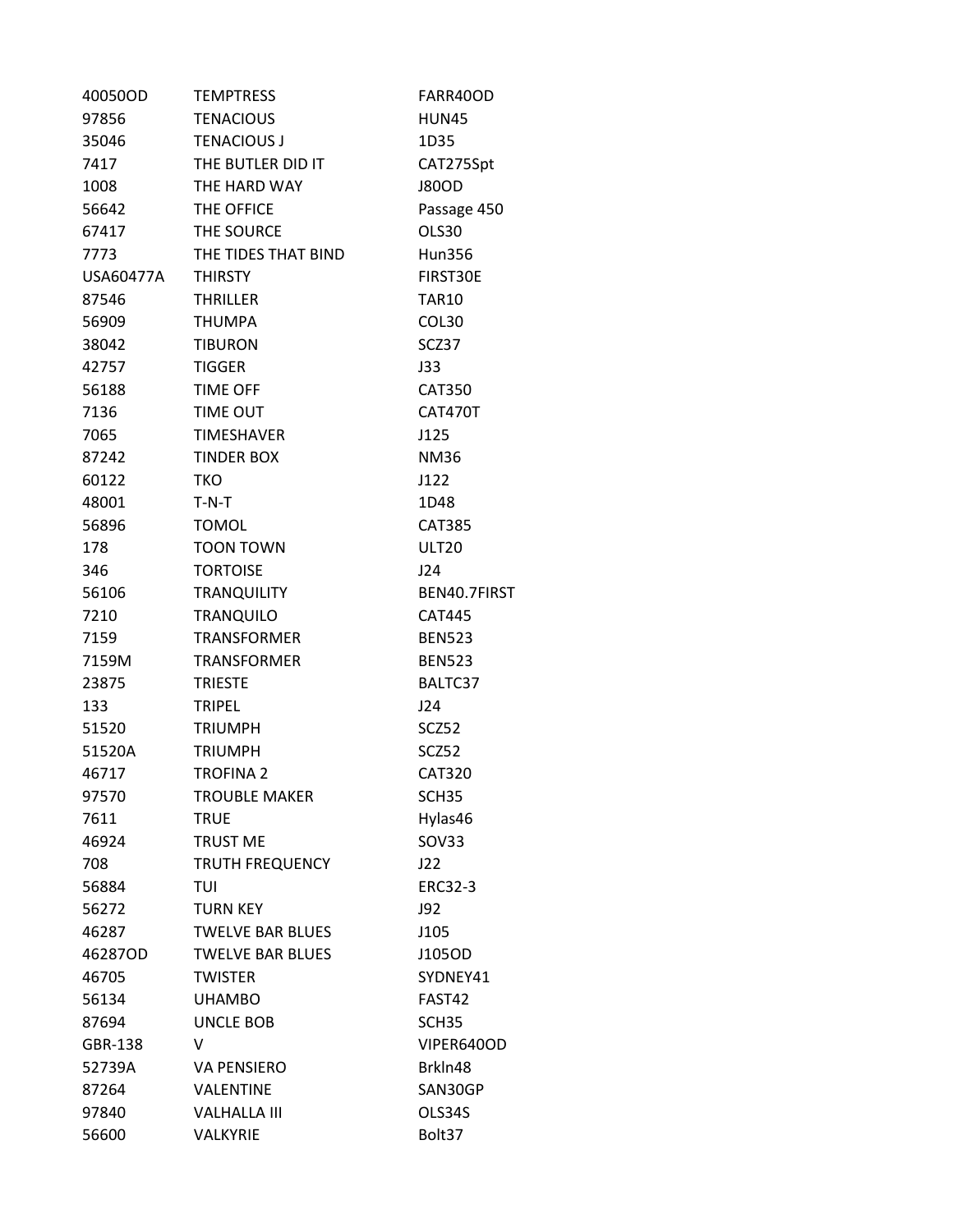| 77165          | <b>VALKYRIE</b>        | MOORE24           |
|----------------|------------------------|-------------------|
| 97873          | VALKYRIE               | CAL <sub>25</sub> |
| 60100A         | <b>VARUNA</b>          | Rogers            |
| 97228          | <b>VELERITO</b>        | <b>MAR242OD</b>   |
| 17141          | <b>VELERO</b>          | ISL <sub>29</sub> |
| 46470          | <b>VELOCIRAPTOR</b>    | <b>B25</b>        |
| <b>USA 149</b> | <b>VENOM</b>           | VIPER640OD        |
| 93174          | <b>VICTOIRE</b>        | <b>BEN40.7</b>    |
| 56728          | <b>VINCIAMO</b>        | <b>TAR3700</b>    |
| 57975          | VIOLETTA DE LA MARE    | DAV34             |
| 7181           | VIVA LA VIDA           | BEN30F            |
| 307            | <b>VIVACE</b>          | J70OD             |
| 69140          | <b>WAHOO GRAFIX</b>    | SOV33             |
| 7271           | <b>WAHZOO</b>          | San30PC           |
| 67323          | WAI'LANI               | TAR10SD           |
| 18017          | WALTZ'N                | ODAY37            |
| 60852          | <b>WANDERER</b>        | BEN38OC-M         |
| USA-28418      | <b>WARPATH</b>         | SCZ52             |
| 50904          | <b>WARRIOR</b>         | VIPER830          |
| 7125A          | <b>WARRIOR</b>         | J125              |
| 7107           | WESTWARD               | LAPW50            |
| 56806          | <b>WET NOODLE</b>      | J100              |
| 56646          | <b>WHIPLASH</b>        | Harbor 25         |
| 87995          | <b>WHIPLASH</b>        | SCH <sub>35</sub> |
| 46770          | WHIRLIGIG              | J32               |
| 7805           | <b>WHISPER</b>         | RHDS29-4          |
| 888            | WHITE KNIGHT           | FARR40            |
| 56032          | <b>WHITE LIGHT</b>     | J40               |
| 43262          | <b>WHITE LIGHTNING</b> | OLS30             |
| 77271          | <b>WHOOSH</b>          | CAPRI25M          |
| 7340           | <b>WIDGET</b>          | <b>BEN323</b>     |
| 30913          | <b>WILD FLYER</b>      | PSNFLY30          |
| USA 41         | <b>WILD THING</b>      | <b>FARR40-2</b>   |
| USA 41 MH      | <b>WILD THING</b>      | FARR40MH          |
| USA41OD        | <b>WILD THING</b>      | FARR40OD          |
| 4844           | <b>WILDCAT</b>         | CAT30             |
| 7028           | WILLOW WIND            | CAL40             |
| 97519          | <b>WIND DANCER</b>     | <b>CAL28-2</b>    |
| 97871          | <b>WIND DANCER</b>     | CAT42             |
| 56862          | <b>WIND ROSE</b>       | CABRCO40          |
| 67039          | <b>WINDFALL</b>        | SCZ33             |
| 56878          | <b>WINGS</b>           | Capri 22          |
| 56596BK        | <b>WIZARD</b>          | Bav46             |
| 28236          | <b>WOLFHOUND</b>       | 11MTR             |
| 18119          | <b>WOOD AYE</b>        | MAIR30            |
| 17758          | <b>YASSOO</b>          | CAL34             |
| 56755          | YIPPEE KAI YAY         | CLASS40           |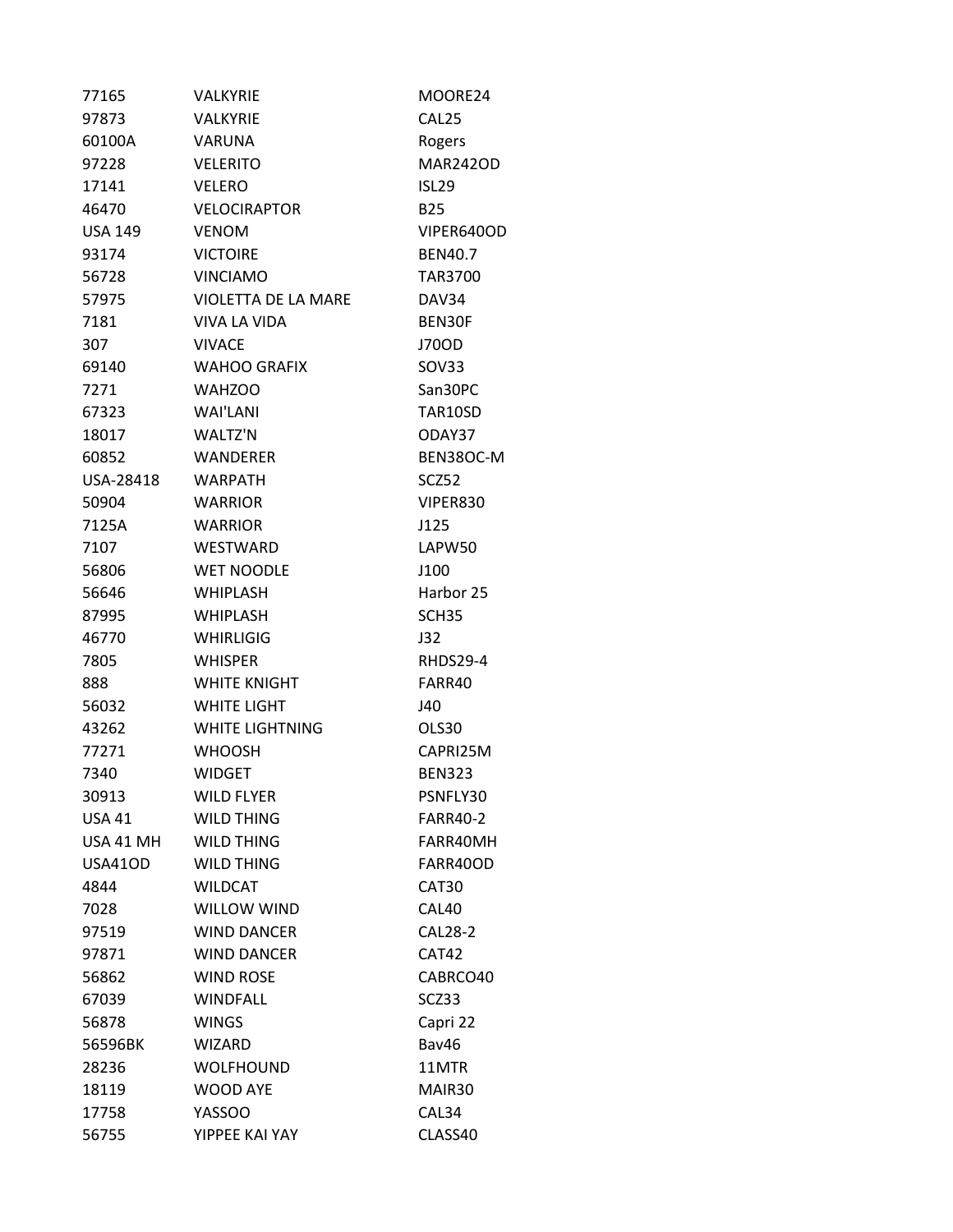| <b>Young Fools</b>  | J24          |
|---------------------|--------------|
| <b>ZAPATA II</b>    | CALKNS50     |
| <b>ZEPHYR</b>       | J109OD       |
| <b>ZEPHYRUS</b>     | <b>R/P77</b> |
| <b>ZEPHYRUS III</b> | KET40        |
| <b>ZERO VI</b>      | FARR36       |
| <b>ZIMMER</b>       | Pacer 42     |
| ZULU                | J29          |
|                     |              |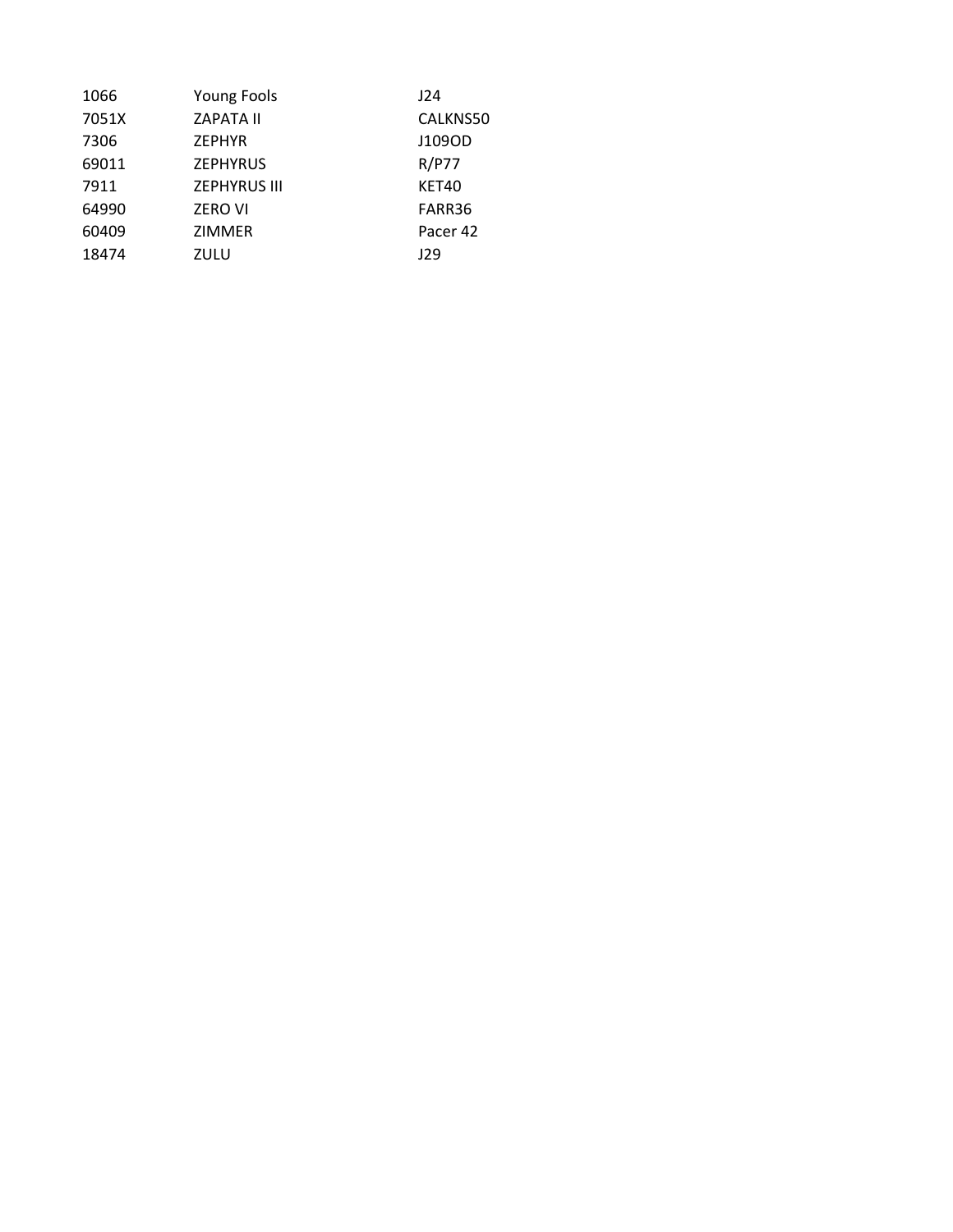| <b>NAME</b>                       | <b>Buoy_Rating</b> | <b>RLC_Rating</b> | <b>OWC_Rating</b> |
|-----------------------------------|--------------------|-------------------|-------------------|
| Charles Ullman                    | 192                | 192               | 192               |
| <b>DENNIS M. BROWNE</b>           | 150                | 150               | 150               |
| James Voorhees                    | $-48$              | -69               | $-69$             |
| James Voorhees                    | $-51$              | $-75$             | $-75$             |
| Stephen Grillon                   | 0                  | 0                 | 0                 |
| <b>RAY DURAND</b>                 | 90                 | 87                | 84                |
| James Burge                       | 0                  | $-3$              | -6                |
| Dan Chepley & Doug Daws           | 174                | 174               | 174               |
| Peter Bretschger                  | 48                 | 39                | 36                |
| <b>Greg Price</b>                 | 30                 | 27                | 27                |
| <b>CECILE SCHWEDES</b>            | 84                 | 84                | 84                |
| <b>Steven Ernest</b>              | 81                 | 81                | 84                |
| Dennis Ponsor/Steve Peterson      | 21                 | 21                | 21                |
| Gary Goodman                      | 132                | 132               | 132               |
| Jimm and Kathy Anderson           | 60                 | 57                | 54                |
| Robert Imrie                      | 198                | 198               | 198               |
| <b>DAN HARLAN</b>                 | 90                 | 90                | 90                |
| RAYMOND BOOTH                     | 120                | 120               | 120               |
| Corey Howard                      | 180                | 180               | 180               |
| <b>MEL &amp; BUD RICHLEY</b>      | 36                 | 36                | 36                |
| Mark Folkman                      | 111                | 90                | 0                 |
| ALLEN E. PUCKETT/JIM PUCKETT      | 27                 | 21                | 21                |
| Blake Mycoski & Greg Heidt        | 75                 | 69                | 63                |
| Scot Tempesta                     | 27                 | 12                | 6                 |
| Andrew Rosen/Mini Classics        | 144                | 132               | 138               |
| David Stoltz                      | 114                | 114               | 114               |
| ROBERT C. PACE                    | 39                 | 45                | 45                |
| Neil Fletcher                     | 222                | 222               | 222               |
| <b>Paul Dimotakis</b>             | 27                 | 24                | 21                |
| Robert Wheeler                    | 126                | 120               | 126               |
| <b>Timothy Caulfield</b>          | 135                | 135               | 135               |
| Pedro Rodriquez                   | 30                 | 27                | 27                |
| <b>Walter Folsom</b>              | 171                | 171               | 171               |
| Tom Hartmann-c/o Newport Sea Base | 60                 | 60                | 60                |
| Scott Vincent / John Vincent      | 69                 | 60                | 60                |
| <b>TIMOTHY S RACISZ</b>           | 150                | 150               | 150               |
| Jon Rush Gomez                    | 72                 | 72                | 72                |
| Christopher Ashley                | 108                | 102               | 102               |
| David Trude                       | 135                | 135               | 135               |
| <b>Steve Meheen</b>               | $-135$             | $-135$            | $-144$            |
| Mauricio M. Iacuelli              | 180                | 180               | 180               |
| Kieran Shocklee                   | 156                | 156               | 156               |
| Richard A. Dinon                  | 108                | 102               | 102               |
| Andrew Spisak                     | 93                 | 93                | 93                |
| Jim Labarge                       | 72                 | 72                | 72                |
| Kent Pierce & Eric Stokke         | 90                 | 66                | 60                |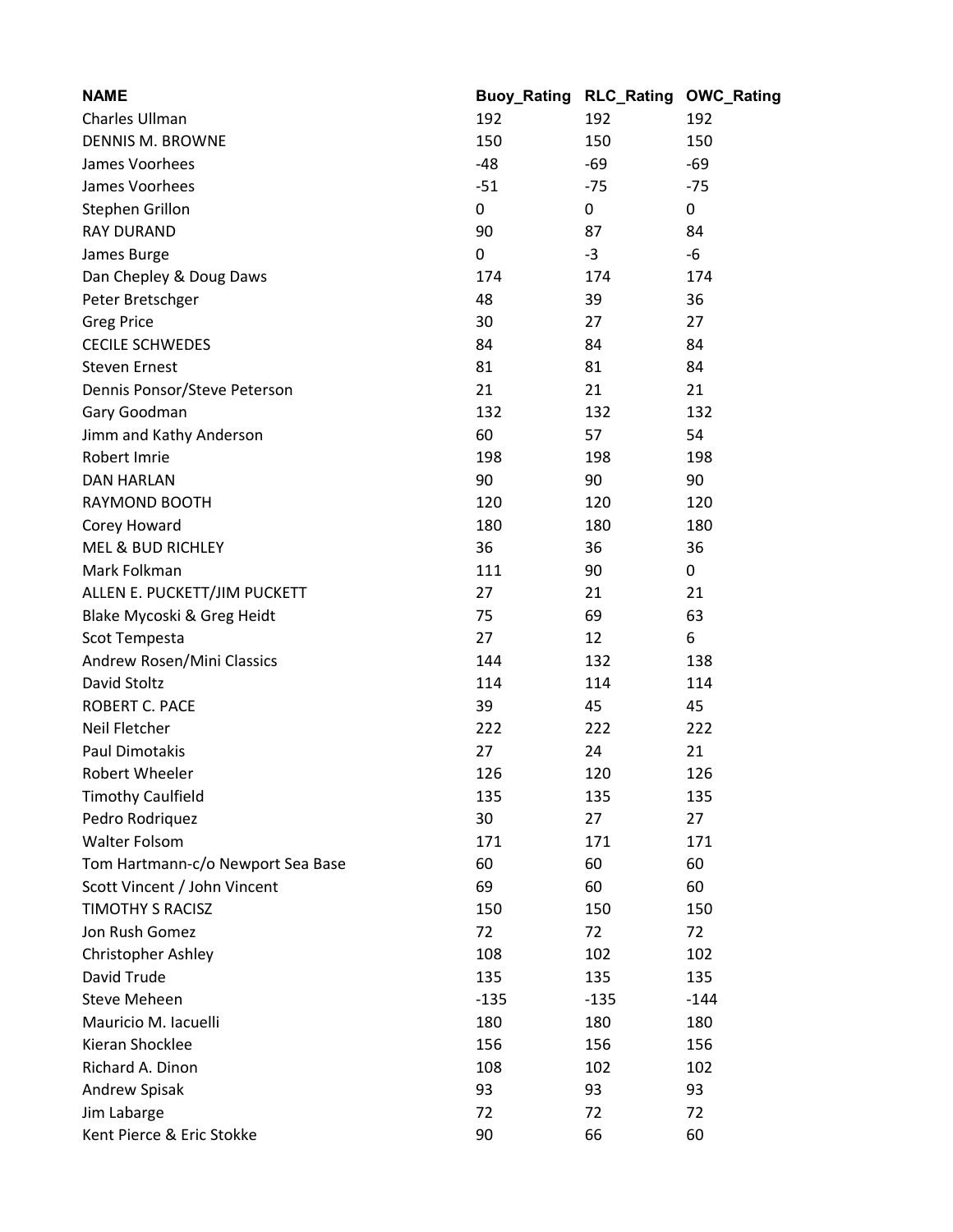| <b>CURT JOHNSON</b>           | 120   | 108   | 102   |
|-------------------------------|-------|-------|-------|
| <b>CURT JOHNSON</b>           | 126   | 114   | 108   |
| Paul Ayer                     | 126   | 120   | 126   |
| Robert L. Palmer              | 150   | 150   | 150   |
| Leonard J. Abbeduto           | 156   | 156   | 156   |
| Stephen R. & Dean Stanec      | 150   | 150   | 150   |
| Angela Goodwin                | 174   | 174   | 174   |
| Arnaud Massonnat              | 228   | 228   | 228   |
| <b>D MARTYN BOOKWALTER</b>    | 114   | 108   | 108   |
| <b>STEVE CAMPO</b>            | 96    | 81    | 81    |
| Carol Maxwell & Glen Everroad | 171   | 171   | 171   |
| <b>MARTIN L. BURKE</b>        | 81    | 81    | 84    |
| Martin L. Burke               | 75    | 69    | 69    |
| <b>Thomas Cornelius</b>       | 198   | 198   | 198   |
| Gerald Madigan                | 72    | 72    | 72    |
| Scott McKenney                | 123   | 123   | 123   |
| <b>ROSS PEARLMAN</b>          | 75    | 69    | 69    |
| Glenn Highland                | 24    | 21    | 12    |
| Glenn Highland                | 21    | 15    | 9     |
| DONALD R. WEIMER              | 114   | 114   | 114   |
| <b>Michael Shlens</b>         | 6     | 6     | 6     |
| MICHAEL SHLENS                | 72    | 72    | 72    |
| AL SCHONEBERGER               | 120   | 120   | 120   |
| Michael P. Difede             | 114   | 90    | 84    |
| <b>Bob Gray</b>               | 168   | 168   | 168   |
| <b>Richard Hohol</b>          | 51    | 54    | 57    |
| <b>DENNIS PENNELL</b>         | $-36$ | $-39$ | $-39$ |
| <b>Scott Grealish</b>         | 81    | 75    | 69    |
| Aron Axe                      | 120   | 117   | 117   |
| <b>LARRY SPENCER</b>          | 96    | 96    | 96    |
| John French                   | 66    | 60    | 57    |
| <b>Steve Williams</b>         | 108   | 90    | 90    |
| <b>Bill Boyd</b>              | 138   | 138   | 138   |
| PHIL KREVOY                   | 84    | 78    | 78    |
| Jeff Urbina                   | $-21$ | $-27$ | $-27$ |
| Jeff Urbina                   | $-24$ | $-33$ | $-30$ |
| Jorge Morales                 | 39    | 45    | 45    |
| Jon Haney                     | 78    | 72    | 66    |
| Jon Haney                     | 90    | 84    | 84    |
| RICHARD CASELLI               | 192   | 192   | 192   |
| Keith Ericson                 | 48    | 45    | 48    |
| Paul Katz                     | 33    | 33    | 33    |
| Mark Williams                 | 174   | 174   | 174   |
| Les Linkogle                  | 93    | 90    | 87    |
| Manfred Schmiedl              | 90    | 72    | 69    |
| RICHARD GRIFFIN               | 114   | 114   | 114   |
| Dwight Rowe                   | 54    | 48    | 48    |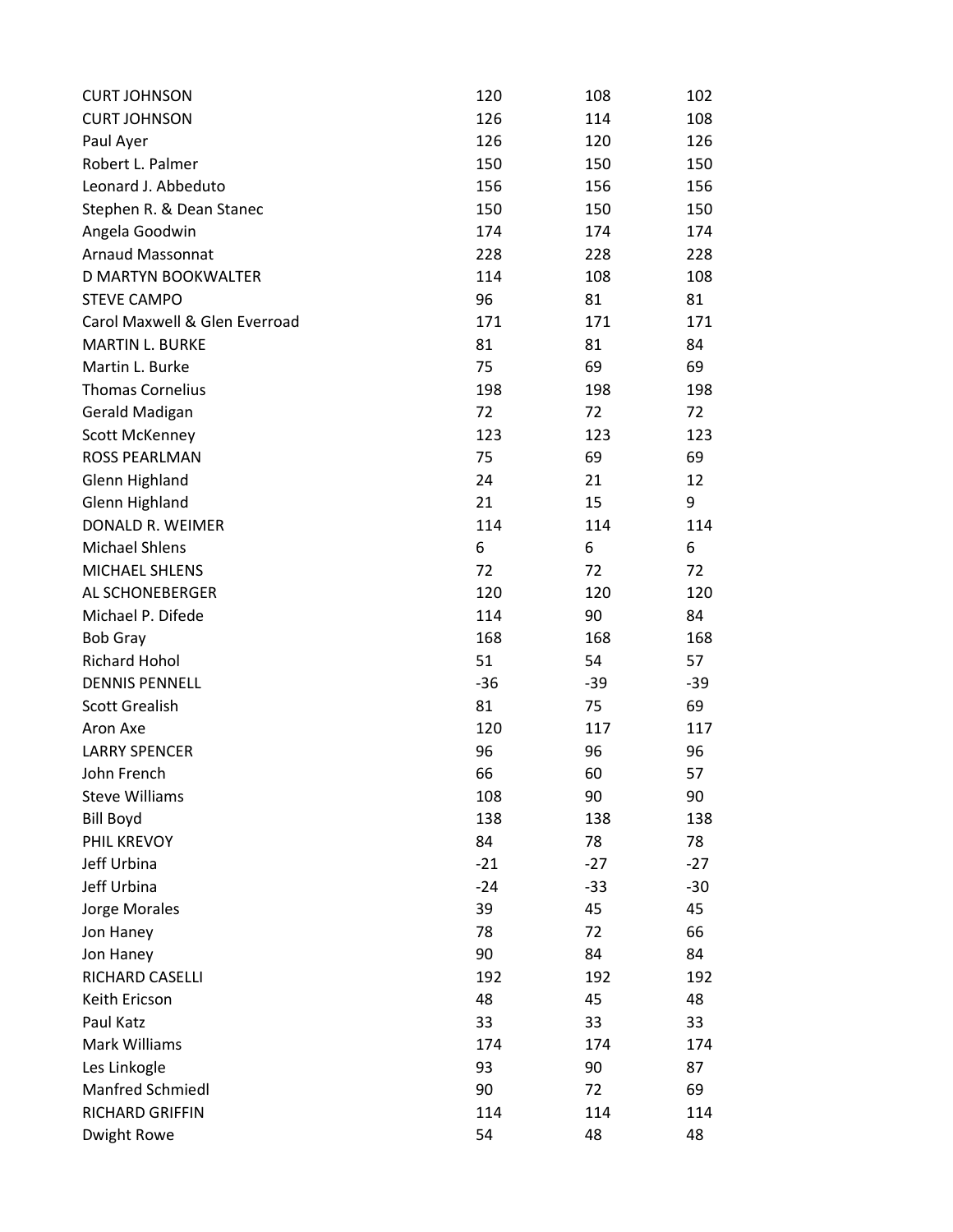| <b>Thomas Tunberg</b>          | 174 | 174  | 174 |
|--------------------------------|-----|------|-----|
| <b>Barrington Darcy</b>        | 72  | 72   | 72  |
| <b>Charles Buckner</b>         | 96  | 75   | 84  |
| <b>Scott Deardorff</b>         | 114 | 102  | 96  |
| Larry Bjork                    | 150 | 150  | 150 |
| Chris Gorog                    | 126 | 120  | 126 |
| John Baranger                  | 168 | 168  | 168 |
| Ron Boehm                      | 138 | 138  | 138 |
| <b>DAVID BROWN</b>             | 75  | 69   | 63  |
| JAMES A. EDDY                  | 114 | 114  | 114 |
| <b>JAMES DOHERTY</b>           | 144 | 144  | 144 |
| James N. Devling               | 144 | 144  | 144 |
| Jaime Cantu                    | 111 | 111  | 111 |
| Richard N. Norman              | 162 | 162  | 162 |
| John Laun                      | 48  | 39   | 36  |
| David Rustigian/Matt Rustigian | 162 | 162  | 162 |
| Richard J Miller               | 204 | 198  | 0   |
| Robert Wine                    | 174 | 171  | 0   |
| Dan Howard                     | 81  | 81   | 84  |
| <b>BILL LANTZ</b>              | 111 | 111  | 111 |
| John Narissi                   | 180 | 180  | 180 |
| Jerry Finnegan                 | 114 | 114  | 114 |
| <b>Bruce Bilson</b>            | 108 | 102  | 102 |
| Jim O'Connor                   | 198 | 198  | 198 |
| Larry Walter                   | 84  | 84   | 84  |
| John Pettit                    | 96  | 96   | 96  |
| Sheri Hunt                     | 162 | 162  | 0   |
| Norman D Hosford               | 96  | 96   | 96  |
| <b>JOHN GARRISON</b>           | 30  | 30   | 30  |
| RICHARD D. MCNISH              | 270 | 222  | 222 |
| <b>Kris Flaig</b>              | 189 | 189  | 189 |
| DONALD HASKELL/Ardell Marina   | 51  | 45   | 45  |
| Andrew J. Natker               | 144 | 144  | 144 |
| <b>Bill Petersen</b>           | 45  | 42   | 42  |
| David Basham                   | 150 | 150  | 150 |
| <b>MATTHEW BARRETT</b>         | 198 | 198  | 198 |
| Timothy M. Harmon              | 39  | 39   | 39  |
| Ward Adams                     | 162 | 162  | 162 |
| <b>Timothy Carter</b>          | 111 | 90   | 0   |
| <b>Bob Marcus</b>              | 72  | 72   | 72  |
| <b>Christopher Corey</b>       | 213 | 213  | 213 |
| Jon Sanchioli                  | 114 | 114  | 114 |
| <b>BRYAN DAIR</b>              | 159 | 156  | 153 |
| Ken Johnson                    | 30  | 27   | 27  |
| Eric Gritzmacher               | 102 | 102  | 102 |
| Gary Ezor                      | 0   | $-3$ | -6  |
| ANDREW T. JESSUP               | 114 | 114  | 114 |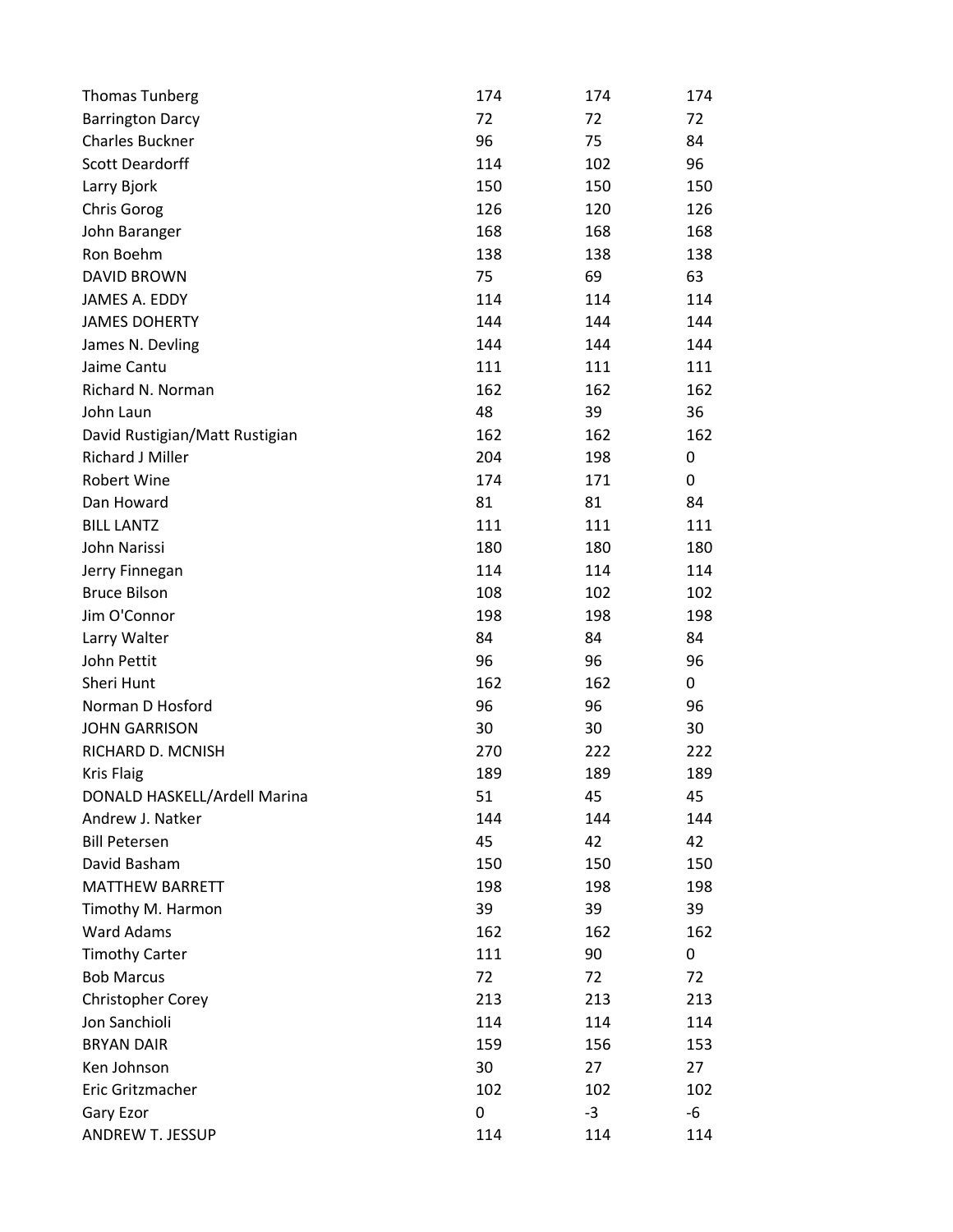| <b>Edward Sanford</b>                    | 78    | 72    | 66    |
|------------------------------------------|-------|-------|-------|
| Lee Rhoads                               | 117   | 120   | 120   |
| James Baurley                            | 174   | 174   | 174   |
| Samuel Joe Cowan                         | 144   | 144   | 144   |
| Annette Cook/Mary Ann Swan/Russell Brown | 138   | 138   | 138   |
| Lawrence McPhee                          | 72    | 72    | 72    |
| Ray Mahaffey                             | 54    | 42    | 42    |
| Stephen Keneally                         | 42    | 15    | 6     |
| <b>ROBERT KETTENHOFEN</b>                | $-21$ | $-27$ | $-30$ |
| <b>ALICIA MINANA</b>                     | 48    | 36    | 27    |
| PAUL J. TURANG                           | 192   | 192   | 192   |
| <b>ANDY HORNING</b>                      | 102   | 102   | 102   |
| Thomas H. Payne                          | 42    | 42    | 42    |
| Mark W. Surber                           | 6     | $-3$  | -6    |
| Thomas G. Foley, Jr                      | 135   | 135   | 135   |
| Garrett Baum                             | 174   | 174   | 174   |
| Jeffery Coyle                            | 36    | 33    | 30    |
| Floyd Sanford                            | 141   | 141   | 141   |
| Robert Hubbard & Tom Valcich             | 90    | 81    | 78    |
| <b>Brian Kerr</b>                        | 108   | 96    | 90    |
| <b>ALAN ANDREWS</b>                      | 63    | 63    | 63    |
| Wayne Lebsack                            | 75    | 69    | 69    |
| Ron Jacobs                               | 108   | 102   | 102   |
| Michael Shook                            | 132   | 120   | 117   |
| Wayne Addison                            | 192   | 192   | 192   |
| Tom Hudson                               | 36    | 30    | 27    |
| William A Mueller                        | 75    | 69    | 63    |
| Mike Drammer                             | 114   | 102   | 96    |
| <b>DONNA POLK</b>                        | 138   | 138   | 138   |
| Mark & Michelle Eiland                   | 72    | 72    | 72    |
| FRANCISCO ANDA SILVA                     | 114   | 114   | 114   |
| <b>Thomas Brott</b>                      | 75    | 69    | 69    |
| Chad Downey                              | $-21$ | $-21$ | $-24$ |
| Carl Paez                                | 210   | 210   | 210   |
| Joseph F. Brunner Jr.                    | 34    | 34    | 34    |
| Skip Ely                                 | $-15$ | $-15$ | $-15$ |
| David Bassett-Parkins                    | $-24$ | $-24$ | $-27$ |
| <b>Bart McEntire and John McEntire</b>   | 81    | 78    | 78    |
| <b>Howard Rosenberg</b>                  | 102   | 102   | 102   |
| John (Bart) McEntire                     | $-15$ | $-15$ | $-15$ |
| <b>Toby Fuller</b>                       | 144   | 144   | 144   |
| <b>Greg Tice</b>                         | 81    | 81    | 84    |
| James Keegan                             | 39    | 39    | 39    |
| <b>VANCE NEWELL</b>                      | 132   | 132   | 132   |
| RINA ANDERSON                            | 81    | 81    | 84    |
| <b>DARRELL SAUSSER</b>                   | 114   | 114   | 114   |
| <b>Chuck Bayless</b>                     | 48    | 36    | 27    |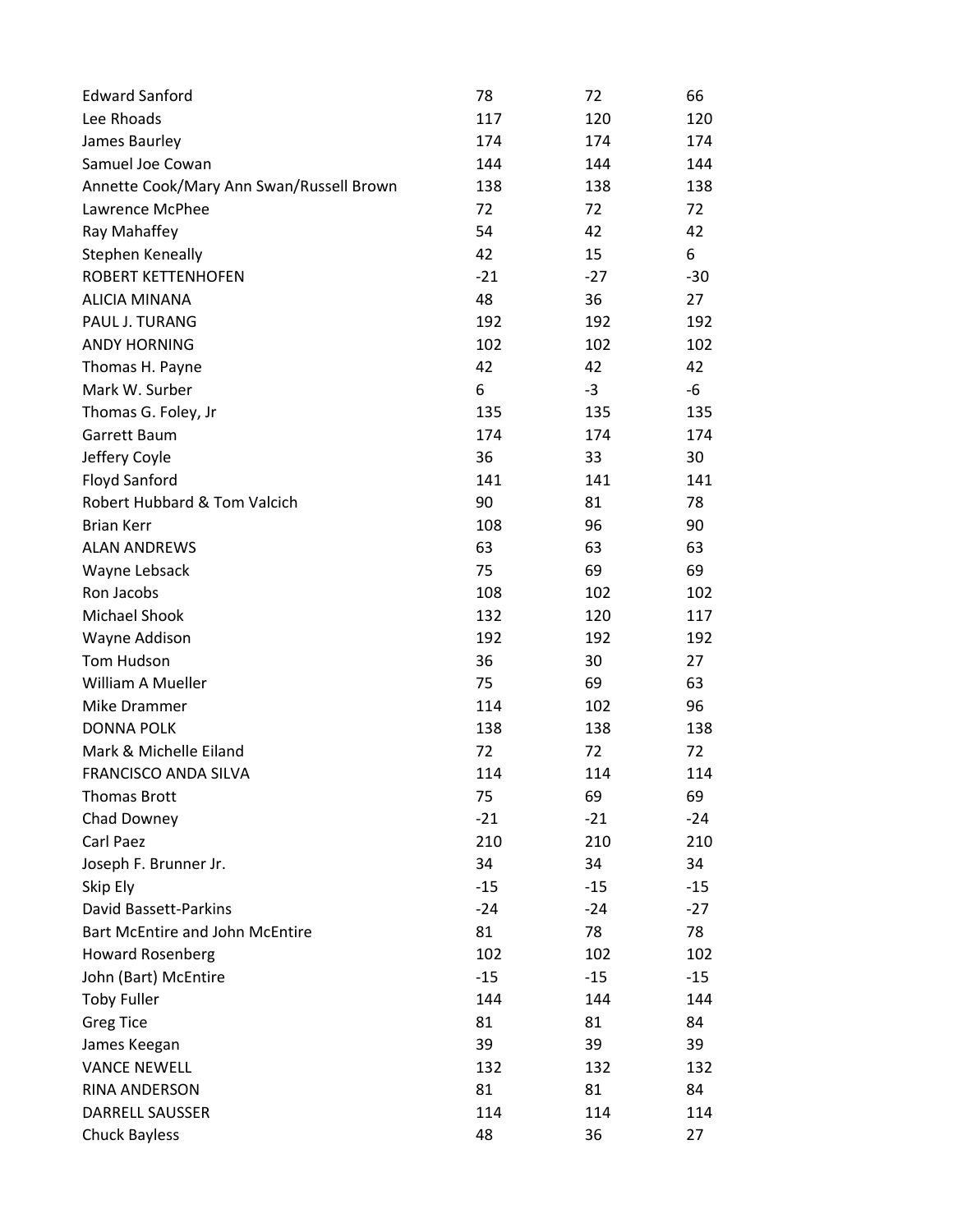| Sheldon Gebb                 | 105    | 102    | 102    |
|------------------------------|--------|--------|--------|
| Robert Rife                  | 156    | 132    | 120    |
| <b>STEVEN P. GINDER</b>      | 78     | 78     | 78     |
| <b>DAVE GRIFFIN</b>          | 198    | 198    | 198    |
| <b>Barry Bristol</b>         | 105    | 105    | 105    |
| Ron Orr                      | 51     | 42     | 39     |
| CARLOS BREA & DANIEL HIGSON  | 105    | 105    | 105    |
| Michael Schaumburg           | 156    | 156    | 156    |
| <b>JIM MOREAU</b>            | 186    | 186    | 186    |
| J. Michael Warns             | 9      | $-3$   | $-3$   |
| Paul Casanova                | $-21$  | $-24$  | $-24$  |
| Peter Stazicker              | 54     | 54     | 54     |
| <b>Matthew McGrath</b>       | 186    | 186    | 186    |
| <b>Albert Salzer</b>         | 204    | 198    | 0      |
| Rob Sjostedt                 | 27     | 27     | 27     |
| Chris Wacker/Rober Zellmer   | 42     | 42     | 42     |
| JERRY L. BRYAN               | 108    | 102    | 102    |
| Gordon Leon                  | 0      | $-3$   | -6     |
| <b>Kevin Bagg</b>            | 108    | 90     | 0      |
| <b>Kevin Bagg</b>            | 114    | 96     | 0      |
| <b>Scott Torrance</b>        | 42     | 42     | 42     |
| Victor Wild                  | $-87$  | -93    | $-97$  |
| J. Christian Fox             | 102    | 102    | 102    |
| <b>JANE DUNN</b>             | 174    | 174    | 174    |
| David Normandin              | 96     | 75     | 84     |
| Gini Chilton; Chris Hillseth | 39     | 39     | 39     |
| Robert P. Lenard             | 51     | 54     | 57     |
| Jeanette Borgen              | 144    | 144    | 144    |
| TOM AND SHEILA CULLEN        | 63     | 57     | 54     |
| Harry J. Krum                | 114    | 108    | 108    |
| <b>THOMAS WHEATLEY</b>       | 78     | 78     | 78     |
| <b>GEORGE DORAN</b>          | 108    | 108    | 108    |
| Al Berg                      | 36     | 30     | 30     |
| Cole J. Price                | 192    | 192    | 192    |
| <b>Greg Rosencrans</b>       | 111    | 111    | 111    |
| <b>GREG LYNN</b>             | $-110$ | $-110$ | $-110$ |
| L. EDWARD KANE               | 204    | 204    | 204    |
| <b>GIL SPEER</b>             | 120    | 120    | 120    |
| <b>Brian Golden</b>          | 117    | 120    | 120    |
| Noah Farrell                 | 222    | 222    | 222    |
| Alice Leahey                 | 63     | 57     | 54     |
| Alice Leahey                 | 75     | 69     | 69     |
| Eric Gray                    | 84     | 78     | 78     |
| Roy Cundiff                  | 240    | 240    | 240    |
| ED MCDOWELL                  | $-69$  | $-81$  | -84    |
| <b>Bill Coulter</b>          | 135    | 135    | 135    |
| Sidney & Mark Lampert        | 108    | 102    | 102    |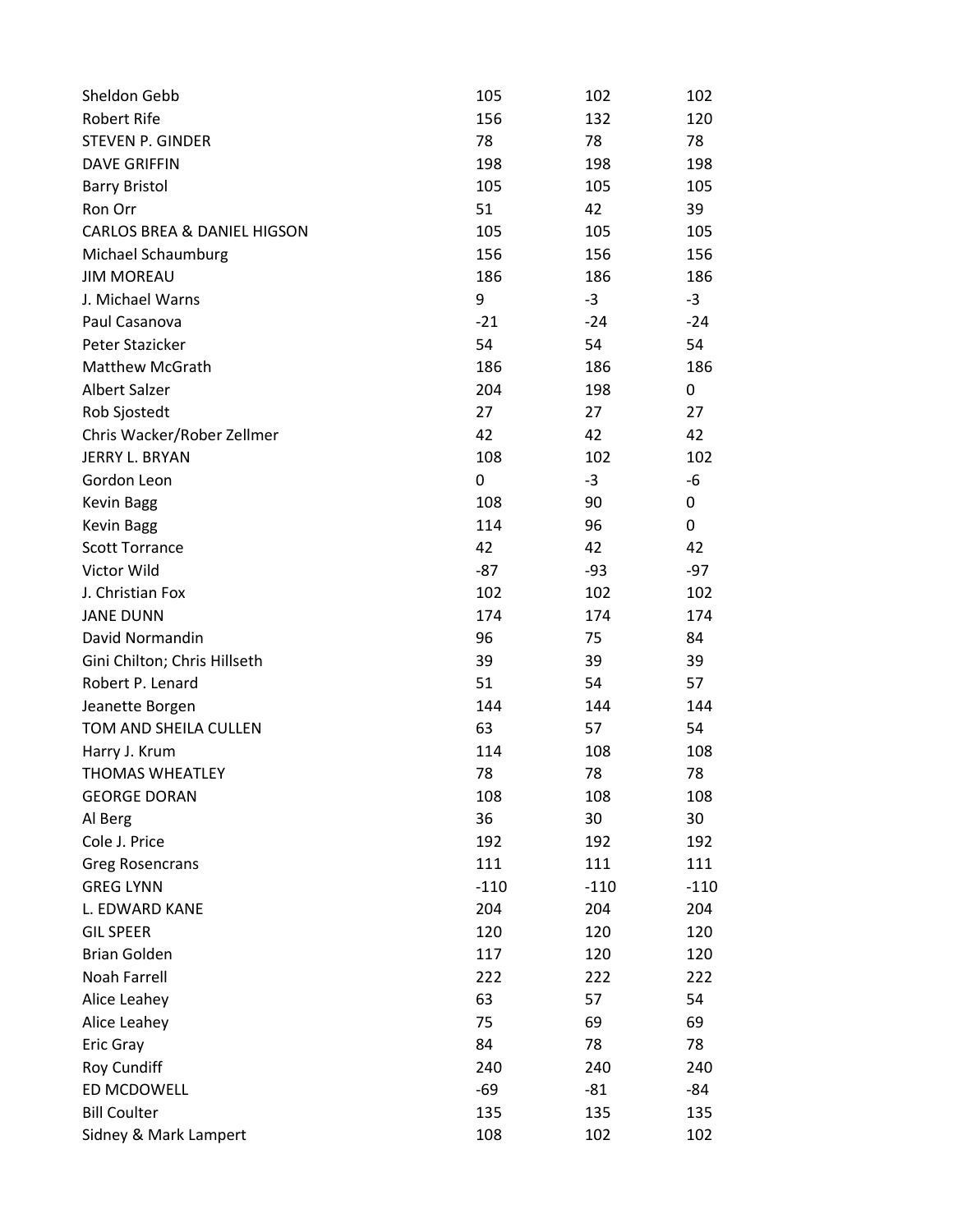| Jeremy Quinton                     | 96    | 96    | 96    |
|------------------------------------|-------|-------|-------|
| Gary Green                         | 39    | 39    | 39    |
| James Morgan                       | 120   | 120   | 120   |
| <b>NANCY SAMOVAR</b>               | 120   | 120   | 120   |
| <b>MONTE C. YEARLEY</b>            | 72    | 72    | 72    |
| <b>JARED GARGANO</b>               | 15    | 15    | 15    |
| <b>Bill Johnson</b>                | 102   | 90    | 84    |
| Dana H. Coelho                     | 102   | 102   | 102   |
| Ross Moore                         | 108   | 96    | 90    |
| <b>GREG KAFKA</b>                  | 192   | 192   | 192   |
| Jack Bouckeno/Margie Bouckeno      | 168   | 168   | 168   |
| <b>BRUCE WARREN</b>                | 156   | 156   | 156   |
| <b>JEFF BUTTERWORTH</b>            | 156   | 156   | 156   |
| Rudolph C. Hasl                    | 48    | 39    | 36    |
| Larry Malmberg                     | 111   | 111   | 111   |
| Tony Howard                        | 81    | 75    | 72    |
| Margie Woods                       | 150   | 150   | 150   |
| MICHAEL HAYDEN                     | 147   | 147   | 147   |
| <b>Charles Brewer</b>              | 39    | 39    | 39    |
| <b>Charles Brewer</b>              | 29    | 27    | 21    |
| <b>Bob Morton</b>                  | 135   | 135   | 135   |
| Scott Kramer                       | 144   | 144   | 144   |
| George Bailey                      | $-15$ | $-15$ | $-15$ |
| ROSS & BONNIE MCELFRESH            | 150   | 144   | 144   |
| <b>Brack Duker</b>                 | $-75$ | $-84$ | $-87$ |
| <b>Brack Duker</b>                 | $-72$ | $-84$ | $-84$ |
| John Shulze                        | 6     | -6    | -6    |
| <b>KENNETH REIFF</b>               | 96    | 96    | 96    |
| <b>ALBERT CASTILLON</b>            | 117   | 117   | 117   |
| Jeff Burch                         | 51    | 45    | 45    |
| <b>Jim Murrell</b>                 | 114   | 102   | 96    |
| Jim Murrell                        | 54    | 42    | 42    |
| <b>Tom Patty</b>                   | 120   | 108   | 102   |
| Dave Weil                          | 78    | 78    | 78    |
| <b>Bill Lopes</b>                  | 96    | 96    | 96    |
| <b>Wendel Hans</b>                 | 219   | 219   | 219   |
| Larry Goshorn                      | 120   | 120   | 120   |
| Neville Asherson                   | 108   | 102   | 102   |
| R. Duphily, S. Kramer, M. Benjamin | 72    | 72    | 72    |
| Mark Hunter                        | 120   | 108   | 102   |
| <b>RICK GORMAN</b>                 | 57    | 54    | 54    |
| Paul Margis                        | 6     | 0     | $-15$ |
| <b>Richard Ruskin</b>              | 120   | 123   | 123   |
| John Lyon                          | 6     | 0     | $-15$ |
| HAROLD R. GAYER                    | 177   | 177   | 177   |
| <b>Steve Maynard</b>               | 120   | 108   | 102   |
| R. D. Deaver                       | 48    | 28    | 36    |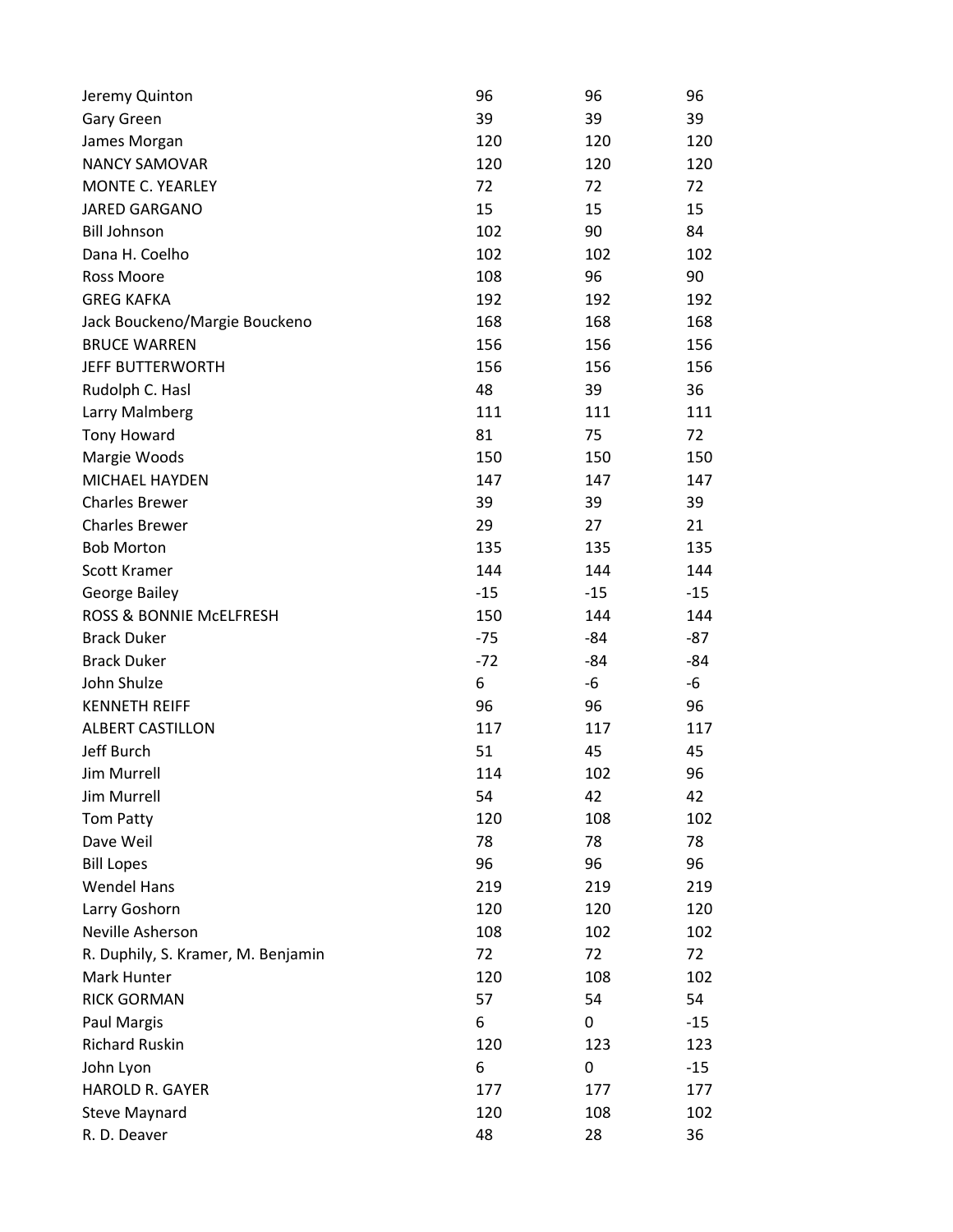| Michael A Cobas                     | 192   | 192   | 192   |
|-------------------------------------|-------|-------|-------|
| <b>CHARLES PAYTON</b>               | 123   | 123   | 123   |
| <b>Bill King</b>                    | 90    | 87    | 84    |
| RICHARD KELTON                      | 120   | 114   | 114   |
| Lewis Beery/Tres Gordo Sailing, LLC | $-45$ | -48   | $-51$ |
| Mark J. Doliva                      | 108   | 102   | 102   |
| Jamie Gull                          | 111   | 108   | 108   |
| PAUL GADBOIS                        | 174   | 174   | 174   |
| Mark Keller                         | 138   | 138   | 138   |
| Terry L. Burke                      | 48    | 39    | 36    |
| David Fell                          | $-30$ | $-33$ | $-39$ |
| Mark Itnyre                         | 69    | 72    | 72    |
| Morgan Crowe                        | 90    | 87    | 0     |
| Ken Covey                           | 96    | 96    | 96    |
| <b>JOHN SNOOK</b>                   | 48    | 39    | 36    |
| <b>MARIO BARRON</b>                 | 111   | 111   | 111   |
| Lenny Shabes                        | 87    | 81    | 0     |
| <b>RON BROWNELL</b>                 | 78    | 78    | 78    |
| Lenny Shabes                        | 90    | 87    | 0     |
| Kevin Kashima                       | 144   | 144   | 144   |
| <b>GEORGE SCHOLTEN</b>              | 150   | 150   | 150   |
| Michelle Parker Ondrey              | 144   | 144   | 144   |
| Thomas Warden                       | 150   | 150   | 150   |
| Glenn Griley                        | 111   | 90    | 0     |
| David Nelson                        | 42    | 39    | 39    |
| <b>Ed Jenkins</b>                   | 0     | 0     | 0     |
| Lani Spund                          | $-24$ | $-30$ | $-33$ |
| Lani Spund                          | $-24$ | $-30$ | $-33$ |
| <b>Thomas Shepherd</b>              | 81    | 81    | 84    |
| <b>Albert Algaze</b>                | 192   | 192   | 192   |
| Patrice Bonnefoi                    | 90    | 84    | 84    |
| <b>Gregory Dorn</b>                 | 78    | 72    | 72    |
| Allan R. Emas                       | 111   | 108   | 108   |
| <b>ODIN BRAATHEN</b>                | 165   | 165   | 165   |
| Len Weitzman                        | 87    | 81    | 81    |
| <b>BILL BARHAM</b>                  | 186   | 186   | 186   |
| Thomas Young/Windward S.C.          | 180   | 180   | 180   |
| Carsten Owens                       | 171   | 165   | 162   |
| THOMAS J. O'KEEFE                   | $-21$ | $-39$ | $-39$ |
| Brian & Betsey Dougherty            | 78    | 72    | 66    |
| John Rushing                        | 144   | 144   | 144   |
| Dave Moore                          | 87    | 87    | 87    |
| Dave Moore                          | 72    | 69    | 69    |
| JOHN MELVILLE, JR.                  | 150   | 150   | 150   |
| Norm and Bari Belcher               | 93    | 87    | 87    |
| Allen Pacheco                       | 123   | 123   | 123   |
| William McClure                     | 72    | 72    | 72    |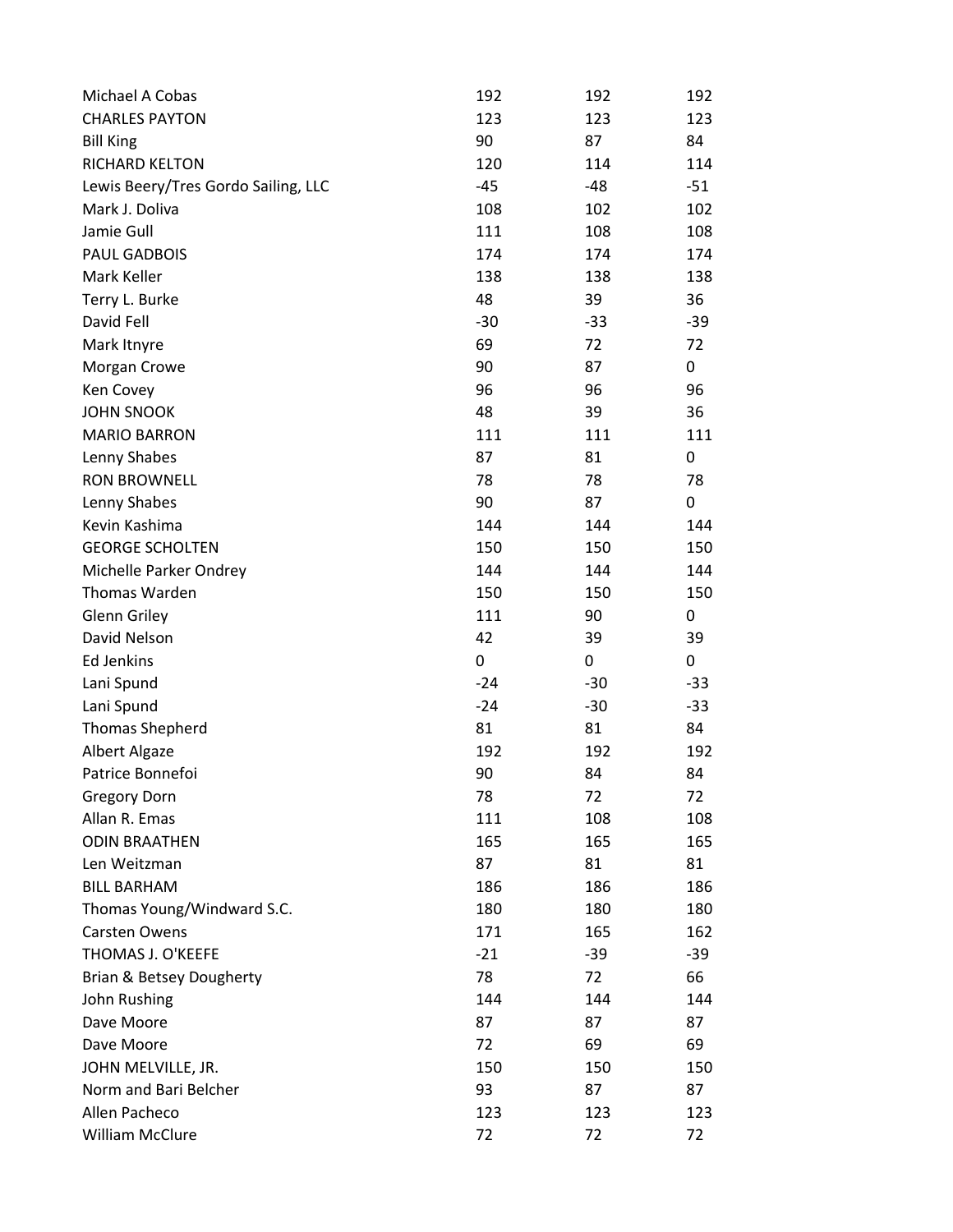| <b>SHAWN E. IVIE</b>                 | 72    | 72    | 72    |
|--------------------------------------|-------|-------|-------|
| Peter B. Arkin                       | 132   | 132   | 132   |
| John Shulze                          | 75    | 69    | 69    |
| <b>TIM JONES</b>                     | 48    | 42    | 42    |
| John Heaney                          | 75    | 69    | 63    |
| Ed Feo                               | 45    | 36    | 33    |
| Larry Andrews                        | 18    | 18    | 15    |
| Michael Rosenlof                     | 36    | 30    | 30    |
| Glenn/Ray Van Heel & Nigel Brownette | 138   | 138   | 138   |
| <b>STEPHEN COLE</b>                  | 138   | 138   | 138   |
| David Booker                         | 117   | 117   | 117   |
| <b>Rick McGregor</b>                 | 192   | 192   | 192   |
| <b>Mark Stratton</b>                 | 51    | 54    | 57    |
| Evan Wanamaker                       | 153   | 153   | 153   |
| <b>Eric McClure</b>                  | 72    | 72    | 72    |
| Dan Rawitch                          | 108   | 102   | 102   |
| <b>JIM BROCK</b>                     | 114   | 114   | 114   |
| Rory Francis/Mark Francis            | 96    | 81    | 81    |
| John and Randall Risvold             | 150   | 150   | 147   |
| <b>Tom Barker</b>                    | $-21$ | $-27$ | $-15$ |
| Mike Hopper                          | 186   | 186   | 186   |
| Mike Hopper                          | 177   | 177   | 177   |
| Edward J. Chadroff                   | 150   | 150   | 150   |
| Christopher Bennett                  | 72    | 72    | 72    |
| <b>Brenda Highley</b>                | 150   | 150   | 150   |
| <b>JIM HASKELL</b>                   | 198   | 198   | 198   |
| Stephen A Mallery                    | 66    | 66    | 66    |
| RICHARD GLADSON                      | 225   | 225   | 225   |
| <b>HOWARD SCHUTTER</b>               | 105   | 102   | 99    |
| <b>Steve Clifford</b>                | 108   | 102   | 102   |
| James Lee                            | 81    | 78    | 78    |
| Jay Steinbeck                        | $-60$ | $-63$ | -66   |
| <b>Bill Rogers</b>                   | $-15$ | $-12$ | -9    |
| Seth Hall                            | 39    | 39    | 39    |
| Seth Hall                            | 33    | 30    | 30    |
| <b>FRANK MADDOCKS</b>                | 120   | 120   | 120   |
| Carl Vanderbeek/Ronald Lee           | 96    | 96    | 96    |
| <b>BILL BRAYTON</b>                  | 144   | 144   | 144   |
| Chris Slagerman                      | $-75$ | $-84$ | $-87$ |
| Robert M. Lane                       | $-93$ | $-96$ | -99   |
| Robert Lane                          | $-84$ | $-87$ | -90   |
| Robert Lane                          | $-75$ | $-75$ | -87   |
| <b>WENDEL HANS JR</b>                | 159   | 159   | 159   |
| Michael Devine                       | 258   | 258   | 258   |
| Aaron Davis/Robert Knox              | 138   | 138   | 138   |
| <b>Neil Fraser</b>                   | 40    | 34    | 34    |
| <b>JOHN DEAN</b>                     | 150   | 150   | 150   |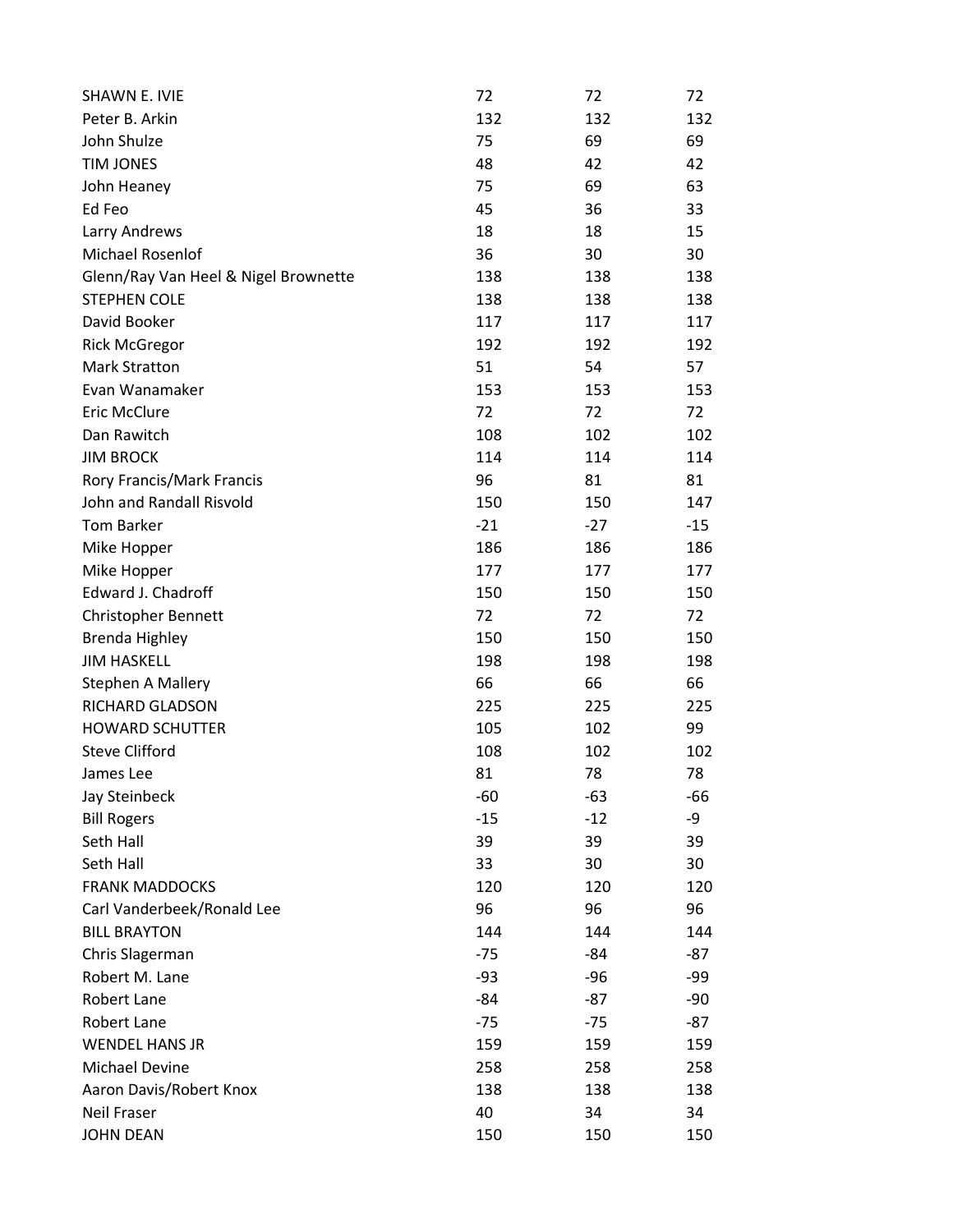| Michael Wolfe                                   | 0     | 0     | 0     |
|-------------------------------------------------|-------|-------|-------|
| Mike Corzine                                    | 78    | 78    | 78    |
| Jay Janov                                       | 114   | 102   | 96    |
| Jeff Janov                                      | 112   | 100   | 94    |
| <b>Greg Miller</b>                              | 66    | 66    | 66    |
| John DeLaura                                    | $-63$ | $-78$ | $-81$ |
| <b>Steve George</b>                             | 132   | 132   | 132   |
| Jerry Kaye/Lea Kaye                             | 135   | 135   | 132   |
| David Angers                                    | 120   | 108   | 102   |
| David Angers                                    | 126   | 114   | 108   |
| Michael Niggli                                  | 135   | 135   | 135   |
| Dan McGanty                                     | 75    | 69    | 63    |
| <b>Wayne Hopkins</b>                            | 300   | 288   | 294   |
| Ken Schoffstoll                                 | 108   | 102   | 108   |
| <b>Steve Hendricks</b>                          | 0     | 0     | 0     |
| Owen Provence                                   | 144   | 144   | 144   |
| Michael O. Dunmire                              | 216   | 216   | 216   |
| George Maronich                                 | 105   | 99    | 99    |
| David Scardigli                                 | 240   | 240   | 240   |
| <b>Tony Melum</b>                               | 273   | 273   | 0     |
| <b>TERRY F HANNA</b>                            | 150   | 150   | 150   |
| Michael Moyer                                   | 204   | 204   | 204   |
| <b>JAMES S. WHITING</b>                         | 108   | 108   | 108   |
| <b>Tom Scully</b>                               | 72    | 72    | 72    |
| Barbara C Radany                                | 126   | 114   | 120   |
| <b>Todd Thibodo</b>                             | 132   | 132   | 132   |
| Ty Olsen c/o Cal Yacht Club                     | 156   | 156   | 156   |
| Ty Olsen                                        | 156   | 156   | 156   |
| Doug Nolte, Dave Reed, Pat Shoemaker            | 114   | 114   | 114   |
| James Brown/Harry Pattison                      | 120   | 120   | 120   |
| Don Souther                                     | 138   | 138   | 138   |
| Ulrik Knap                                      | 93    | 84    | 84    |
| Ivan Batanov                                    | $-15$ | $-15$ | $-18$ |
| <b>Fred Fisher</b>                              | 108   | 102   | 108   |
| John Whitney                                    | 150   | 150   | 150   |
| John Whitney/K.Stewart/Friends of Oasis Sailing | 150   | 150   | 150   |
| Ed Kooij                                        | 51    | 45    | 39    |
| <b>GARY SCHAFFEL</b>                            | 78    | 72    | 72    |
| Audrey Burnand & Robert S. Burnand              | 120   | 120   | 120   |
| John Sangmeister                                | -80   | $-86$ | -96   |
| <b>SCOTT MCDANIEL</b>                           | 90    | 84    | 84    |
| <b>Scott McDaniel</b>                           | 78    | 72    | 66    |
| <b>Rick Gorman</b>                              | 69    | 60    | 54    |
| Bob Mackenzie & John Mitchell                   | 198   | 198   | 198   |
| Stephen Ashley                                  | 51    | 54    | 57    |
| David Wood                                      | 51    | 45    | 39    |
| Jeff Brown                                      | 150   | 150   | 150   |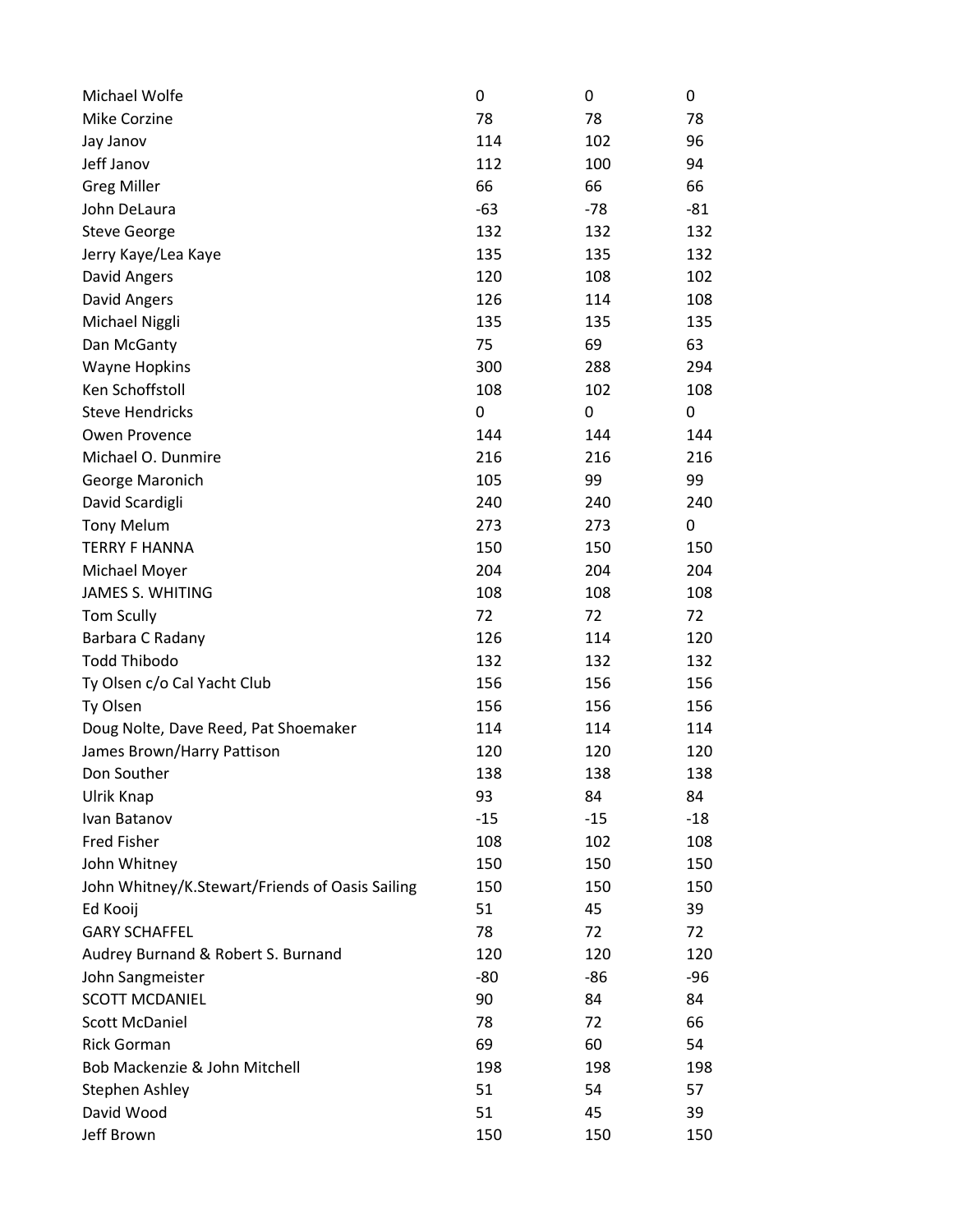| Randy Alcorn                    | 180   | 180   | 180   |
|---------------------------------|-------|-------|-------|
| Mark Saatjian                   | 210   | 210   | 210   |
| <b>Whitney Green</b>            | 114   | 114   | 114   |
| Randy Hawkins                   | 72    | 72    | 72    |
| Fred Lundgren                   | 27    | 24    | 21    |
| Joe Barry                       | 72    | 72    | 72    |
| Stephen McJones/MLiz Callender  | 90    | 90    | 90    |
| Michael Raider                  | 120   | 120   | 120   |
| Arnold Rowe                     | 144   | 144   | 144   |
| Jimmy Albert                    | 108   | 108   | 108   |
| Phil Herzfeld                   | 132   | 132   | 132   |
| Rick von Heydenreich            | -6    | -9    | -9    |
| <b>JERRY MONTGOMERY</b>         | 66    | 66    | 66    |
| <b>PAUL STEMLER</b>             | 39    | 39    | 39    |
| <b>Dorian Harris</b>            | 156   | 156   | 156   |
| Matt Harwich                    | 204   | 192   | 192   |
| Michael A Price                 | 108   | 108   | 108   |
| D. Howard Lewis                 | 27    | 12    | 6     |
| <b>JOHN MACLAURIN</b>           | $-57$ | $-66$ | $-72$ |
| <b>JOHN MACLAURIN</b>           | $-54$ | $-60$ | -66   |
| <b>Henry Hill</b>               | 162   | 162   | 162   |
| Dr. Laura Schlessinger          | 90    | 87    | 0     |
| <b>DAN DURBECK</b>              | 90    | 84    | 84    |
| STEPHEN D. SCHIFF               | 129   | 129   | 129   |
| <b>BRYCE BENJAMIN</b>           | 75    | 69    | 69    |
| <b>STEVE &amp; CHERYL BARRY</b> | 120   | 108   | 102   |
| <b>Geoffrey Slaff</b>           | 204   | 198   | 198   |
| MICHAEL ROACH                   | 132   | 129   | 126   |
| <b>Tom Manok</b>                | 48    | 39    | 36    |
| KEVIN M. GAULT                  | 156   | 156   | 156   |
| <b>BIFF BUNNEY</b>              | 48    | 36    | 27    |
| Drew Belk                       | 0     | 0     | 0     |
| <b>DREW BELK</b>                | 24    | 21    | 21    |
| Larry Listing/Bill Wood         | 72    | 72    | 72    |
| William J. Guilfoyle            | -9    | $-12$ | $-12$ |
| Churchill Lenvik & Graf         | 150   | 150   | 150   |
| <b>BOB &amp; VAL COLE</b>       | 96    | 96    | 96    |
| Rich Festa/David Navon          | 48    | 39    | 36    |
| Dan Rossen                      | 69    | 63    | 63    |
| J. Wilson & K. Howington        | 132   | 117   | 117   |
| David R. Lampert                | 138   | 138   | 138   |
| STEPHEN C. CALHOUN              | 114   | 114   | 114   |
| Duane Rhynard                   | 60    | 51    | 51    |
| <b>BOB KENNEDY</b>              | 108   | 102   | 102   |
| <b>JOHN SZALAY</b>              | 120   | 120   | 120   |
| Roy P. Disney c/o R. Haines     | $-75$ | $-87$ | $-87$ |
| <b>DARYL DAVIS</b>              | 78    | 69    | 69    |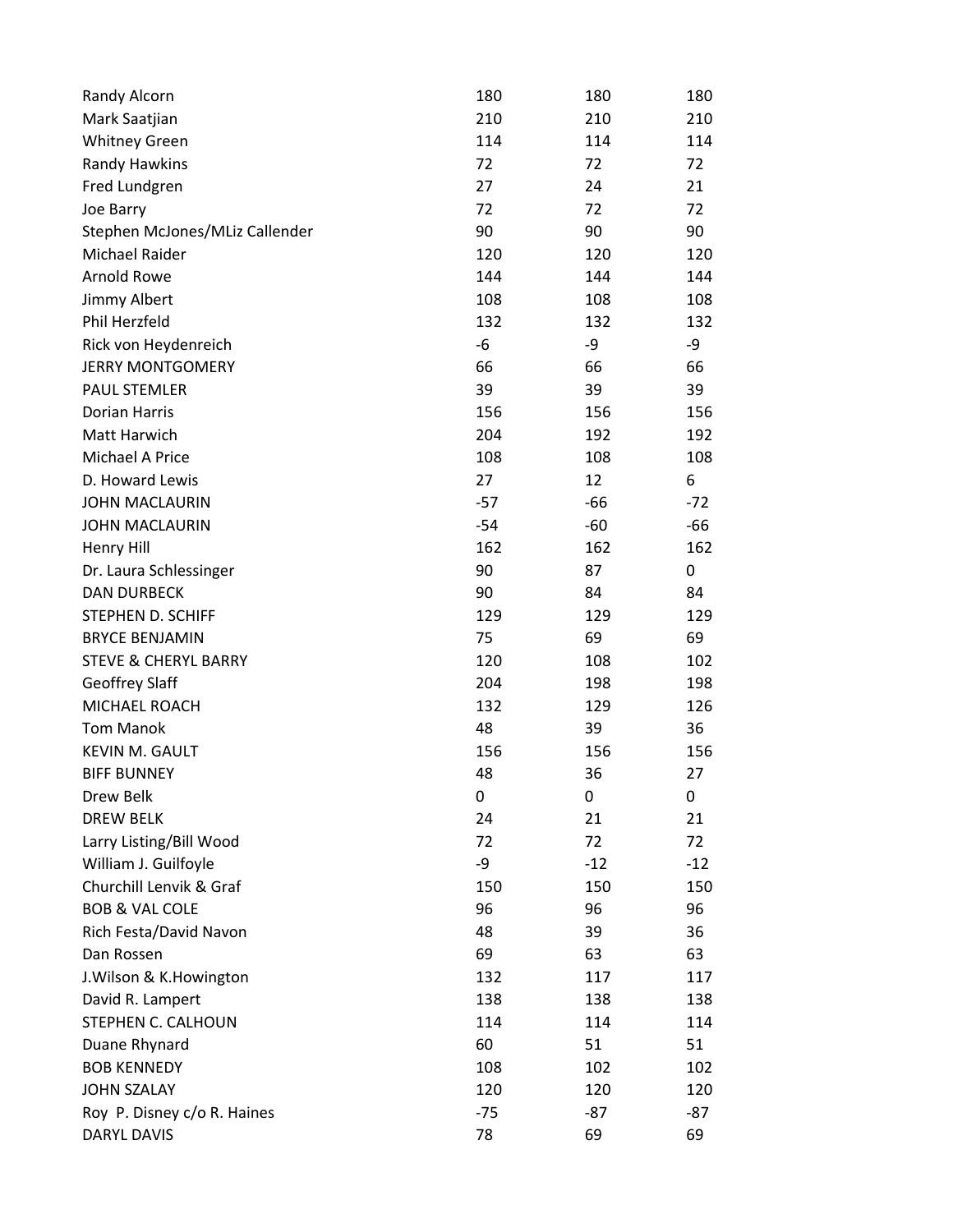| Dennis & Mark Rosene              | 120   | 114    | 108    |
|-----------------------------------|-------|--------|--------|
| Luke Sayer                        | 156   | 156    | 156    |
| Carolyn Parks                     | $-15$ | $-21$  | $-24$  |
| <b>ALBERT SOLBES</b>              | 174   | 174    | 174    |
| DAVID A. RAINVILLE                | 141   | 141    | 141    |
| Mike Richards                     | 108   | 102    | 108    |
| Davis & Taylor Pillsbury          | 114   | 114    | 114    |
| Michael Lorenzen                  | 138   | 138    | 138    |
| <b>Heinz Butner</b>               | 75    | 69     | 69     |
| Kathy St. Amant and Monica Chaban | 114   | 114    | 114    |
| RICHARD SWENSSON                  | 114   | 114    | 114    |
| James C. Madden                   | 150   | 150    | 150    |
| Tom Molyneux/Devin Walsh          | 168   | 168    | 168    |
| Derek Heeb                        | 117   | 120    | 120    |
| <b>Will Durant</b>                | $-18$ | -18    | $-18$  |
| <b>Martin Vogel</b>               | 42    | 42     | 42     |
| Stu Coleman                       | 150   | 150    | 150    |
| William J. McKeever               | 60    | 60     | 60     |
| Carolyn Parks                     | 120   | 108    | 102    |
| Carolyn Parks                     | 126   | 114    | 108    |
| <b>BEN SMITH</b>                  | 114   | 108    | 108    |
| Larry Harteck                     | 90    | 84     | 84     |
| <b>Tim Fuller</b>                 | 3     | -6     | -9     |
| J. Reynolds & J. Reynolds Jr.     | 150   | 150    | 150    |
| <b>Guy Turner</b>                 | 72    | 72     | 72     |
| <b>Scott Eaton</b>                | 144   | 138    | 0      |
| Dave Boatner                      | 72    | 72     | 72     |
| Dennis M Swift                    | 156   | 156    | 156    |
| Juan Lois                         | 90    | 84     | 84     |
| <b>Bernard Girod</b>              | $-4$  | $-13$  | $-18$  |
| Paul Liszewski                    | 96    | 81     | 81     |
| <b>STEVEN FINK</b>                | 108   | 102    | 108    |
| FREDRIC L. EDELMAN                | 96    | 96     | 96     |
| Byron K. Chamberlain              | 132   | 132    | 132    |
| <b>ROD PERCIVAL</b>               | 138   | 138    | 141    |
| <b>Richard Benedon</b>            | 66    | 60     | 60     |
| <b>Brian Werner</b>               | 51    | 45     | 39     |
| Michael Hayden                    | 210   | 210    | 210    |
| <b>TOM CORKETT</b>                | -99   | $-105$ | $-114$ |
| <b>THOMAS LEHTONEN</b>            | 153   | 150    | 153    |
| Maria Rogers                      | 111   | 111    | 111    |
| <b>Stuart Leigh</b>               | 84    | 84     | 84     |
| Paul Artof                        | 90    | 87     | 84     |
| LARRY J. WILSON                   | 192   | 192    | 192    |
| Ronald R Brasi                    | 168   | 168    | 168    |
| Porter Spencer/Clark Bowdle       | 88    | 87     | 87     |
| ERIK WAELPUT                      | 135   | 135    | 135    |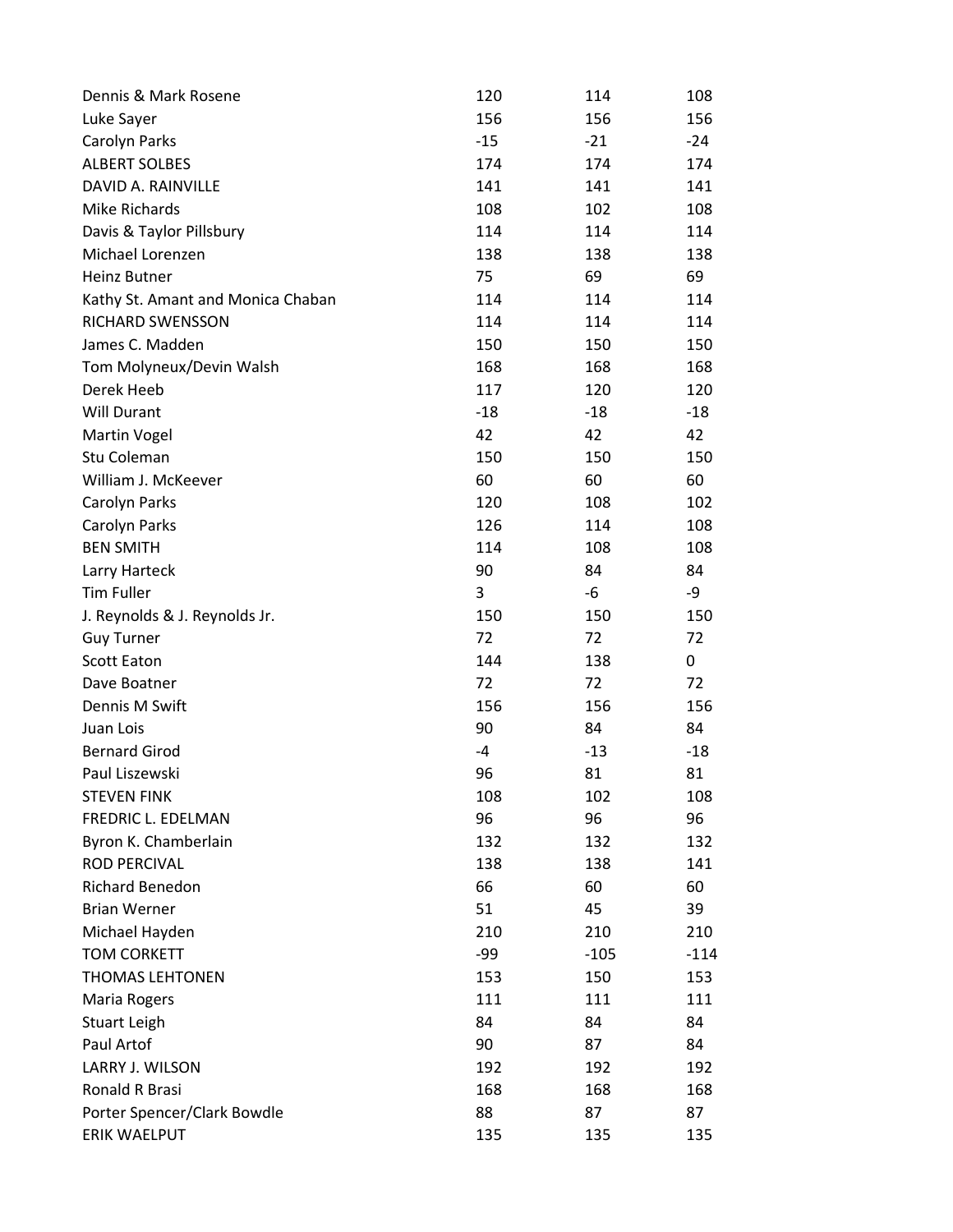| Janis & Bengt Johansson        | 174 | 174 | 174 |
|--------------------------------|-----|-----|-----|
| Paul Hofer                     | 45  | 42  | 42  |
| David Zaveski & Don Skrdlant   | 120 | 123 | 123 |
| Liz Hjorth                     | 135 | 135 | 135 |
| Stephen Klitzky                | 120 | 120 | 120 |
| Douglas Williams               | 150 | 150 | 150 |
| Michael J. Quigley             | 144 | 147 | 147 |
| Carolyn & Sandra Sherman       | 120 | 120 | 120 |
| <b>Dmitry Matousov</b>         | 150 | 150 | 150 |
| Peter Kornhaber                | 159 | 159 | 159 |
| Steven Hull                    | 174 | 174 | 174 |
| Douglas Daws                   | 108 | 102 | 102 |
| Dean Fargo                     | -6  | -9  | -9  |
| <b>GERALD A. VELLUTINI</b>     | 222 | 222 | 222 |
| Bruce D. Lotz                  | 111 | 111 | 111 |
| <b>BRENDA DICKMANN</b>         | 195 | 195 | 195 |
| Chandos Erwin                  | 156 | 156 | 156 |
| Lynn Silverman                 | 114 | 114 | 114 |
| <b>Steven Fink</b>             | 105 | 105 | 105 |
| <b>Steven George</b>           | 117 | 117 | 117 |
| Chris Mewes & Nan Wang         | 75  | 69  | 69  |
| Kevin & Karen Cahill           | 204 | 198 | 198 |
| <b>ROBERT WALKER</b>           | 96  | 81  | 81  |
| Joe Braun                      | 72  | 72  | 72  |
| <b>JIM &amp; LORI THOMPSON</b> | 75  | 69  | 69  |
| <b>Cord Thomas</b>             | 192 | 192 | 192 |
| Gary J. Winton                 | 48  | 39  | 36  |
| <b>Steven Davis</b>            | 138 | 135 | 135 |
| Mike & Frank Grijalva          | 108 | 102 | 102 |
| Jim Barnes                     | 126 | 126 | 126 |
| Kenneth Flint                  | 108 | 102 | 102 |
| <b>Fred Rice</b>               | 204 | 198 | 198 |
| <b>Patrick Mullen</b>          | 75  | 75  | 75  |
| Steve & Lisa Anderson          | 192 | 192 | 192 |
| Capt. Robert Strang            | 150 | 150 | 150 |
| Dylan Pfeifer                  | 165 | 165 | 165 |
| Alan Cunningham                | 168 | 168 | 168 |
| <b>RON SIMONSON</b>            | 78  | 69  | 69  |
| Lisa Gilinger                  | 171 | 171 | 171 |
| Mike Inmon                     | 234 | 228 | 225 |
| Charles & Katherine Morgan     | 192 | 192 | 192 |
| John Coye                      | 174 | 174 | 174 |
| John S. Coye                   | 0   | 0   | 0   |
| Thomas B. Garrett              | 114 | 102 | 96  |
| <b>BRIAN RADAMAKER</b>         | 216 | 216 | 216 |
| <b>Bill Schopp</b>             | 276 | 276 | 276 |
| Al Wellner                     | 150 | 150 | 150 |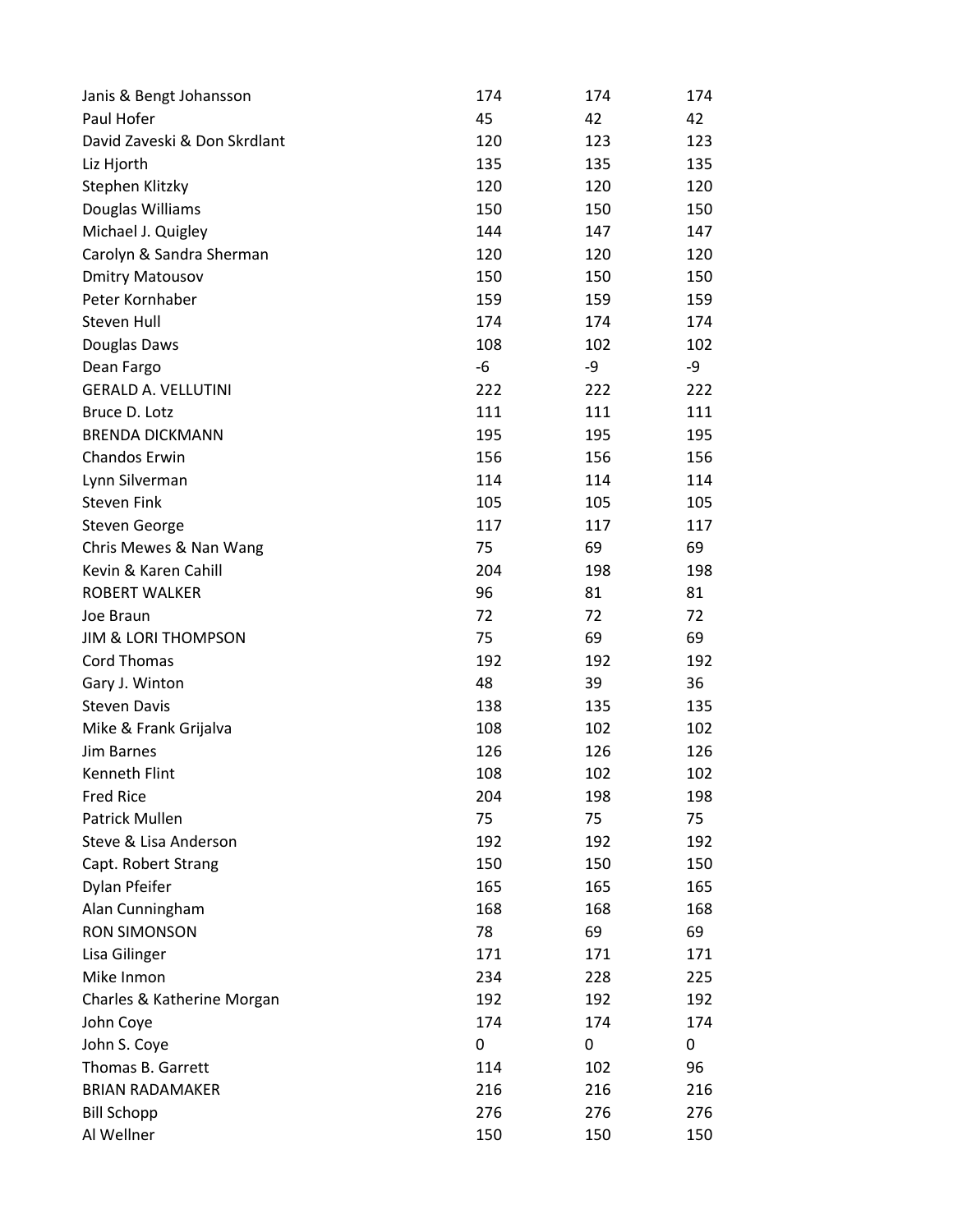| JAMES C. WERT                  | 84    | 60    | 0     |
|--------------------------------|-------|-------|-------|
| Cynthia Wynne/John Hogan       | 132   | 129   | 126   |
| <b>Cole Price</b>              | 147   | 147   | 147   |
| Mark Wyland                    | 81    | 81    | 84    |
| <b>Gregory Morey</b>           | 222   | 222   | 222   |
| Tom Hammons                    | 144   | 144   | 144   |
| Norman Sloan                   | 75    | 69    | 69    |
| Jeffrey Woods                  | 150   | 135   | 135   |
| <b>DAN CHEPLEY</b>             | 250   | 222   | 222   |
| Peter Nelson                   | 63    | 57    | 54    |
| George Kornhoff                | 117   | 120   | 120   |
| Peter Nelson                   | 75    | 69    | 69    |
| Gary Brockman                  | 141   | 141   | 141   |
| Alec Oberschmidt               | $-54$ | $-48$ | $-45$ |
| <b>GLENN GRILEY</b>            | 42    | 33    | 27    |
| <b>GRAHAM B. FORSYTH</b>       | 132   | 129   | 126   |
| TIMOTHY A. BEATTY              | $-30$ | $-36$ | $-33$ |
| <b>Chuck Brewer</b>            | 84    | 72    | 66    |
| <b>Mark Hinrichs</b>           | 72    | 72    | 72    |
| JOHN M. GRETHER                | 90    | 90    | 90    |
| Lee Rawles                     | 204   | 198   | 198   |
| Jim Treydte & Cynthia Mayberry | 126   | 117   | 117   |
| Glenn Selvin/Tom Mendenhall    | 174   | 174   | 174   |
| John Caldwell                  | 180   | 180   | 180   |
| <b>Robert Siemon</b>           | 126   | 120   | 126   |
| Dirk Freeland                  | 21    | 3     | $-3$  |
| <b>LEONARD GORDON</b>          | 228   | 228   | 228   |
| Michael L. Georgia             | 90    | 72    | 63    |
| Steve Zimmerman                | 114   | 114   | 114   |
| <b>Bill Miller</b>             | 174   | 174   | 174   |
| <b>ROBERT GRIMM</b>            | 108   | 102   | 102   |
| Annie Odell                    | 123   | 123   | 123   |
| <b>ASHLEY HOPKINS</b>          | 168   | 168   | 168   |
| <b>Alex Cross</b>              | 114   | 102   | 96    |
| David Haas                     | 126   | 126   | 126   |
| Val Gelineau                   | 36    | 36    | 36    |
| JOHN D. MILNER                 | 204   | 204   | 204   |
| Werner Horn/Susan Taylor       | 174   | 174   | 174   |
| Paco Stevens                   | 108   | 102   | 102   |
| Roy H. Jones                   | 18    | 12    | 9     |
| Nik Froehlich                  | 135   | 135   | 135   |
| Alan Paul                      | 120   | 102   | 102   |
| Jim Yabsley                    | $-69$ | $-81$ | -84   |
| John Staff                     | 45    | 33    | 27    |
| Mike Guccione                  | 120   | 123   | 123   |
| <b>JOCK MCGRAW</b>             | 186   | 186   | 186   |
| Ray Godwin                     | 6     | 6     | 6     |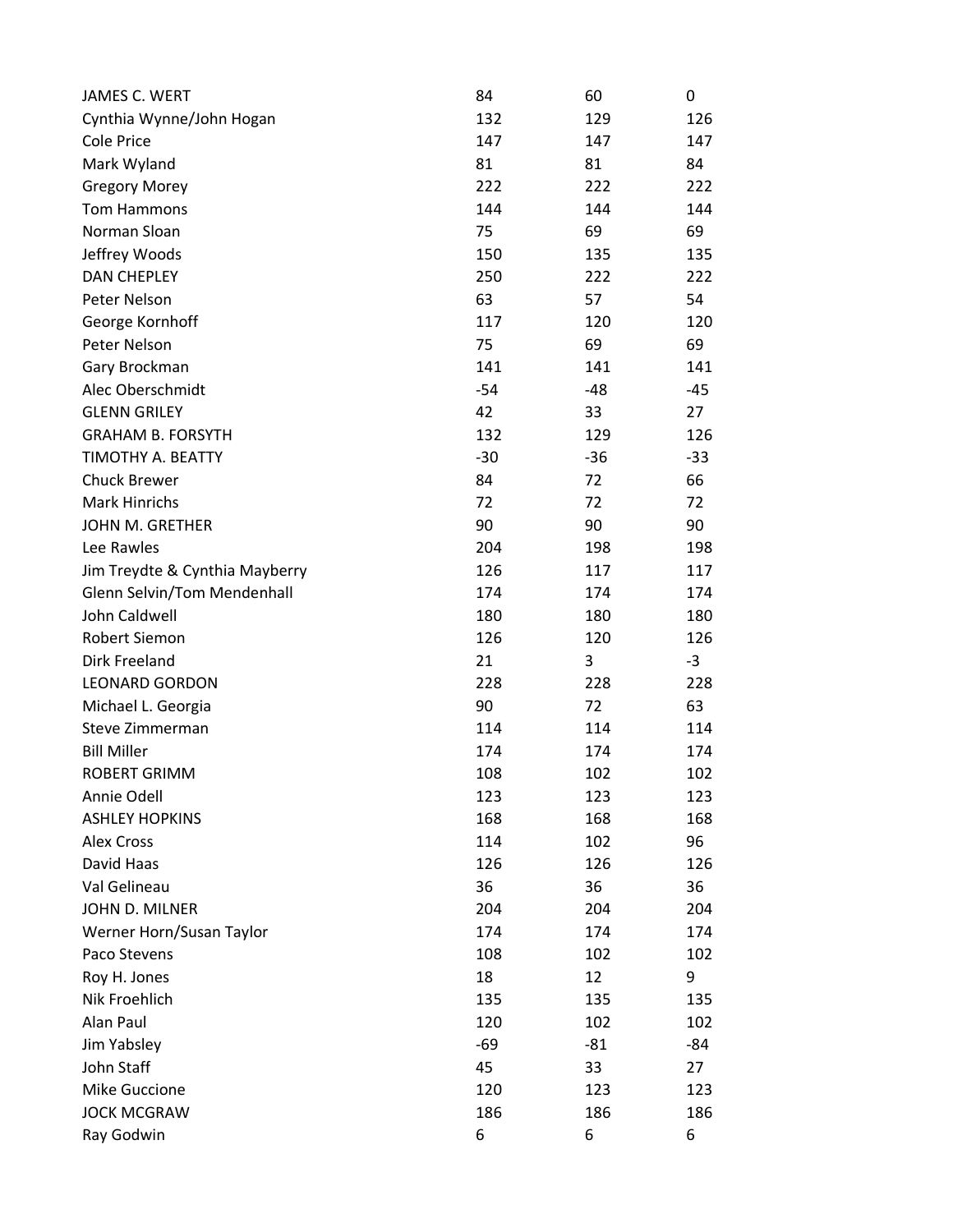| Ray Godwin & John Turpin      | 0           | -3    | -6    |
|-------------------------------|-------------|-------|-------|
| Theodore O'Connor             | 81          | 81    | 81    |
| Jason Petersen                | 42          | 40    | 42    |
| Frank Butler/ Ty Hokanson     | 171         | 168   | 168   |
| Jim                           | 126         | 114   | 108   |
| <b>Beth Borman Sanders</b>    | 126         | 114   | 120   |
| Joe Joines                    | 96          | 96    | 96    |
| <b>Eric Doering</b>           | 150         | 150   | 150   |
| <b>Charles Devanneaux</b>     | 78          | 69    | 69    |
| <b>Brian Hobin</b>            | 126         | 126   | 126   |
| <b>Stanley William Tutton</b> | 180         | 180   | 180   |
| Doug Steele                   | 36          | 30    | 27    |
| <b>FRED COTTRELL</b>          | 81          | 81    | 81    |
| <b>Oscar Ferrer</b>           | 132         | 132   | 132   |
| Michael Schau                 | 93          | 90    | 90    |
| Viggo Torbensen               | 3           | -6    | -9    |
| Steve H. Curran               | 81          | 87    | 87    |
| John Raymont                  | 27          | 21    | 18    |
| Wes Selby                     | $-30$       | $-27$ | $-30$ |
| Susan Griesbach               | 105         | 102   | 99    |
| Michael Eisenberg             | 135         | 132   | 132   |
| Stan Whisenhunt               | 174         | 174   | 174   |
| <b>MAX LYNN</b>               | 51          | 54    | 57    |
| Lloyd Clauss                  | 90          | 87    | 84    |
| Joel R. Young                 | 42          | 39    | 33    |
| <b>JOEL R YOUNG</b>           | 42          | 39    | 33    |
| William Tracy Brandt          | 114         | 114   | 114   |
| Lars Radmall                  | 174         | 174   | 174   |
| <b>Steve Sellinger</b>        | $\mathbf 0$ | 0     | 0     |
| <b>STEVE SELLINGER</b>        | $-15$       | $-15$ | $-15$ |
| Ueli Scharer                  | 150         | 150   | 150   |
| Rod Abbott                    | 72          | 72    | 72    |
| Charles Wert                  | 69          | 66    | 63    |
| <b>DUNCAN CAMERON</b>         | 87          | 87    | 87    |
| <b>Steven Clark</b>           | 186         | 186   | 186   |
| <b>Brian Boyle</b>            | 150         | 150   | 150   |
| Don L. Hedges                 | 108         | 96    | 90    |
| CHARLES M. SPEAR              | 78          | 72    | 66    |
| <b>CHARLES M. SPEAR</b>       | 90          | 84    | 84    |
| James C. Wert                 | 18          | 18    | 18    |
| David Chase/Anne Fitzgerald   | 45          | 39    | 39    |
| Larry Leveille                | 72          | 72    | 72    |
| Douglas Johnstone             | 111         | 90    | 0     |
| Joseph Weber                  | 96          | 87    | 93    |
| <b>MARY LONGPRE</b>           | 117         | 120   | 120   |
| PAUL LANDSOM                  | 117         | 117   | 117   |
| Andy Rasdal                   | 8           | 1     | $-3$  |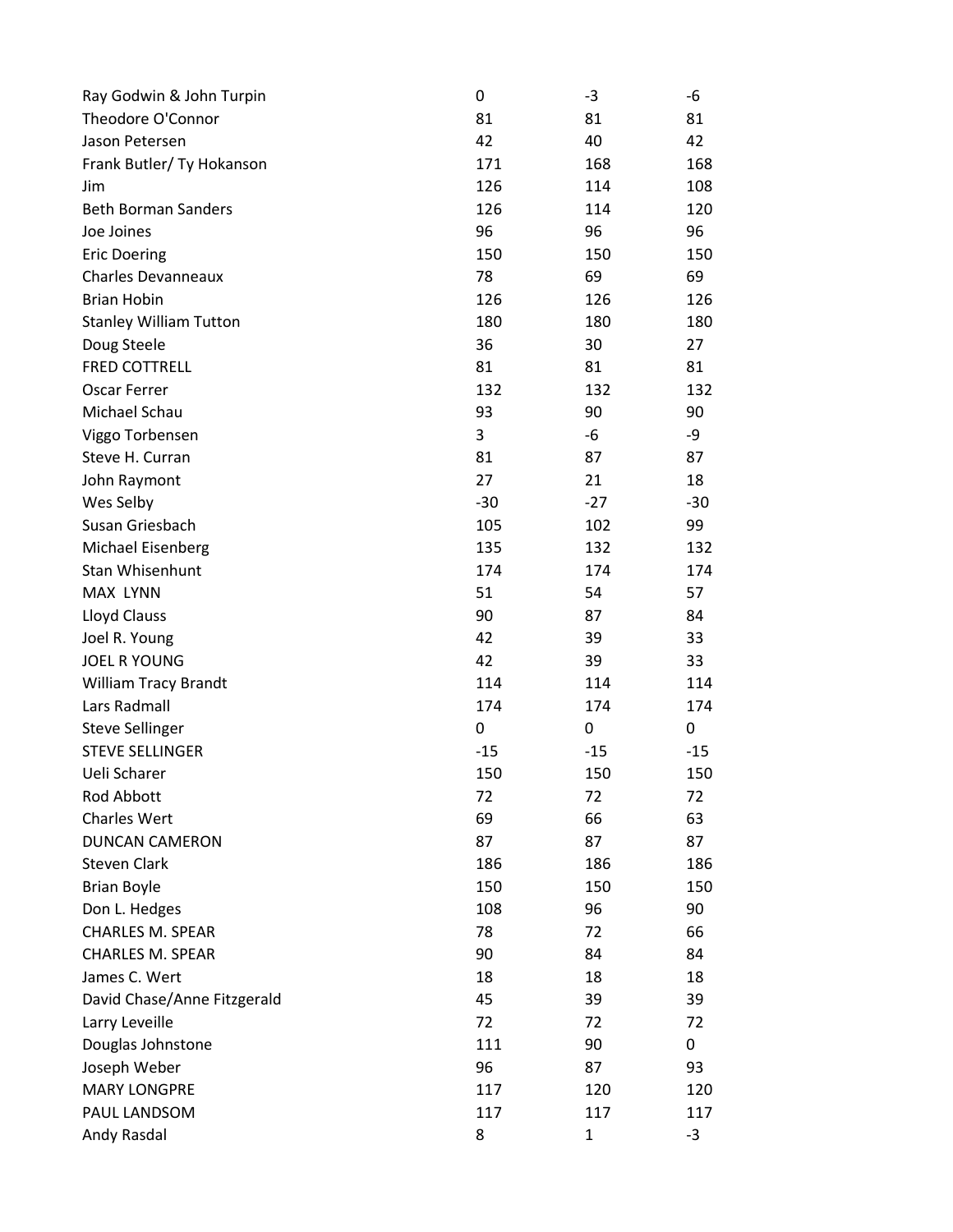| <b>WILLIAM E. BETZER</b>            | 156   | 156   | 0     |
|-------------------------------------|-------|-------|-------|
| DON R. ALBRECHT                     | 222   | 222   | 222   |
| <b>Chris Hemans</b>                 | $-26$ | $-29$ | $-41$ |
| <b>Brack Duker</b>                  | 156   | 156   | 156   |
| <b>Brent Swanson</b>                | 246   | 246   | 246   |
| Udo Kolter                          | 138   | 138   | 138   |
| Jeff Grange/Chris Parker            | 111   | 90    | 0     |
| Robert W. Atkins                    | 51    | 54    | 57    |
| David Stege                         | 111   | 111   | 111   |
| Suzanne Schuler                     | 102   | 102   | 102   |
| <b>Tim Clarke</b>                   | 93    | 84    | 84    |
| <b>Beverly Burr</b>                 | 114   | 102   | 96    |
| <b>Richard Kelton</b>               | 87    | 87    | 87    |
| <b>William Wells</b>                | 120   | 123   | 123   |
| <b>JANE THOMAS</b>                  | 126   | 126   | 126   |
| <b>HAL PUDEWA</b>                   | 183   | 183   | 183   |
| George Moll                         | 0     | 0     | 0     |
| <b>Stephen Howe</b>                 | -8    | $-10$ | $-10$ |
| <b>JOHN SEITZ</b>                   | 66    | 51    | 36    |
| Dr. Laura Schlessinger              | 3     | -6    | -9    |
| Sam Bell                            | 84    | 75    | 69    |
| Charles M. Curnutt                  | 72    | 63    | 60    |
| Larry Kliger                        | 174   | 171   | 0     |
| <b>Ted Thompson</b>                 | 72    | 72    | 72    |
| <b>JEFF LANDERS</b>                 | 123   | 123   | 123   |
| <b>BOB DODDS</b>                    | 186   | 156   | 156   |
| Zoltan Katinszky                    | 0     | $-3$  | -6    |
| <b>Tom Hinkle</b>                   | 87    | 87    | 87    |
| Jason Adamson                       | 96    | 96    | 96    |
| Geoffrey Vanden Heuvel & Ryan Black | 174   | 174   | 174   |
| Jonathan Gathrid                    | 156   | 150   | 150   |
| Richard (John) Roland               | 144   | 138   | 138   |
| Rhonda Tolar                        | 6     | 6     | 6     |
| <b>Russell Grant</b>                | 0     | $-3$  | -6    |
| Rhonda Tolar                        | 0     | $-3$  | -6    |
| <b>Thomas Sanders</b>               | 192   | 192   | 192   |
| Duncan Harrison                     | 114   | 114   | 114   |
| Wayne Wallace                       | 192   | 192   | 192   |
| PAUL K. EDWARDS, JR.                | 108   | 102   | 102   |
| <b>Walter Simmons</b>               | 162   | 144   | 156   |
| John Setchell                       | 96    | 96    | 96    |
| Rene Hollander                      | 210   | 210   | 210   |
| <b>Bob Keener</b>                   | 75    | 66    | 63    |
| Jamie B Myer                        | 75    | 72    | 66    |
| Doug Heim                           | 141   | 141   | 141   |
| <b>Frank Cazares</b>                | 174   | 174   | 174   |
| <b>Barry Senescu</b>                | $-3$  | -9    | $-12$ |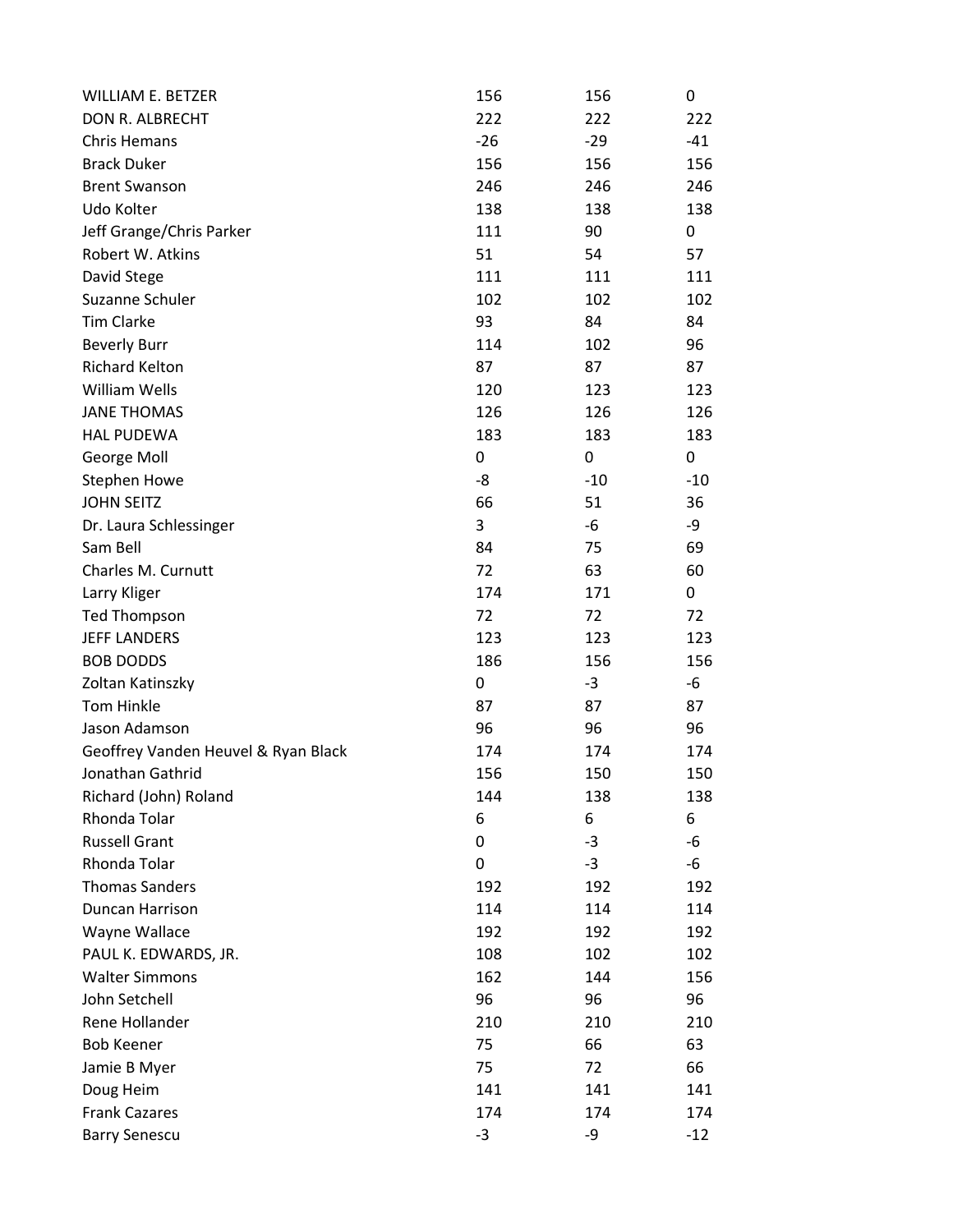| David Chester Upham   | 174    | 174    | 174    |
|-----------------------|--------|--------|--------|
| <b>SAGE MARIE</b>     | 84     | 84     | 84     |
| Jack Mayer            | 75     | 69     | 69     |
| <b>DAMON GUIZOT</b>   | $-123$ | $-126$ | $-129$ |
| ALAN M. PETERSON, JR. | 156    | 156    | 156    |
| Taki Takemori         | 51     | 51     | 51     |
| Michael Gebb          | 0      | 0      | 0      |
| Caesar Berger         | 114    | 114    | 114    |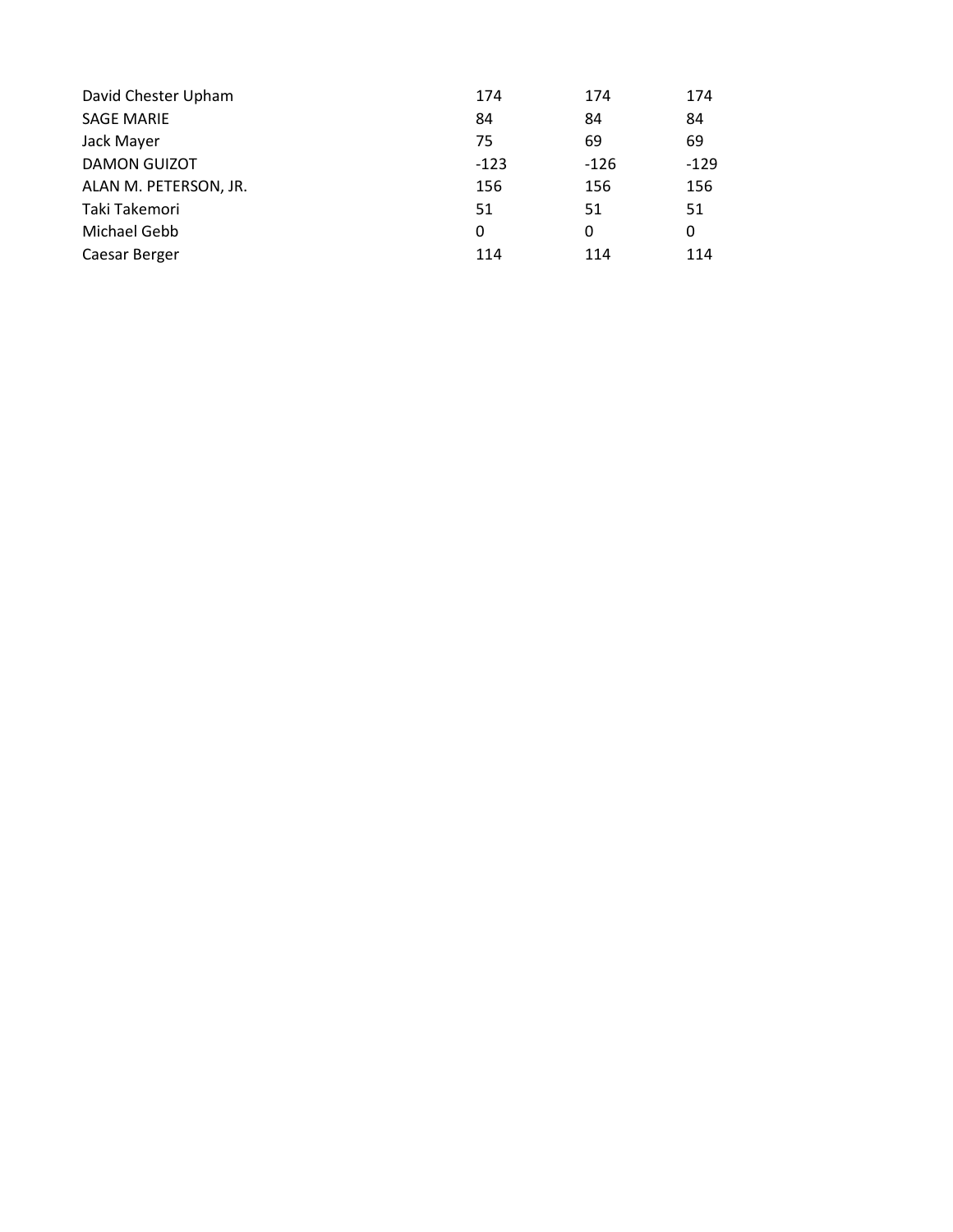|                |        |        |        | Assigned_Area Area_Buoy Area_RLC Area_OWC NON SPINNAKER OFFSET | Year_Valid |
|----------------|--------|--------|--------|----------------------------------------------------------------|------------|
| D              | 192    | 192    | 192    |                                                                | 18.00 2016 |
| <b>B2</b>      | 150    | 150    | 150    |                                                                | 15.00 2016 |
| A              | $-48$  | $-69$  | $-69$  | 20.00 2016                                                     |            |
| L              | $-51$  | $-75$  | $-75$  |                                                                | 20.00 2016 |
| H <sub>2</sub> | 0      | 0      | 0      |                                                                | 0.00 2016  |
| <b>B1</b>      | 90     | 87     | 84     |                                                                | 14.00 2016 |
| L              | 0      | $-3$   | -6     |                                                                | 11.00 2016 |
| A              | 168    | 168    | 168    |                                                                | 15.00 2016 |
| D              | 48     | 39     | 36     | 23.00 2016                                                     |            |
| G              | 30     | 27     | 27     |                                                                | 11.00 2016 |
| <b>B1</b>      | 96     | 96     | 96     | 15.00 2016                                                     |            |
| E              | 81     | 81     | 84     |                                                                | 13.00 2016 |
| С              | 21     | 21     | 21     |                                                                | 13.00 2016 |
| Α              | 132    | 132    | 132    |                                                                | 16.00 2016 |
| G              | 60     | 57     | 54     | 21.00 2016                                                     |            |
| $\mathsf C$    | 198    | 198    | 198    |                                                                | 19.00 2016 |
| G              | 84     | 87     | 90     |                                                                | 14.00 2016 |
| D              | 120    | 120    | 120    |                                                                | 16.00 2016 |
| E/F            | 180    | 180    | 180    |                                                                | 18.00 2016 |
| D              | 36     | 36     | 36     |                                                                | 14.00 2016 |
| <b>B2</b>      | 111    | 90     | 0      |                                                                | 0.00 2016  |
| <b>B1</b>      | 27     | 21     | 21     | 11.00 2016                                                     |            |
| A1             | 75     | 69     | 63     |                                                                | 22.00 2016 |
| G              | 27     | 12     | 6      | 28.00 2016                                                     |            |
| <b>B1</b>      | 144    | 132    | 138    |                                                                | 0.00 2016  |
| <b>B1</b>      | 117    | 117    | 114    | 20.00 2016                                                     |            |
| E.             | 39     | 45     | 45     |                                                                | 12.00 2016 |
| <b>B1</b>      | 222    | 222    | 222    |                                                                | 17.00 2016 |
| Α              | 27     | 24     | 21     | 21.00 2016                                                     |            |
| <b>B1</b>      | 126    | 120    | 126    | 16.00 2016                                                     |            |
| G              | 135    | 135    | 135    | 18.00 2016                                                     |            |
| <b>B1</b>      | 30     | 27     | 27     |                                                                | 16.00 2016 |
| A1             | 171    | 171    | 171    |                                                                | 16.00 2016 |
| D              | 60     | 60     | 60     |                                                                | 13.00 2016 |
| L              | 69     | 60     | 60     |                                                                | 22.00 2016 |
| С              | 150    | 150    | 150    |                                                                | 17.00 2016 |
| <b>B1</b>      | 66     | 66     | 66     |                                                                | 12.00 2016 |
| <b>B2</b>      | 108    | 102    | 102    |                                                                | 14.00 2016 |
| A              | 135    | 135    | 135    |                                                                | 14.00 2016 |
| G              | $-135$ | $-135$ | $-144$ |                                                                | 15.00 2016 |
| E              | 180    | 180    | 180    |                                                                | 15.00 2016 |
| <b>B1</b>      | 150    | 150    | 156    |                                                                | 12.00 2016 |
| С              | 108    | 102    | 102    |                                                                | 16.00 2016 |
| С              | 93     | 93     | 93     | 20.00 2016                                                     |            |
| <b>B1</b>      | 72     | 72     | 72     |                                                                | 17.00 2016 |
| L              | 90     | 66     | 60     |                                                                | 27.00 2016 |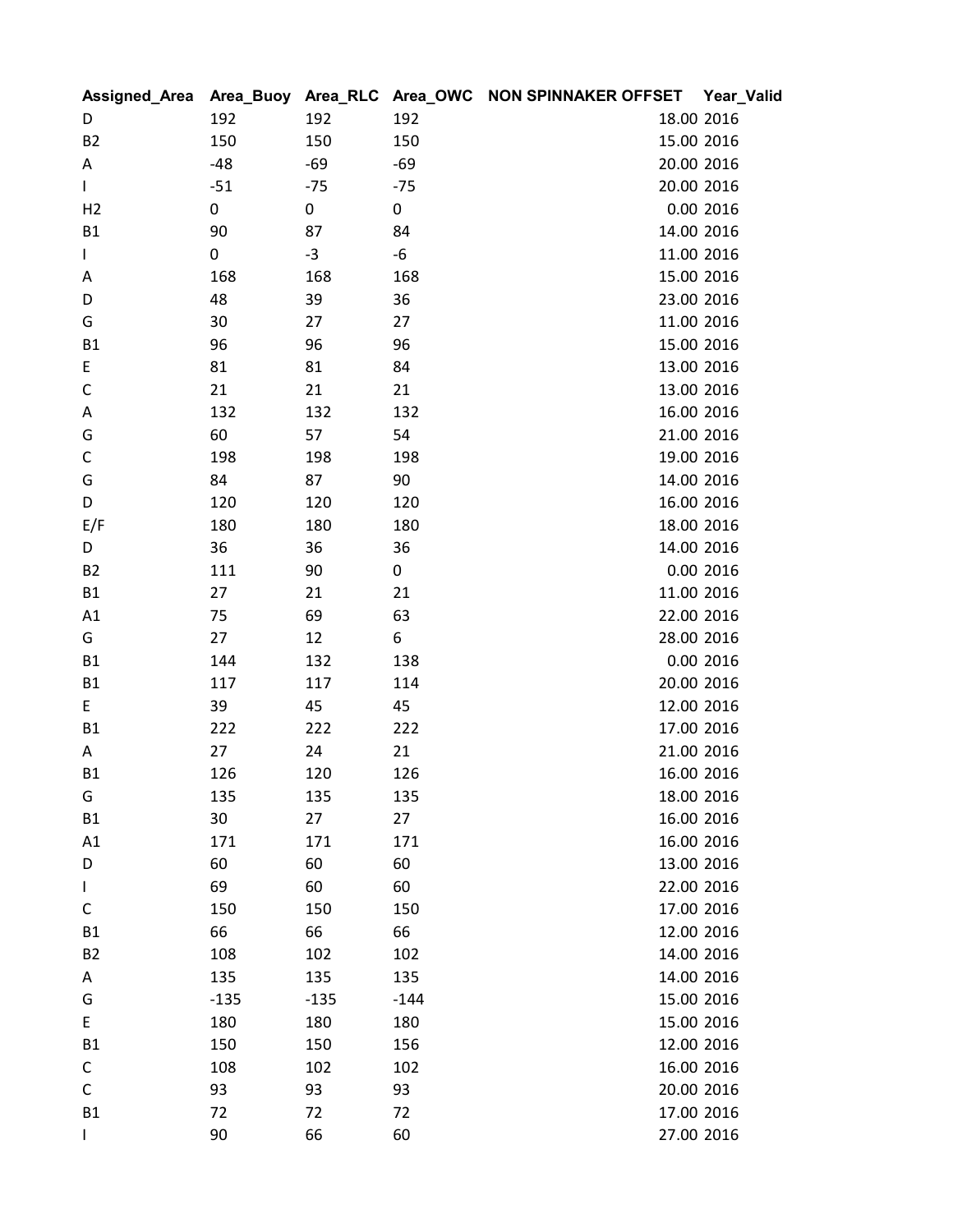| <b>B1</b>    | 120   | 108   | 102   | 31.00 2016 |
|--------------|-------|-------|-------|------------|
| B1           | 126   | 114   | 108   | 36.00 2016 |
| E            | 126   | 120   | 126   | 20.00 2016 |
| G            | 153   | 153   | 153   | 20.00 2016 |
| <b>B1</b>    | 150   | 150   | 156   | 12.00 2016 |
| С            | 150   | 150   | 150   | 16.00 2016 |
| $\mathsf C$  | 174   | 174   | 174   | 15.00 2016 |
| <b>B1</b>    | 228   | 228   | 228   | 24.00 2016 |
| С            | 114   | 108   | 108   | 15.00 2016 |
| Н            | 96    | 81    | 81    | 9.00 2016  |
| E            | 171   | 171   | 171   | 17.00 2016 |
| <b>B2</b>    | 81    | 81    | 84    | 13.00 2016 |
| <b>B2</b>    | 75    | 69    | 69    | 13.00 2016 |
| С            | 198   | 198   | 198   | 19.00 2016 |
| D            | 72    | 75    | 75    | 14.00 2016 |
| <b>B1</b>    | 123   | 123   | 123   | 16.00 2016 |
| B1           | 75    | 69    | 69    | 14.00 2016 |
| D            | 24    | 21    | 12    | 26.00 2016 |
| D            | 21    | 15    | 9     | 17.00 2016 |
| C            | 111   | 111   | 111   | 17.00 2016 |
| <b>B1</b>    | 0     | $-3$  | -6    | 13.00 2016 |
| C            | 72    | 72    | 72    | 14.00 2016 |
| D            | 120   | 120   | 120   | 17.00 2016 |
| E            | 117   | 99    | 93    | 26.00 2016 |
| <b>B1</b>    | 168   | 168   | 168   | 18.00 2016 |
| G            | 51    | 54    | 60    | 14.00 2016 |
| G            | $-36$ | $-36$ | $-36$ | 15.00 2016 |
| G            | 81    | 75    | 69    | 32.00 2016 |
| $\mathsf E$  | 120   | 117   | 117   | 14.00 2016 |
| Α            | 96    | 96    | 96    | 15.00 2016 |
| $\mathsf C$  | 66    | 60    | 57    | 13.00 2016 |
| T            | 108   | 90    | 90    | 25.00 2016 |
| C            | 138   | 138   | 138   | 13.00 2016 |
| <b>B1</b>    | 84    | 78    | 78    | 15.00 2016 |
| G            | $-21$ | $-27$ | $-27$ | 18.00 2016 |
| G            | $-24$ | $-33$ | $-30$ | 17.00 2016 |
| E            | 39    | 45    | 45    | 12.00 2016 |
| B            | 78    | 72    | 66    | 24.00 2016 |
| B            | 90    | 84    | 84    | 31.00 2016 |
| E            | 192   | 192   | 192   | 17.00 2016 |
| G            | 48    | 45    | 48    | 19.00 2016 |
| <b>B1</b>    | 33    | 33    | 33    | 11.00 2016 |
| E            | 174   | 174   | 174   | 0.00 2016  |
| $\mathsf F$  | 93    | 90    | 87    | 14.00 2016 |
| $\mathbf{I}$ | 90    | 72    | 69    | 24.00 2016 |
| <b>B1</b>    | 114   | 114   | 114   | 18.00 2016 |
| A            | 57    | 51    | 48    | 14.00 2016 |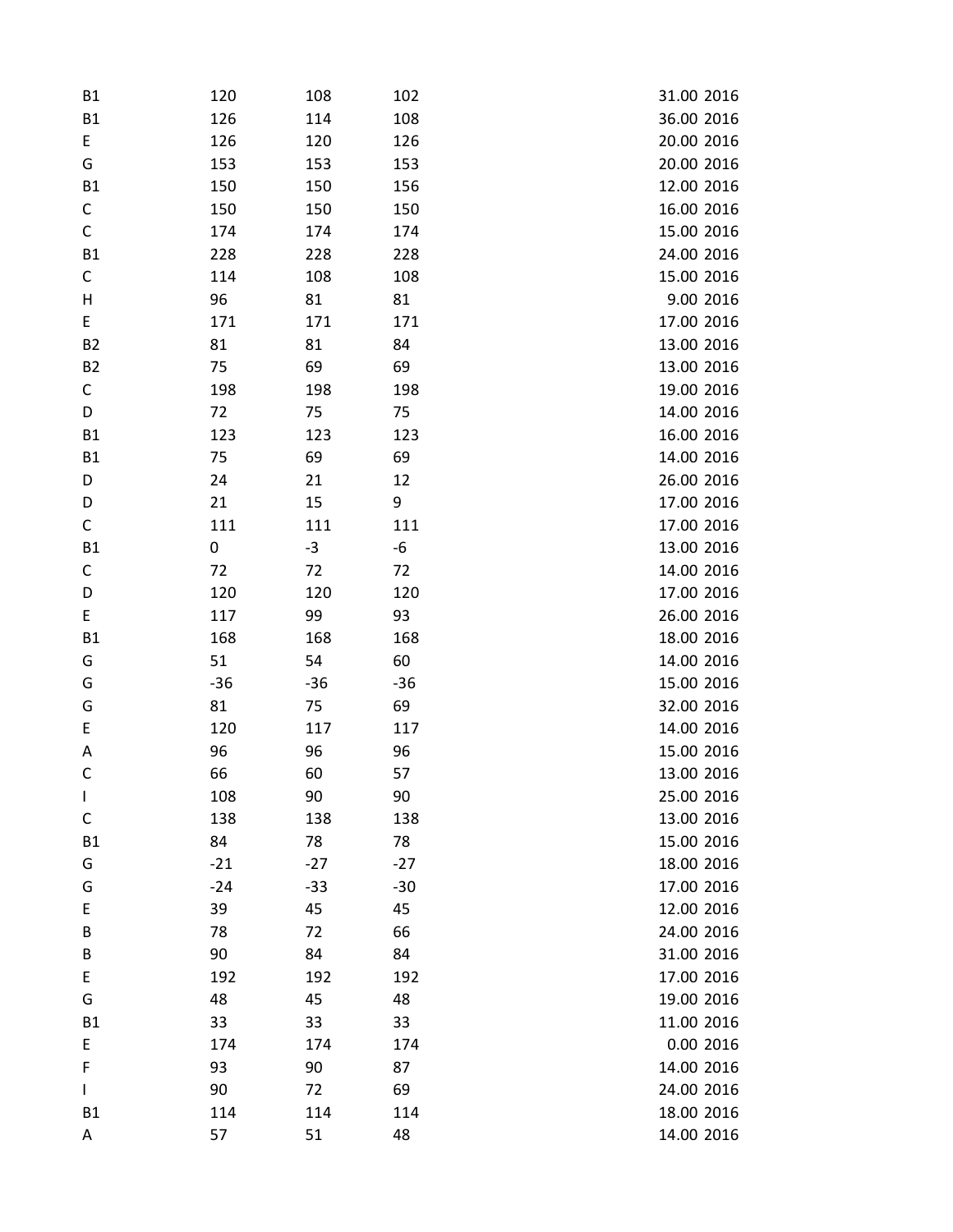| $\mathbf{I}$ | 168 | 168  | 168 | 15.00 2016 |
|--------------|-----|------|-----|------------|
| C            | 72  | 72   | 72  | 14.00 2016 |
| E            | 96  | 75   | 84  | 20.00 2016 |
| L            | 114 | 102  | 96  | 31.00 2016 |
| C            | 150 | 150  | 150 | 17.00 2016 |
| <b>B1</b>    | 126 | 120  | 126 | 16.00 2016 |
| E            | 168 | 168  | 168 | 17.00 2016 |
| $\mathbf{I}$ | 138 | 138  | 138 | 17.00 2016 |
| <b>B1</b>    | 75  | 69   | 63  | 22.00 2016 |
| С            | 111 | 111  | 114 | 14.00 2016 |
| <b>B1</b>    | 144 | 144  | 144 | 22.00 2016 |
| D            | 150 | 150  | 150 | 17.00 2016 |
| <b>B1</b>    | 111 | 111  | 111 | 14.00 2016 |
| <b>B1</b>    | 162 | 162  | 162 | 12.00 2016 |
| G            | 51  | 42   | 36  | 24.00 2016 |
| $\mathsf C$  | 165 | 165  | 165 | 17.00 2016 |
| $\mathbf{I}$ | 204 | 198  | 0   | 23.00 2016 |
| D            | 174 | 171  | 0   | 40.00 2016 |
| <b>B1</b>    | 81  | 81   | 84  | 13.00 2016 |
| С            | 111 | 111  | 111 | 16.00 2016 |
| E            | 180 | 180  | 180 | 18.00 2016 |
| <b>B2</b>    | 114 | 114  | 114 | 14.00 2016 |
| <b>B1</b>    | 108 | 102  | 102 | 15.00 2016 |
| D            | 198 | 198  | 198 | 17.00 2016 |
| D            | 90  | 96   | 96  | 16.00 2016 |
| <b>B1</b>    | 99  | 96   | 93  | 15.00 2016 |
| <b>B1</b>    | 162 | 162  | 0   | 18.00 2016 |
| E            | 96  | 96   | 96  | 15.00 2016 |
| D            | 30  | 30   | 30  | 13.00 2016 |
| Α            | 270 | 222  | 222 | 18.00 2016 |
| C            | 183 | 183  | 183 | 17.00 2016 |
| D            | 51  | 45   | 45  | 11.00 2016 |
| <b>B1</b>    | 144 | 144  | 144 | 21.00 2016 |
| <b>B2</b>    | 45  | 42   | 42  | 20.00 2016 |
| G            | 150 | 150  | 150 | 17.00 2016 |
| C            | 198 | 198  | 198 | 17.00 2016 |
| D            | 42  | 42   | 42  | 18.00 2016 |
| D            | 162 | 162  | 162 | 17.00 2016 |
| С            | 111 | 90   | 0   | 13.00 2016 |
| C            | 72  | 72   | 72  | 14.00 2016 |
| <b>B1</b>    | 213 | 213  | 213 | 18.00 2016 |
| G            | 114 | 114  | 114 | 14.00 2016 |
| C            | 159 | 156  | 153 | 17.00 2016 |
| E            | 30  | 27   | 27  | 12.00 2016 |
| E            | 102 | 102  | 102 | 15.00 2016 |
| C            | 0   | $-3$ | -6  | 11.00 2016 |
| D            | 114 | 114  | 114 | 20.00 2016 |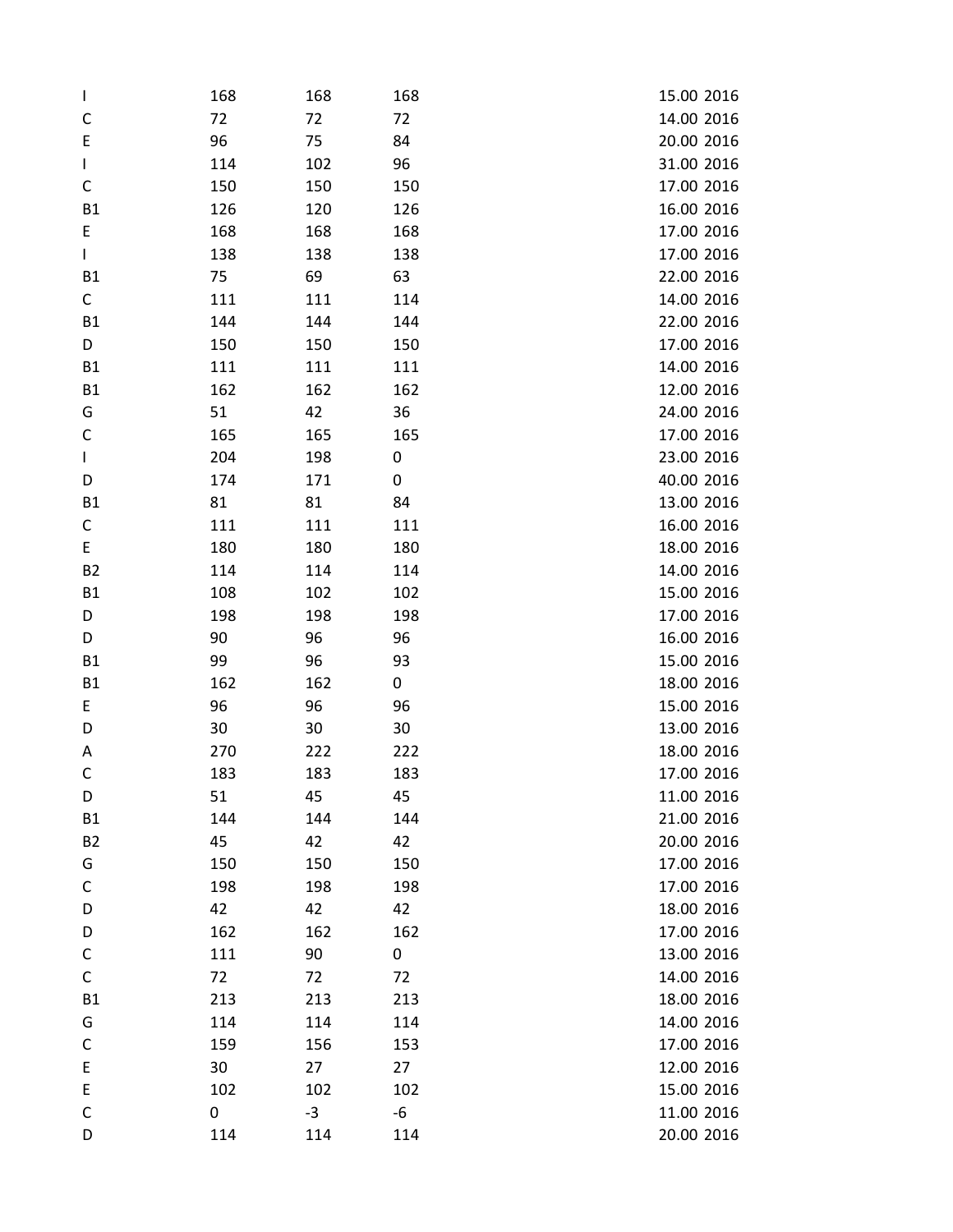| G              | 78    | 72    | 66    | 24.00 2016 |
|----------------|-------|-------|-------|------------|
| <b>B1</b>      | 120   | 120   | 120   | 15.00 2016 |
| <b>B1</b>      | 174   | 174   | 174   | 15.00 2016 |
| B              | 150   | 150   | 150   | 15.00 2016 |
| E              | 138   | 138   | 138   | 17.00 2016 |
| D              | 72    | 72    | 72    | 14.00 2016 |
| <b>B1</b>      | 54    | 42    | 42    | 14.00 2016 |
| L              | 51    | 15    | 6     | 15.00 2016 |
| D              | $-21$ | $-27$ | $-30$ | 11.00 2016 |
| <b>B2</b>      | 48    | 36    | 27    | 11.00 2016 |
| С              | 186   | 186   | 186   | 17.00 2016 |
| $\mathsf C$    | 102   | 102   | 102   | 16.00 2016 |
| <b>B2</b>      | 42    | 42    | 42    | 15.00 2016 |
| G              | 6     | $-3$  | -6    | 24.00 2016 |
| L              | 135   | 135   | 135   | 25.00 2016 |
| Α              | 168   | 168   | 168   | 15.00 2016 |
| <b>B2</b>      | 36    | 33    | 30    | 22.00 2016 |
| С              | 141   | 141   | 141   | 16.00 2016 |
| $\mathsf C$    | 90    | 81    | 78    | 25.00 2016 |
| <b>B1</b>      | 108   | 96    | 90    | 26.00 2016 |
| D              | 63    | 63    | 63    | 19.00 2016 |
| C              | 72    | 66    | 66    | 30.00 2016 |
| <b>B1</b>      | 108   | 102   | 102   | 15.00 2016 |
| C              | 132   | 120   | 117   | 15.00 2016 |
| E              | 192   | 192   | 192   | 20.00 2016 |
| Α              | 36    | 30    | 27    | 26.00 2016 |
| <b>B1</b>      | 75    | 69    | 63    | 28.00 2016 |
| L              | 114   | 102   | 96    | 38.00 2016 |
| С              | 138   | 138   | 138   | 14.00 2016 |
| C              | 72    | 72    | 72    | 18.00 2016 |
| H <sub>2</sub> | 114   | 114   | 114   | 17.00 2016 |
| С              | 72    | 66    | 66    | 30.00 2016 |
| <b>B1</b>      | $-21$ | $-21$ | $-24$ | 10.00 2016 |
| E              | 210   | 210   | 210   | 18.00 2016 |
| C              | 34    | 34    | 34    | 14.00 2016 |
| H <sub>2</sub> | $-15$ | $-15$ | $-15$ | 12.00 2016 |
| С              | $-24$ | $-24$ | $-27$ | 10.00 2016 |
| $\mathsf C$    | 81    | 78    | 78    | 15.00 2016 |
| <b>B1</b>      | 102   | 102   | 102   | 19.00 2016 |
| <b>B1</b>      | $-15$ | $-15$ | $-15$ | 10.00 2016 |
| H <sub>2</sub> | 144   | 144   | 144   | 18.00 2016 |
| С              | 81    | 81    | 84    | 15.00 2016 |
| Α              | 39    | 39    | 39    | 14.00 2016 |
| L              | 132   | 132   | 132   | 13.00 2016 |
| C              | 81    | 81    | 84    | 15.00 2016 |
| $\mathsf C$    | 114   | 114   | 114   | 16.00 2016 |
| E              | 48    | 36    | 27    | 26.00 2016 |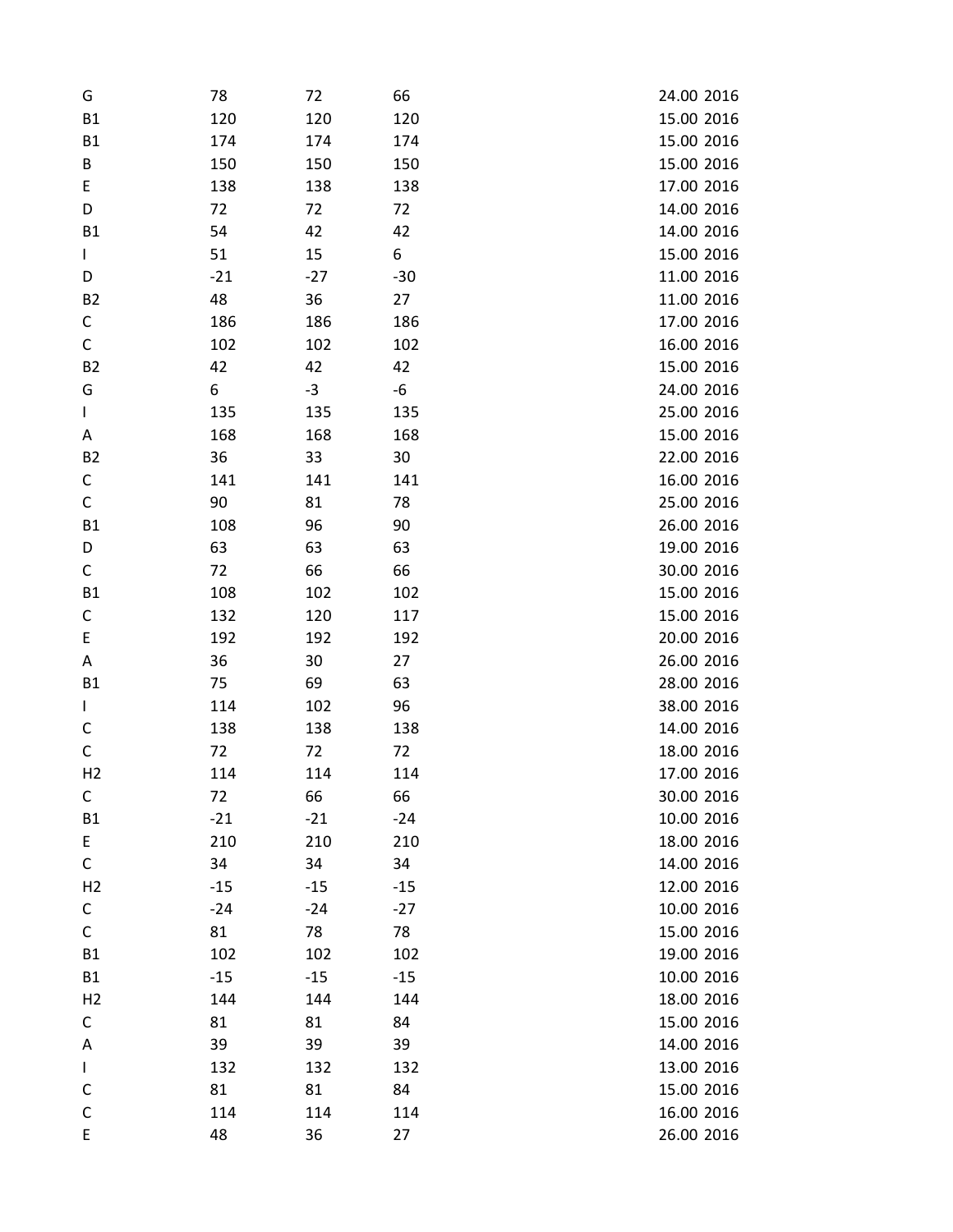| C            | 105    | 102    | 102    | 15.00 2016 |
|--------------|--------|--------|--------|------------|
| C            | 156    | 132    | 120    | 17.00 2016 |
| E            | 78     | 78     | 78     | 24.00 2016 |
| E            | 198    | 198    | 198    | 22.00 2016 |
| G            | 108    | 108    | 108    | 15.00 2016 |
| <b>B1</b>    | 51     | 42     | 39     | 28.00 2016 |
| A2           | 105    | 105    | 105    | 15.00 2016 |
| $\mathbf{I}$ | 156    | 156    | 156    | 16.00 2016 |
| C            | 186    | 186    | 186    | 17.00 2016 |
| Α            | 9      | $-3$   | $-3$   | 13.00 2016 |
| D            | $-21$  | $-24$  | $-24$  | 20.00 2016 |
| <b>B1</b>    | 54     | 54     | 54     | 12.00 2016 |
| Α            | 186    | 186    | 186    | 16.00 2016 |
| L            | 204    | 198    | 0      | 23.00 2016 |
| C            | 27     | 27     | 27     | 13.00 2016 |
| $\mathsf{C}$ | 42     | 42     | 42     | 13.00 2016 |
| E            | 108    | 102    | 102    | 15.00 2016 |
| C            | 0      | $-3$   | -6     | 13.00 2016 |
| G            | 108    | 90     | 0      | 22.00 2016 |
| G            | 114    | 96     | 0      | 18.00 2016 |
| <b>B1</b>    | 45     | 45     | 45     | 22.00 2016 |
| G            | $-87$  | $-93$  | $-97$  | 19.00 2016 |
| D            | 102    | 102    | 102    | 15.00 2016 |
| F            | 174    | 174    | 174    | 16.00 2016 |
| E            | 96     | 75     | 84     | 19.00 2016 |
| <b>B1</b>    | 39     | 39     | 39     | 11.00 2016 |
| E            | 54     | 54     | 60     | 12.00 2016 |
| C            | 138    | 138    | 138    | 17.00 2016 |
| $\mathbf{I}$ | 75     | 69     | 69     | 24.00 2016 |
| Α            | 114    | 108    | 108    | 13.00 2016 |
| C            | 78     | 78     | 78     | 15.00 2016 |
| T            | 108    | 108    | 108    | 15.00 2016 |
| <b>B1</b>    | 39     | 30     | 27     | 27.00 2016 |
| C            | 192    | 192    | 192    | 18.00 2016 |
| <b>B1</b>    | 111    | 111    | 111    | 24.00 2016 |
| B            | $-110$ | $-110$ | $-110$ | 0.00 2016  |
| С            | 198    | 198    | 198    | 18.00 2016 |
| C            | 114    | 114    | 114    | 14.00 2016 |
| C            | 117    | 120    | 120    | 15.00 2016 |
| <b>B1</b>    | 222    | 222    | 222    | 17.00 2016 |
| <b>B1</b>    | 63     | 57     | 54     | 24.00 2016 |
| <b>B1</b>    | 75     | 69     | 69     | 30.00 2016 |
| С            | 84     | 78     | 78     | 18.00 2016 |
| C            | 240    | 240    | 240    | 15.00 2016 |
| <b>B1</b>    | -69    | $-81$  | -84    | 10.00 2016 |
| L            | 135    | 135    | 135    | 22.00 2016 |
| <b>B1</b>    | 111    | 102    | 102    | 15.00 2016 |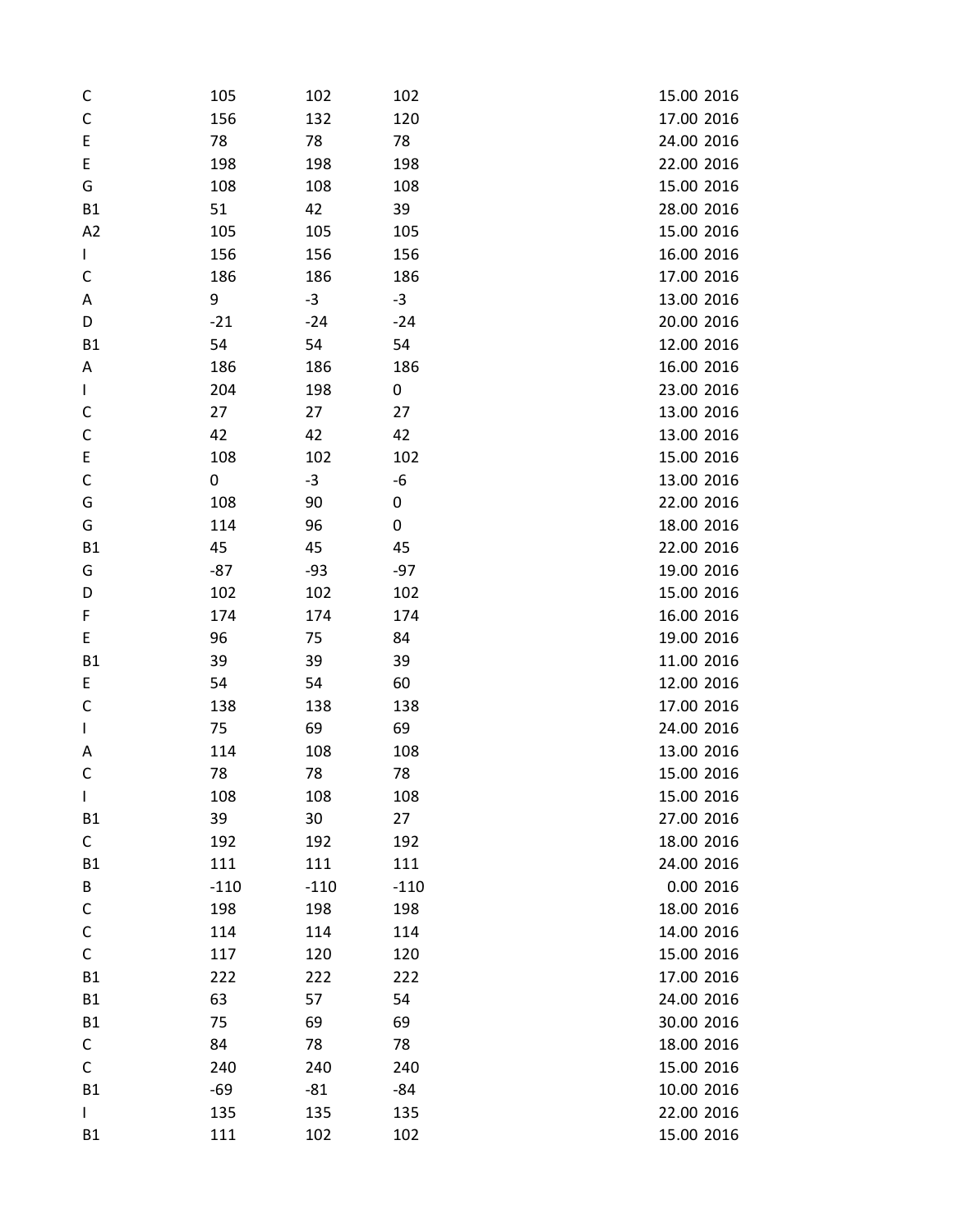| E              | 96    | 96    | 96    | 15.00 2016 |
|----------------|-------|-------|-------|------------|
| C              | 39    | 39    | 39    | 11.00 2016 |
| F              | 120   | 120   | 120   | 0.00 2016  |
| <b>B1</b>      | 120   | 120   | 120   | 17.00 2016 |
| F              | 72    | 72    | 72    | 14.00 2016 |
| D              | 3     | 3     | 3     | 10.00 2016 |
| C              | 102   | 90    | 84    | 30.00 2016 |
| D              | 102   | 102   | 102   | 16.00 2016 |
| <b>B1</b>      | 108   | 96    | 90    | 25.00 2016 |
| D              | 192   | 192   | 192   | 17.00 2016 |
| F              | 168   | 168   | 168   | 16.00 2016 |
| <b>B1</b>      | 150   | 150   | 156   | 13.00 2016 |
| <b>B1</b>      | 150   | 150   | 156   | 34.00 2016 |
| G              | 48    | 39    | 36    | 23.00 2016 |
| С              | 108   | 108   | 108   | 17.00 2016 |
| Α              | 81    | 75    | 72    | 16.00 2016 |
| <b>B1</b>      | 150   | 150   | 150   | 17.00 2016 |
| D              | 147   | 147   | 147   | 17.00 2016 |
| D              | 39    | 39    | 39    | 14.00 2016 |
| D              | 29    | 27    | 21    | 11.00 2016 |
| E              | 135   | 135   | 135   | 17.00 2016 |
| $\mathsf C$    | 144   | 144   | 144   | 17.00 2016 |
| <b>B1</b>      | $-15$ | $-15$ | $-15$ | 12.00 2016 |
| D              | 150   | 144   | 144   | 16.00 2016 |
| <b>B1</b>      | $-75$ | $-84$ | $-87$ | 10.00 2016 |
| <b>B1</b>      | $-72$ | -84   | $-84$ | 10.00 2016 |
| D              | 6     | -6    | -6    | 17.00 2016 |
| С              | 96    | 96    | 96    | 16.00 2016 |
| <b>B2</b>      | 117   | 117   | 117   | 16.00 2016 |
| D              | 51    | 45    | 45    | 14.00 2016 |
| <b>B2</b>      | 114   | 102   | 96    | 31.00 2016 |
| <b>B1</b>      | 54    | 42    | 42    | 14.00 2016 |
| E              | 120   | 108   | 102   | 29.00 2016 |
| C              | 78    | 78    | 78    | 15.00 2016 |
| C              | 96    | 96    | 96    | 16.00 2016 |
| L              | 219   | 219   | 219   | 17.00 2016 |
| C              | 120   | 120   | 120   | 18.00 2016 |
| <b>B1</b>      | 108   | 102   | 102   | 15.00 2016 |
| С              | 72    | 72    | 72    | 14.00 2016 |
| E              | 120   | 108   | 102   | 29.00 2016 |
| C              | 57    | 54    | 54    | 17.00 2016 |
| С              | 6     | 0     | $-15$ | 20.00 2016 |
| <b>B1</b>      | 123   | 123   | 123   | 15.00 2016 |
| G              | 6     | 0     | $-15$ | 20.00 2016 |
| C              | 177   | 177   | 177   | 17.00 2016 |
| <b>B1</b>      | 120   | 108   | 102   | 30.00 2016 |
| H <sub>2</sub> | 48    | 28    | 36    | 24.00 2016 |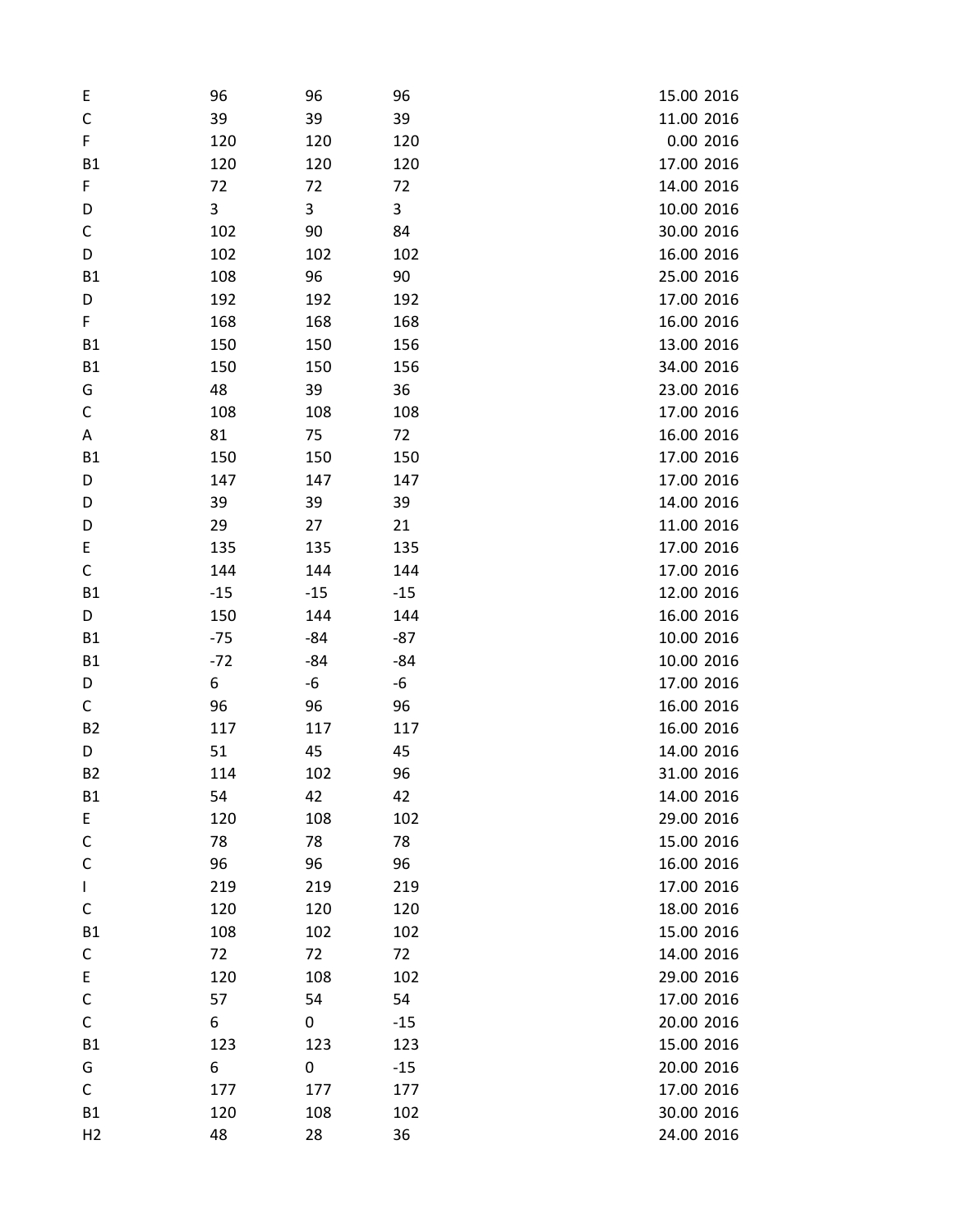| F              | 192   | 192   | 192   | 17.00 2016 |
|----------------|-------|-------|-------|------------|
| Α              | 123   | 123   | 123   | 17.00 2016 |
| E              | 90    | 87    | 84    | 14.00 2016 |
| <b>B1</b>      | 120   | 114   | 114   | 15.00 2016 |
| D              | $-45$ | -48   | $-51$ | 21.00 2016 |
| E              | 108   | 102   | 102   | 15.00 2016 |
| A1             | 123   | 120   | 120   | 16.00 2016 |
| F.             | 174   | 174   | 174   | 17.00 2016 |
| <b>B1</b>      | 138   | 138   | 138   | 17.00 2016 |
| G              | 48    | 39    | 36    | 30.00 2016 |
| C              | $-30$ | $-33$ | $-39$ | 19.00 2016 |
| $\mathsf C$    | 66    | 69    | 69    | 12.00 2016 |
| $\mathbf{I}$   | 90    | 87    | 0     | 17.00 2016 |
| Α              | 96    | 96    | 96    | 15.00 2016 |
| C              | 48    | 39    | 36    | 24.00 2016 |
| C              | 111   | 111   | 111   | 15.00 2016 |
| <b>B1</b>      | 87    | 81    | 0     | 13.00 2016 |
| <b>B2</b>      | 78    | 78    | 78    | 15.00 2016 |
| <b>B1</b>      | 93    | 87    | 0     | 22.00 2016 |
| <b>B1</b>      | 144   | 144   | 144   | 15.00 2016 |
| C              | 150   | 144   | 150   | 16.00 2016 |
| <b>B1</b>      | 144   | 144   | 144   | 18.00 2016 |
| A              | 150   | 150   | 150   | 17.00 2016 |
| <b>B1</b>      | 111   | 90    | 0     | 42.00 2016 |
| D              | 42    | 39    | 39    | 10.00 2016 |
| <b>B1</b>      | 0     | 0     | 0     | 0.00 2016  |
| G              | $-24$ | $-30$ | $-33$ | 18.00 2016 |
| G              | $-24$ | $-30$ | $-33$ | 18.00 2016 |
| F              | 81    | 81    | 84    | 13.00 2016 |
| <b>B1</b>      | 192   | 192   | 192   | 17.00 2016 |
| <b>B1</b>      | 90    | 84    | 84    | 0.00 2016  |
| <b>B1</b>      | 78    | 72    | 72    | 16.00 2016 |
| C              | 111   | 108   | 108   | 14.00 2016 |
| D              | 165   | 165   | 165   | 17.00 2016 |
| <b>B1</b>      | 87    | 81    | 81    | 16.00 2016 |
| С              | 186   | 186   | 186   | 18.00 2016 |
| D              | 180   | 180   | 180   | 17.00 2016 |
| H <sub>2</sub> | 171   | 165   | 162   | 31.00 2016 |
| D              | $-21$ | $-39$ | $-39$ | 13.00 2016 |
| D              | 78    | 72    | 66    | 24.00 2016 |
| <b>B1</b>      | 144   | 144   | 144   | 20.00 2016 |
| С              | 87    | 87    | 87    | 13.00 2016 |
| $\mathsf C$    | 72    | 69    | 69    | 13.00 2016 |
| <b>B1</b>      | 156   | 156   | 150   | 16.00 2016 |
| <b>B1</b>      | 93    | 87    | 87    | 20.00 2016 |
| <b>B1</b>      | 123   | 123   | 123   | 16.00 2016 |
| С              | 72    | 72    | 72    | 14.00 2016 |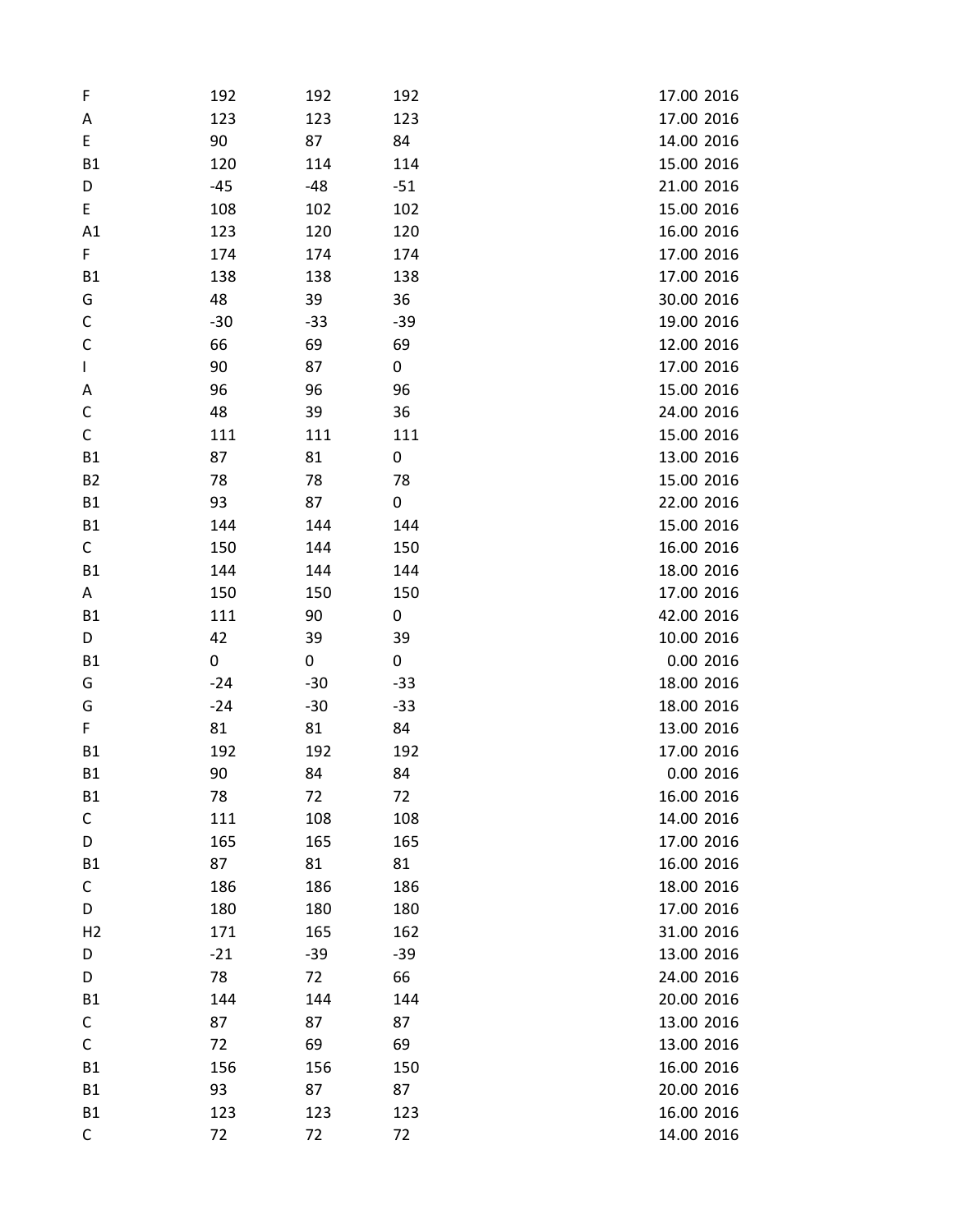| C           | 72    | 72    | 72    | 14.00 2016 |
|-------------|-------|-------|-------|------------|
| <b>B1</b>   | 132   | 132   | 132   | 16.00 2016 |
| D           | 75    | 69    | 69    | 24.00 2016 |
| C           | 48    | 42    | 42    | 14.00 2016 |
| <b>B1</b>   | 75    | 69    | 63    | 22.00 2016 |
| С           | 45    | 36    | 33    | 27.00 2016 |
| G           | 18    | 18    | 15    | 12.00 2016 |
| $\mathsf C$ | 36    | 30    | 30    | 28.00 2016 |
| <b>B1</b>   | 138   | 138   | 138   | 44.00 2016 |
| C           | 138   | 138   | 138   | 14.00 2016 |
| C           | 117   | 117   | 117   | 15.00 2016 |
| C           | 192   | 192   | 192   | 18.00 2016 |
| <b>B1</b>   | 60    | 60    | 60    | 12.00 2016 |
| D           | 153   | 153   | 153   | 23.00 2016 |
| C           | 72    | 72    | 72    | 14.00 2016 |
| D           | 108   | 102   | 102   | 14.00 2016 |
| C           | 111   | 111   | 111   | 14.00 2016 |
| G           | 96    | 81    | 81    | 14.00 2016 |
| D           | 150   | 150   | 147   | 16.00 2016 |
| G           | $-21$ | $-27$ | $-15$ | 15.00 2016 |
| Α           | 186   | 186   | 186   | 16.00 2016 |
| Α           | 177   | 177   | 177   | 15.00 2016 |
| <b>B1</b>   | 150   | 150   | 150   | 17.00 2016 |
| G           | 78    | 72    | 78    | 12.00 2016 |
| E.          | 150   | 150   | 150   | 15.00 2016 |
| <b>B2</b>   | 198   | 198   | 198   | 17.00 2016 |
| <b>B1</b>   | 66    | 66    | 66    | 14.00 2016 |
| С           | 225   | 225   | 225   | 15.00 2016 |
| E           | 105   | 102   | 99    | 22.00 2016 |
| E           | 108   | 102   | 102   | 18.00 2016 |
| <b>B2</b>   | 84    | 78    | 78    | 15.00 2016 |
| <b>B1</b>   | $-60$ | $-63$ | -66   | 20.00 2016 |
| С           | -6    | -9    | -9    | 17.00 2016 |
| D           | 42    | 42    | 42    | 17.00 2016 |
| D           | 36    | 33    | 33    | 17.00 2016 |
| <b>B1</b>   | 120   | 120   | 120   | 15.00 2016 |
| E.          | 96    | 96    | 96    | 15.00 2016 |
| A2          | 144   | 144   | 144   | 17.00 2016 |
| <b>B1</b>   | $-75$ | -84   | $-87$ | 10.00 2016 |
| С           | $-93$ | -96   | -99   | 14.00 2016 |
| C           | $-84$ | -87   | $-90$ | 0.00 2016  |
| C           | $-75$ | $-75$ | $-87$ | 14.00 2016 |
| L           | 159   | 159   | 159   | 15.00 2016 |
| <b>B1</b>   | 258   | 258   | 258   | 17.00 2016 |
| <b>B1</b>   | 138   | 138   | 138   | 17.00 2016 |
| B           | 40    | 34    | 34    | 24.00 2016 |
| <b>B2</b>   | 150   | 150   | 150   | 15.00 2016 |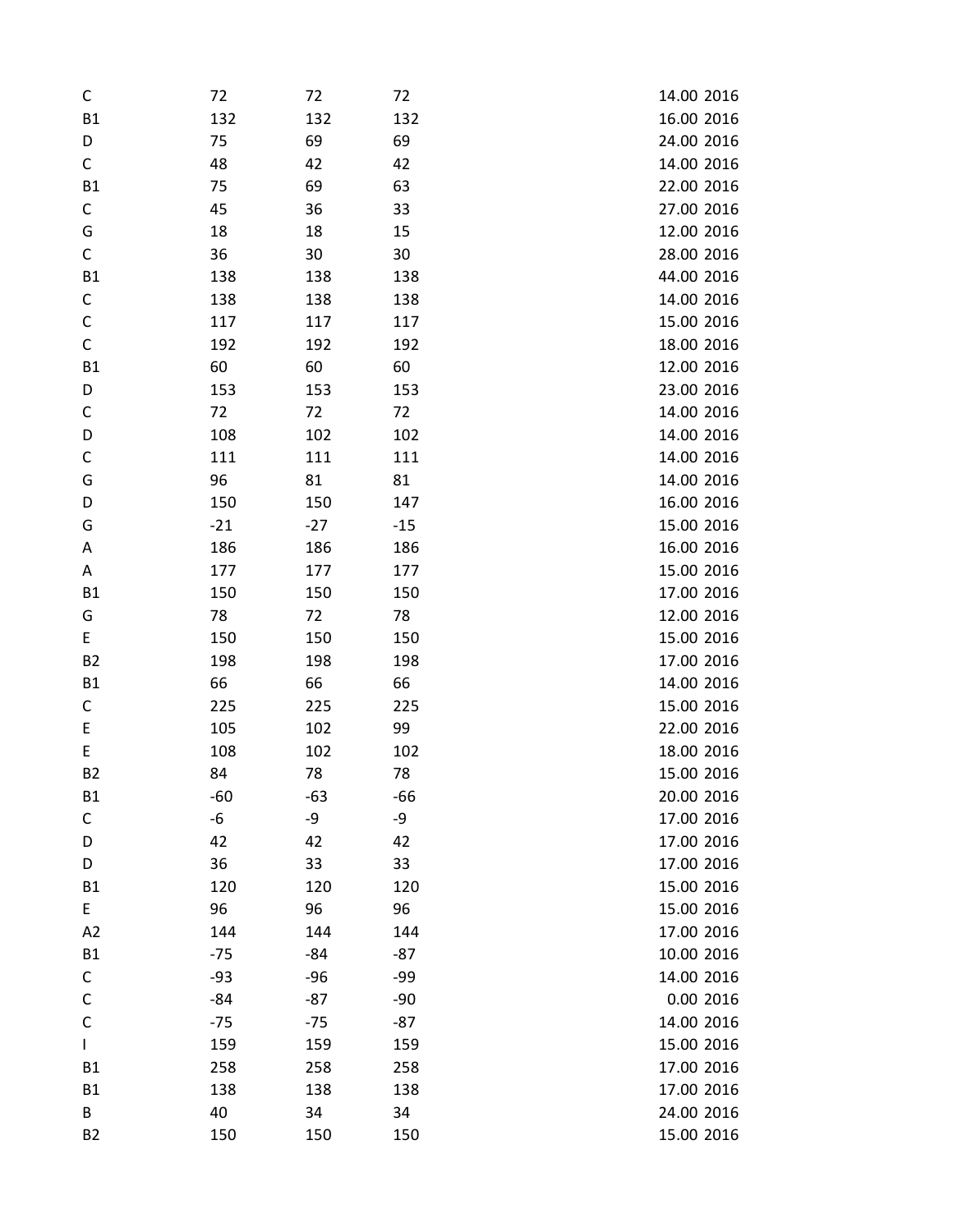| $\mathbf{I}$ | 0     | 0     | 0     | 0.00 2016  |
|--------------|-------|-------|-------|------------|
| C            | 78    | 78    | 78    | 16.00 2016 |
| <b>B1</b>    | 114   | 102   | 96    | 13.00 2016 |
| <b>B1</b>    | 112   | 100   | 94    | 29.00 2016 |
| G            | 66    | 66    | 66    | 0.00 2016  |
| С            | $-63$ | $-78$ | $-81$ | 10.00 2016 |
| Α            | 132   | 132   | 132   | 13.00 2016 |
| <b>B1</b>    | 135   | 135   | 132   | 31.00 2016 |
| <b>B1</b>    | 120   | 108   | 102   | 31.00 2016 |
| <b>B1</b>    | 126   | 114   | 108   | 29.00 2016 |
| G            | 135   | 135   | 135   | 0.00 2016  |
| <b>B1</b>    | 75    | 69    | 63    | 22.00 2016 |
| Α            | 300   | 288   | 294   | 20.00 2016 |
| D            | 108   | 102   | 108   | 16.00 2016 |
| L            | 0     | 0     | 0     | 0.00 2016  |
| C            | 144   | 144   | 144   | 18.00 2016 |
| Α            | 216   | 216   | 216   | 23.00 2016 |
| <b>B1</b>    | 105   | 99    | 99    | 15.00 2016 |
| D            | 240   | 240   | 240   | 16.00 2016 |
| D            | 273   | 273   | 0     | 16.00 2016 |
| C            | 144   | 144   | 144   | 17.00 2016 |
| D            | 204   | 204   | 204   | 16.00 2016 |
| <b>B1</b>    | 108   | 108   | 108   | 16.00 2016 |
| С            | 72    | 72    | 72    | 14.00 2016 |
| F            | 126   | 114   | 120   | 13.00 2016 |
| <b>B1</b>    | 132   | 132   | 132   | 14.00 2016 |
| <b>B1</b>    | 150   | 150   | 156   | 13.00 2016 |
| <b>B1</b>    | 150   | 150   | 156   | 12.00 2016 |
| E            | 114   | 114   | 114   | 15.00 2016 |
| C            | 120   | 120   | 120   | 16.00 2016 |
| B            | 138   | 138   | 138   | 13.00 2016 |
| <b>B1</b>    | 102   | 93    | 93    | 18.00 2016 |
| G            | $-15$ | $-15$ | $-18$ | 10.00 2016 |
| <b>B1</b>    | 108   | 102   | 108   | 16.00 2016 |
| D            | 150   | 150   | 150   | 17.00 2016 |
| D            | 150   | 150   | 150   | 17.00 2016 |
| E            | 51    | 45    | 39    | 33.00 2016 |
| <b>B1</b>    | 78    | 72    | 72    | 14.00 2016 |
| D            | 120   | 120   | 120   | 13.00 2016 |
| C            | $-80$ | $-86$ | $-96$ | 15.00 2016 |
| $\mathsf C$  | 90    | 84    | 84    | 31.00 2016 |
| С            | 78    | 72    | 66    | 25.00 2016 |
| $\mathsf C$  | 75    | 72    | 54    | 32.00 2016 |
| <b>B2</b>    | 201   | 201   | 201   | 18.00 2016 |
| С            | 51    | 54    | 57    | 12.00 2016 |
| C            | 51    | 45    | 39    | 12.00 2016 |
| E            | 150   | 150   | 150   | 15.00 2016 |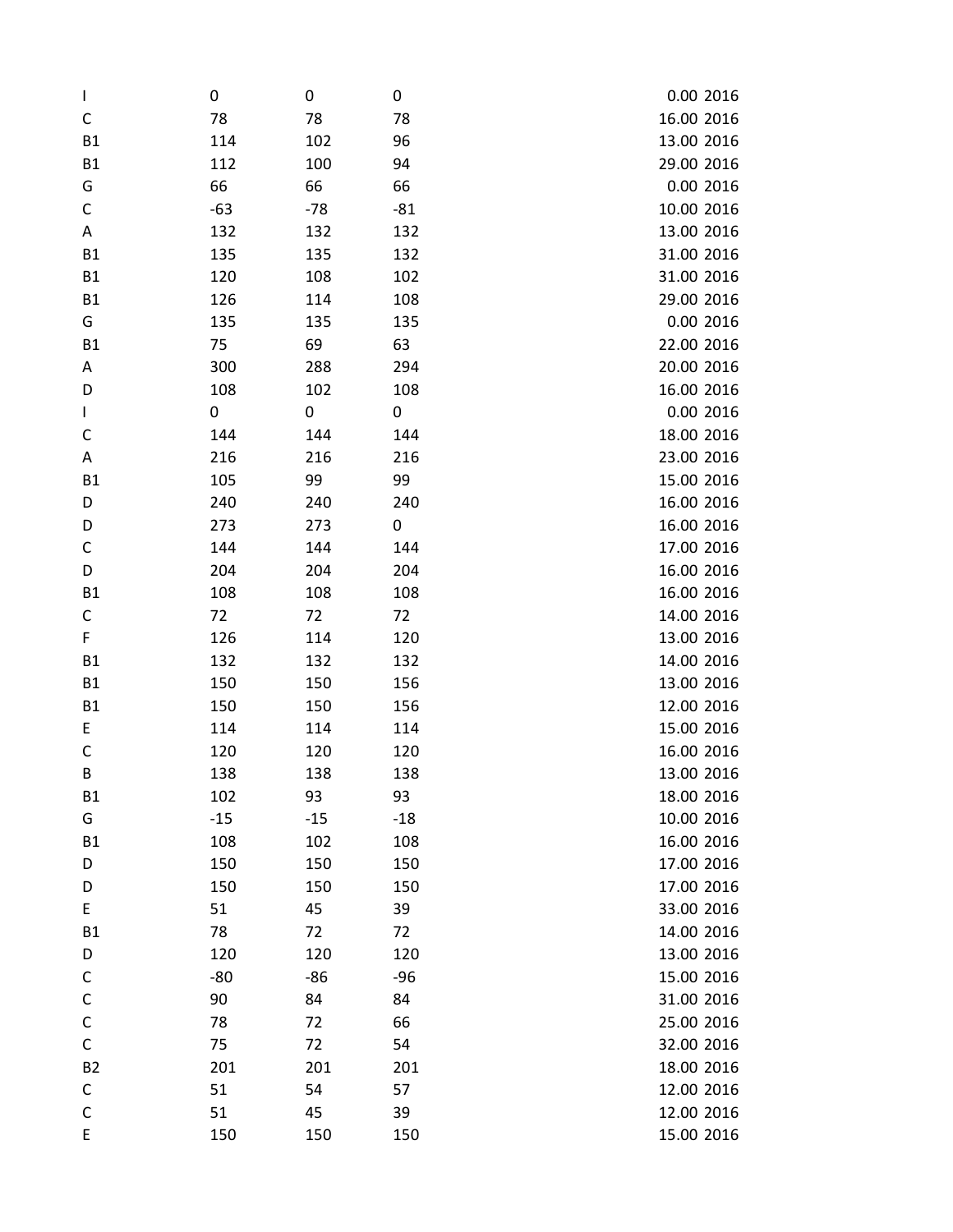| Α              | 180   | 180   | 180   | 17.00 2016 |
|----------------|-------|-------|-------|------------|
| L              | 210   | 210   | 210   | 19.00 2016 |
| <b>B1</b>      | 114   | 114   | 114   | 18.00 2016 |
| E              | 72    | 72    | 72    | 15.00 2016 |
| G              | 24    | 18    | 12    | 11.00 2016 |
| <b>B1</b>      | 72    | 72    | 72    | 17.00 2016 |
| С              | 90    | 90    | 90    | 16.00 2016 |
| Α              | 120   | 120   | 120   | 17.00 2016 |
| C              | 138   | 138   | 138   | 21.00 2016 |
| Α              | 111   | 114   | 108   | 17.00 2016 |
| E              | 132   | 132   | 132   | 16.00 2016 |
| $\mathsf C$    | -6    | -9    | -9    | 12.00 2016 |
| C              | 66    | 66    | 66    | 11.00 2016 |
| D              | 39    | 39    | 39    | 13.00 2016 |
| <b>B1</b>      | 150   | 150   | 156   | 13.00 2016 |
| <b>B1</b>      | 204   | 192   | 192   | 23.00 2016 |
| C              | 108   | 108   | 108   | 0.00 2016  |
| E              | 27    | 12    | 6     | 32.00 2016 |
| <b>B1</b>      | $-57$ | -66   | $-72$ | 16.00 2016 |
| <b>B1</b>      | $-54$ | $-60$ | -66   | 21.00 2016 |
| H <sub>2</sub> | 162   | 162   | 162   | 14.00 2016 |
| $\mathsf I$    | 90    | 87    | 0     | 24.00 2016 |
| $\mathbf{I}$   | 90    | 84    | 84    | 23.00 2016 |
| <b>B1</b>      | 129   | 129   | 129   | 15.00 2016 |
| <b>B1</b>      | 75    | 69    | 69    | 30.00 2016 |
| G              | 120   | 108   | 102   | 30.00 2016 |
| $\mathbf{I}$   | 204   | 198   | 198   | 23.00 2016 |
| G              | 132   | 129   | 126   | 13.00 2016 |
| E/F            | 51    | 42    | 36    | 24.00 2016 |
| E              | 156   | 156   | 156   | 16.00 2016 |
| E              | 48    | 36    | 27    | 26.00 2016 |
| G              | 0     | 0     | 0     | 0.00 2016  |
| G              | 24    | 21    | 21    | 13.00 2016 |
| Α              | 72    | 75    | 78    | 14.00 2016 |
| L              | $-3$  | -6    | -6    | 12.00 2016 |
| $\mathbf{I}$   | 150   | 150   | 150   | 16.00 2016 |
| <b>B2</b>      | 99    | 96    | 93    | 15.00 2016 |
| <b>B1</b>      | 48    | 39    | 36    | 24.00 2016 |
| D              | 69    | 63    | 63    | 12.00 2016 |
| E              | 132   | 117   | 117   | 21.00 2016 |
| L              | 138   | 138   | 138   | 13.00 2016 |
| C              | 111   | 111   | 114   | 15.00 2016 |
| C              | 60    | 51    | 51    | 32.00 2016 |
| C              | 108   | 102   | 102   | 18.00 2016 |
| D              | 120   | 123   | 123   | 16.00 2016 |
| B              | $-75$ | -87   | $-87$ | 14.00 2016 |
| С              | 78    | 69    | 69    | 14.00 2016 |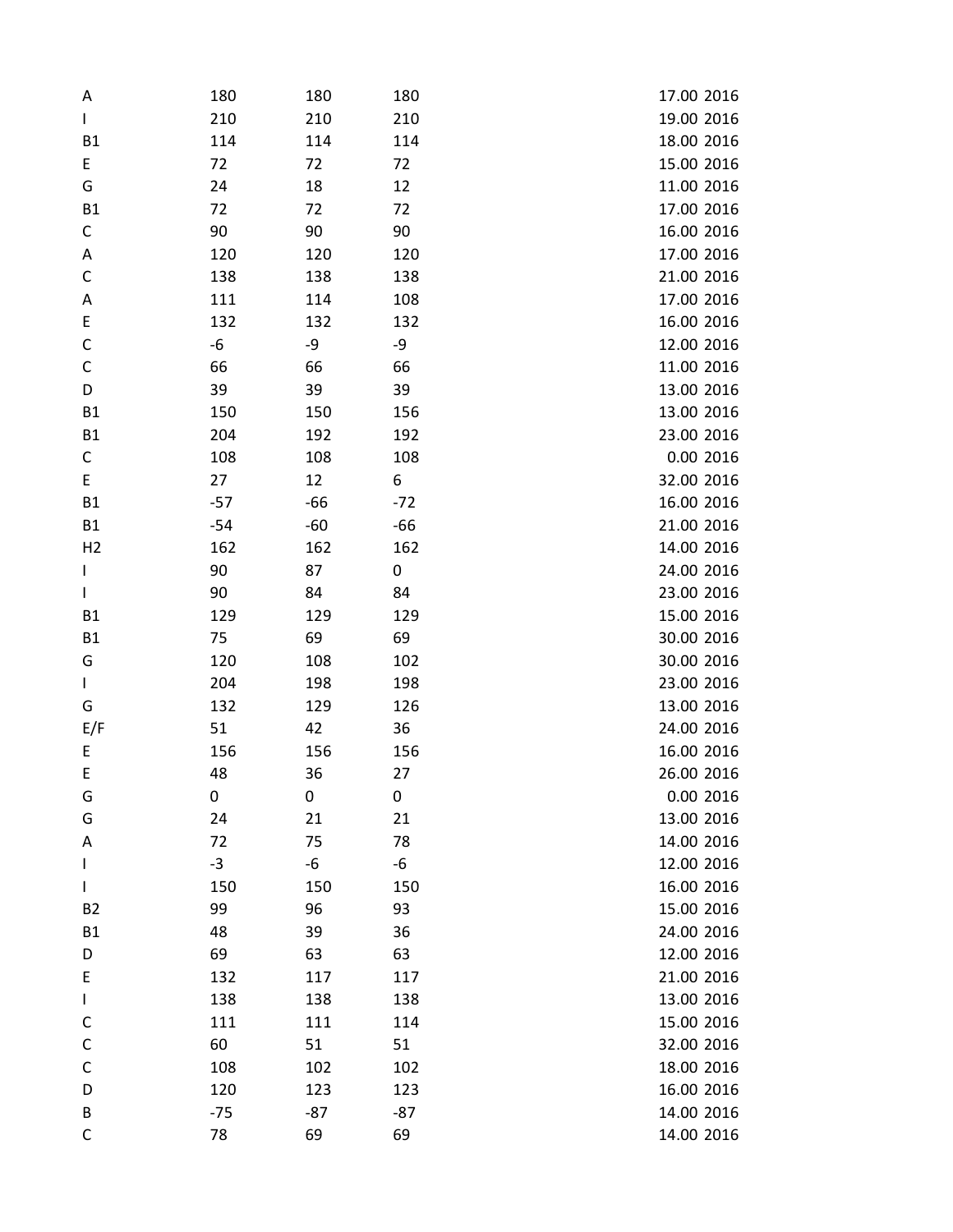| D            | 120   | 114    | 108    | 15.00 2016 |
|--------------|-------|--------|--------|------------|
| C            | 165   | 156    | 156    | 16.00 2016 |
| $\mathbf{I}$ | -9    | $-15$  | $-18$  | 11.00 2016 |
| <b>B2</b>    | 180   | 180    | 180    | 17.00 2016 |
| D            | 141   | 141    | 141    | 17.00 2016 |
| С            | 108   | 102    | 108    | 18.00 2016 |
| D            | 114   | 114    | 114    | 14.00 2016 |
| Α            | 144   | 138    | 138    | 14.00 2016 |
| $\mathsf C$  | 72    | 66     | 66     | 30.00 2016 |
| <b>B1</b>    | 114   | 114    | 114    | 14.00 2016 |
| D            | 114   | 114    | 114    | 17.00 2016 |
| D            | 150   | 150    | 150    | 16.00 2016 |
| $\mathsf{L}$ | 168   | 168    | 168    | 18.00 2016 |
| <b>B1</b>    | 120   | 120    | 120    | 15.00 2016 |
| C            | $-18$ | $-18$  | $-18$  | 11.00 2016 |
| $\mathsf C$  | 42    | 42     | 42     | 19.00 2016 |
| <b>B1</b>    | 150   | 150    | 150    | 21.00 2016 |
| C            | 60    | 60     | 60     | 14.00 2016 |
| A1           | 120   | 108    | 102    | 29.00 2016 |
| $\mathbf{I}$ | 126   | 114    | 108    | 28.00 2016 |
| C            | 114   | 108    | 108    | 13.00 2016 |
| A1           | 90    | 84     | 84     | 28.00 2016 |
| G            | 3     | -6     | -9     | 24.00 2016 |
| D            | 150   | 150    | 150    | 21.00 2016 |
| L            | 72    | 75     | 78     | 14.00 2016 |
| E            | 144   | 138    | 0      | 27.00 2016 |
| Α            | 72    | 75     | 78     | 14.00 2016 |
| E            | 156   | 156    | 156    | 16.00 2016 |
| <b>B1</b>    | 90    | 84     | 84     | 31.00 2016 |
| $\mathbf{I}$ | -4    | $-13$  | $-18$  | 23.00 2016 |
| $\mathsf{I}$ | 96    | 81     | 81     | 14.00 2016 |
| <b>B1</b>    | 108   | 102    | 108    | 16.00 2016 |
| <b>B1</b>    | 99    | 96     | 93     | 15.00 2016 |
| D            | 132   | 132    | 132    | 18.00 2016 |
| <b>B1</b>    | 138   | 138    | 141    | 13.00 2016 |
| <b>B1</b>    | 66    | 60     | 60     | 20.00 2016 |
| E            | 51    | 45     | 39     | 33.00 2016 |
| <b>B1</b>    | 210   | 210    | 210    | 15.00 2016 |
| D            | $-99$ | $-105$ | $-114$ | 16.00 2016 |
| <b>B1</b>    | 153   | 150    | 153    | 21.00 2016 |
| C            | 111   | 111    | 111    | 15.00 2016 |
| D            | 84    | 84     | 84     | 17.00 2016 |
| <b>B1</b>    | 90    | 87     | 84     | 20.00 2016 |
| G            | 198   | 198    | 198    | 0.00 2016  |
| В            | 168   | 168    | 168    | 15.00 2016 |
| $\mathbf{I}$ | 87    | 87     | 87     | 13.00 2016 |
| D            | 135   | 135    | 135    | 16.00 2016 |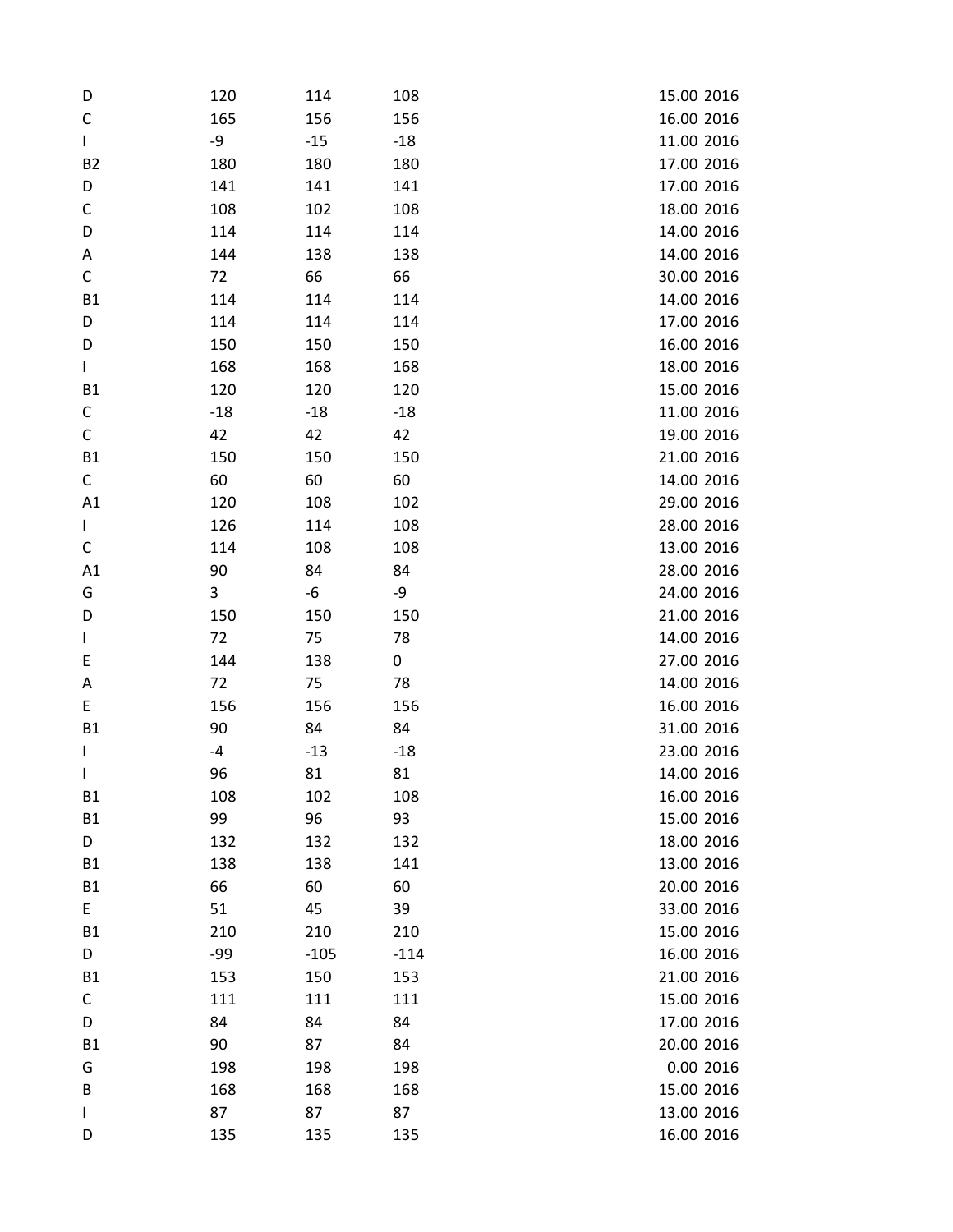| $\mathbf{I}$ | 168 | 168 | 168 | 15.00 2016 |
|--------------|-----|-----|-----|------------|
| <b>B1</b>    | 45  | 42  | 42  | 17.00 2016 |
| E.           | 120 | 123 | 123 | 15.00 2016 |
| <b>B1</b>    | 135 | 135 | 135 | 16.00 2016 |
| <b>B1</b>    | 120 | 120 | 120 | 17.00 2016 |
| <b>B1</b>    | 150 | 150 | 150 | 17.00 2016 |
| B1           | 144 | 147 | 147 | 19.00 2016 |
| G            | 126 | 120 | 120 | 21.00 2016 |
| <b>B1</b>    | 150 | 150 | 150 | 24.00 2016 |
| E            | 159 | 159 | 159 | 16.00 2016 |
| C            | 174 | 174 | 174 | 17.00 2016 |
| Α            | 108 | 102 | 102 | 15.00 2016 |
| G            | -6  | -9  | -9  | 13.00 2016 |
| <b>B2</b>    | 222 | 222 | 222 | 17.00 2016 |
| E            | 111 | 111 | 111 | 15.00 2016 |
| Α            | 195 | 195 | 195 | 16.00 2016 |
| <b>B1</b>    | 156 | 156 | 156 | 0.00 2016  |
| <b>B1</b>    | 114 | 114 | 114 | 20.00 2016 |
| D            | 108 | 108 | 108 | 15.00 2016 |
| С            | 117 | 117 | 117 | 18.00 2016 |
| $\mathsf C$  | 72  | 66  | 66  | 30.00 2016 |
| L            | 204 | 198 | 198 | 30.00 2016 |
| E            | 96  | 81  | 81  | 14.00 2016 |
| F            | 72  | 72  | 72  | 14.00 2016 |
| C            | 72  | 66  | 66  | 30.00 2016 |
| <b>B1</b>    | 192 | 192 | 192 | 15.00 2016 |
| G            | 48  | 39  | 36  | 23.00 2016 |
| <b>B2</b>    | 138 | 135 | 135 | 24.00 2016 |
| C            | 108 | 102 | 102 | 19.00 2016 |
| E            | 126 | 126 | 126 | 16.00 2016 |
| E            | 108 | 102 | 102 | 15.00 2016 |
| $\mathbf{I}$ | 204 | 198 | 198 | 0.00 2016  |
| Α            | 75  | 75  | 75  | 14.00 2016 |
| C            | 186 | 186 | 186 | 17.00 2016 |
| D            | 150 | 150 | 150 | 20.00 2016 |
| <b>B1</b>    | 165 | 165 | 165 | 17.00 2016 |
| С            | 168 | 168 | 168 | 17.00 2016 |
| C            | 78  | 69  | 69  | 17.00 2016 |
| L            | 171 | 171 | 171 | 17.00 2016 |
| D            | 234 | 228 | 225 | 19.00 2016 |
| E            | 192 | 192 | 192 | 17.00 2016 |
| L            | 168 | 168 | 168 | 15.00 2016 |
| L            | 0   | 0   | 0   | 0.00 2016  |
| D            | 114 | 102 | 96  | 38.00 2016 |
| <b>B1</b>    | 216 | 216 | 216 | 20.00 2016 |
| С            | 270 | 270 | 270 | 16.00 2016 |
| E            | 150 | 150 | 150 | 17.00 2016 |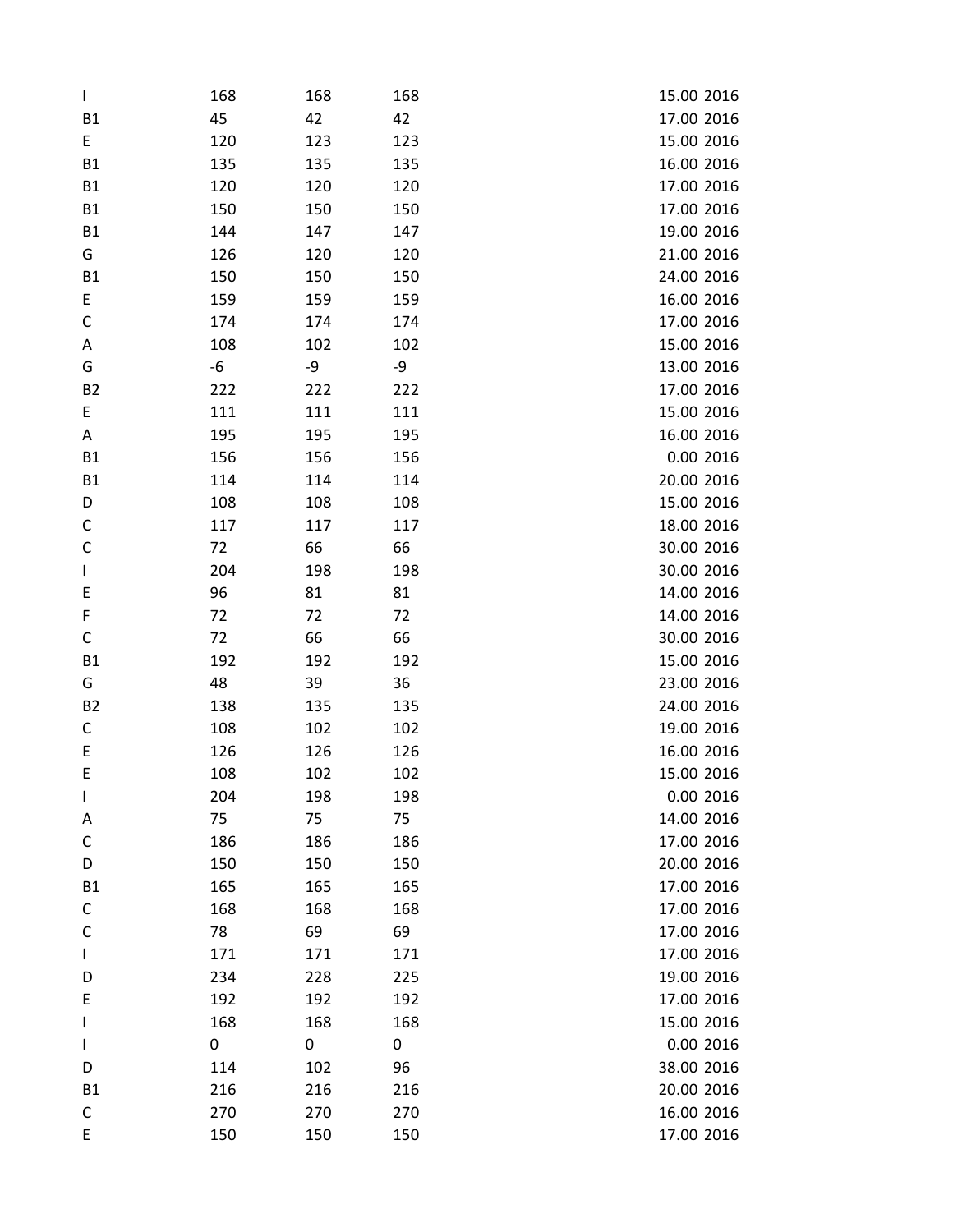| F            | 84    | 60    | 0     | 14.00 2016 |
|--------------|-------|-------|-------|------------|
| E            | 132   | 129   | 126   | 13.00 2016 |
| C            | 147   | 147   | 147   | 17.00 2016 |
| D            | 81    | 81    | 84    | 13.00 2016 |
| $\mathbf{I}$ | 222   | 222   | 222   | 22.00 2016 |
| G            | 135   | 135   | 135   | 16.00 2016 |
| <b>B1</b>    | 75    | 69    | 69    | 30.00 2016 |
| G            | 141   | 120   | 120   | 18.00 2016 |
| A2           | 250   | 222   | 222   | 18.00 2016 |
| <b>B1</b>    | 63    | 57    | 54    | 24.00 2016 |
| $\mathsf{C}$ | 117   | 120   | 120   | 15.00 2016 |
| <b>B1</b>    | 75    | 69    | 69    | 30.00 2016 |
| <b>B1</b>    | 141   | 141   | 141   | 16.00 2016 |
| G            | $-54$ | -48   | -46   | 18.00 2016 |
| <b>B2</b>    | 42    | 33    | 27    | 26.00 2016 |
| E            | 132   | 129   | 126   | 13.00 2016 |
| G            | $-30$ | $-36$ | $-33$ | 13.00 2016 |
| D            | 93    | 81    | 75    | 13.00 2016 |
| C            | 72    | 72    | 72    | 14.00 2016 |
| Α            | 90    | 90    | 90    | 14.00 2016 |
| <b>B1</b>    | 204   | 198   | 198   | 23.00 2016 |
| E            | 126   | 117   | 117   | 16.00 2016 |
| $\mathsf C$  | 180   | 180   | 180   | 17.00 2016 |
| C            | 180   | 180   | 180   | 17.00 2016 |
| D            | 126   | 120   | 126   | 20.00 2016 |
| L            | 21    | 3     | $-3$  | 26.00 2016 |
| <b>B1</b>    | 228   | 228   | 228   | 18.00 2016 |
| C            | 90    | 72    | 63    | 0.00 2016  |
| <b>B1</b>    | 114   | 114   | 114   | 17.00 2016 |
| Α            | 180   | 180   | 180   | 15.00 2016 |
| E            | 108   | 102   | 102   | 15.00 2016 |
| C            | 123   | 123   | 123   | 20.00 2016 |
| Α            | 171   | 171   | 171   | 16.00 2016 |
| C            | 114   | 102   | 96    | 31.00 2016 |
| C            | 132   | 132   | 132   | 13.00 2016 |
| C            | 36    | 36    | 36    | 17.00 2016 |
| E            | 204   | 204   | 204   | 23.00 2016 |
| <b>B1</b>    | 174   | 174   | 174   | 15.00 2016 |
| <b>B1</b>    | 108   | 102   | 102   | 18.00 2016 |
| D            | 18    | 12    | 9     | 22.00 2016 |
| D            | 135   | 135   | 135   | 16.00 2016 |
| A            | 120   | 102   | 102   | 0.00 2016  |
| L            | -69   | $-81$ | -84   | 10.00 2016 |
| <b>B1</b>    | 45    | 33    | 27    | 11.00 2016 |
| C            | 120   | 123   | 123   | 15.00 2016 |
| E            | 186   | 186   | 186   | 16.00 2016 |
| C            | 6     | 6     | 6     | 13.00 2016 |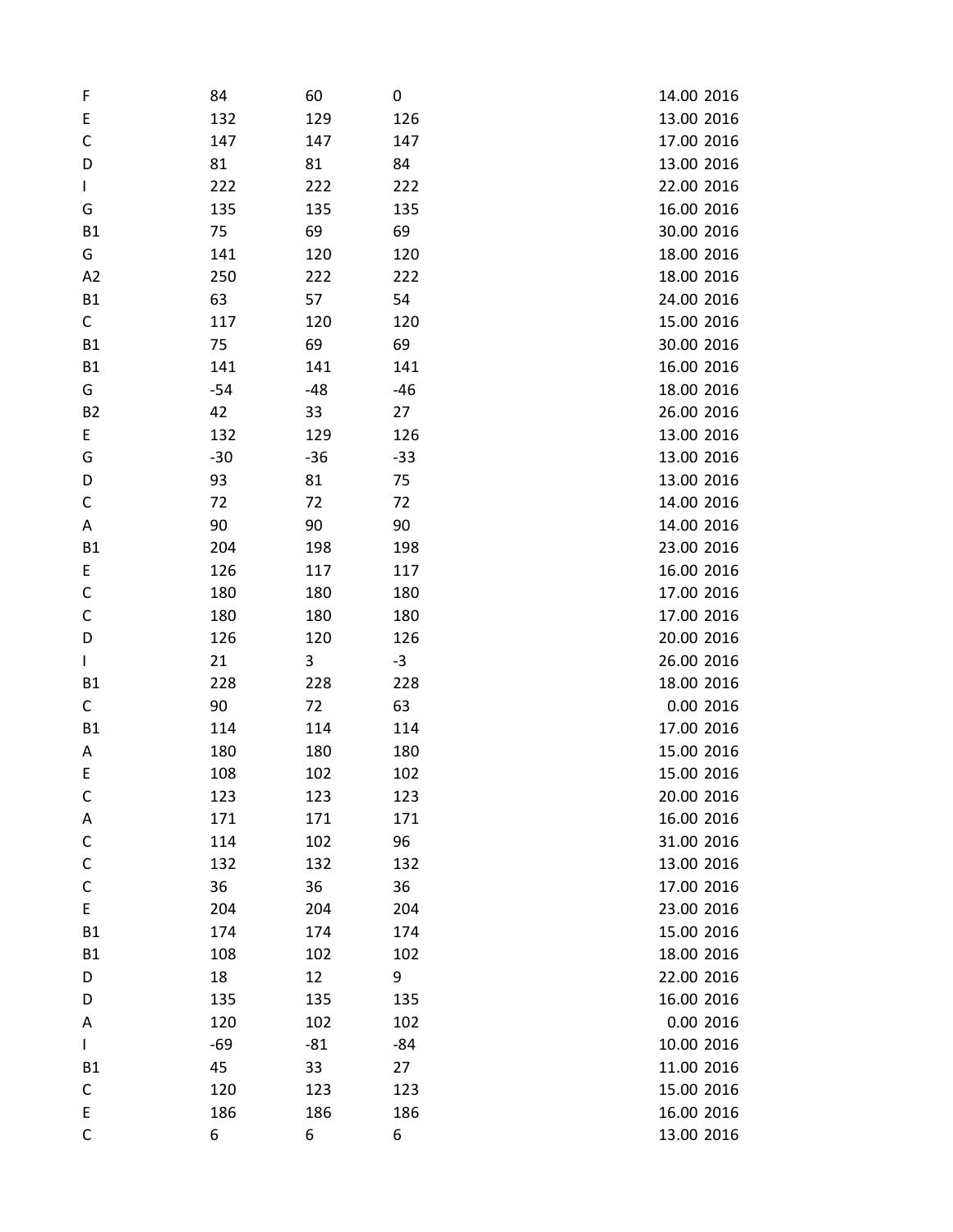| C                                          | 0     | $-3$         | -6    | 13.00 2016 |
|--------------------------------------------|-------|--------------|-------|------------|
| D                                          | 81    | 81           | 81    | 7.00 2016  |
| $\mathsf C$                                | 42    | 40           | 42    | 0.00 2016  |
| <b>B1</b>                                  | 171   | 168          | 168   | 0.00 2016  |
| $\mathbf{I}$                               | 126   | 114          | 108   | 30.00 2016 |
| C                                          | 126   | 114          | 120   | 19.00 2016 |
| Α                                          | 96    | 96           | 96    | 15.00 2016 |
| $\mathsf C$                                | 150   | 150          | 150   | 17.00 2016 |
| <b>B1</b>                                  | 78    | 69           | 69    | 13.00 2016 |
| <b>B1</b>                                  | 126   | 126          | 126   | 13.00 2016 |
| D                                          | 180   | 180          | 180   | 17.00 2016 |
| <b>B1</b>                                  | 36    | 30           | 27    | 11.00 2016 |
| <b>B2</b>                                  | 84    | 84           | 84    | 14.00 2016 |
| <b>B1</b>                                  | 132   | 132          | 132   | 20.00 2016 |
| <b>B1</b>                                  | 93    | 90           | 90    | 14.00 2016 |
| E                                          | 3     | -6           | -9    | 24.00 2016 |
| <b>B1</b>                                  | 81    | 87           | 87    | 15.00 2016 |
| D                                          | 27    | 21           | 18    | 27.00 2016 |
| D                                          | $-30$ | $-27$        | $-30$ | 10.00 2016 |
| E                                          | 105   | 102          | 99    | 22.00 2016 |
| <b>B1</b>                                  | 135   | 132          | 132   | 31.00 2016 |
| Α                                          | 168   | 168          | 168   | 15.00 2016 |
| L                                          | 60    | 60           | 60    | 12.00 2016 |
| C                                          | 90    | 87           | 84    | 14.00 2016 |
| $\mathsf C$                                | 42    | 39           | 33    | 16.00 2016 |
| $\mathsf C$                                | 42    | 39           | 33    | 16.00 2016 |
| $\mathsf{E}% _{0}\left( \mathsf{E}\right)$ | 117   | 117          | 117   | 17.00 2016 |
| <b>B1</b>                                  | 174   | 174          | 174   | 16.00 2016 |
| C                                          | 0     | 0            | 0     | 0.00 2016  |
| $\mathsf C$                                | $-15$ | $-15$        | $-15$ | 0.00 2016  |
| E                                          | 150   | 150          | 150   | 15.00 2016 |
| Α                                          | 72    | 75           | 78    | 14.00 2016 |
| D                                          | 69    | 66           | 63    | 14.00 2016 |
| <b>B1</b>                                  | 87    | 87           | 87    | 14.00 2016 |
| L                                          | 180   | 180          | 180   | 16.00 2016 |
| D                                          | 150   | 150          | 150   | 17.00 2016 |
| <b>B1</b>                                  | 108   | 96           | 90    | 26.00 2016 |
| <b>B1</b>                                  | 78    | 72           | 66    | 22.00 2016 |
| <b>B1</b>                                  | 90    | 84           | 84    | 28.00 2016 |
| F                                          | 18    | 18           | 18    | 12.00 2016 |
| Α                                          | 45    | 39           | 39    | 11.00 2016 |
| L                                          | 72    | 72           | 72    | 14.00 2016 |
| <b>B1</b>                                  | 111   | 90           | 0     | 32.00 2016 |
| <b>B1</b>                                  | 96    | 87           | 93    | 16.00 2016 |
| D                                          | 117   | 120          | 120   | 15.00 2016 |
| D                                          | 117   | 117          | 117   | 16.00 2016 |
| G                                          | 8     | $\mathbf{1}$ | $-3$  | 22.00 2016 |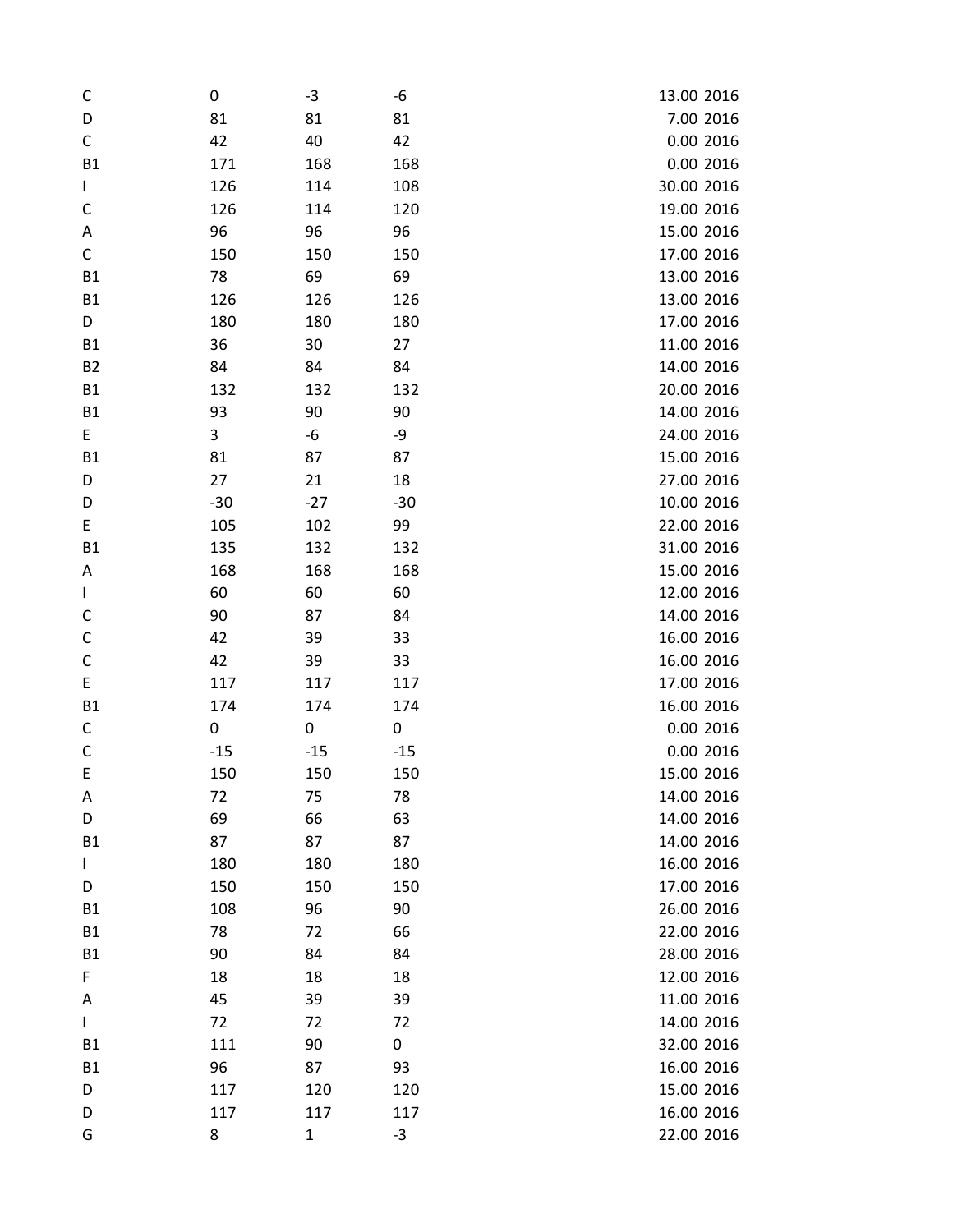| G            | 156   | 156   | 0     | 16.00 2016 |
|--------------|-------|-------|-------|------------|
| D            | 222   | 222   | 222   | 17.00 2016 |
| D            | $-26$ | $-29$ | $-41$ | 20.00 2016 |
| <b>B1</b>    | 150   | 150   | 156   | 13.00 2016 |
| A            | 246   | 234   | 234   | 18.00 2016 |
| <b>B2</b>    | 138   | 138   | 138   | 13.00 2016 |
| A1           | 111   | 90    | 0     | 32.00 2016 |
| $\mathbf{I}$ | 51    | 54    | 57    | 12.00 2016 |
| E            | 123   | 123   | 123   | 15.00 2016 |
| D            | 96    | 96    | 96    | 12.00 2016 |
| <b>B1</b>    | 102   | 93    | 93    | 18.00 2016 |
| <b>B1</b>    | 114   | 102   | 96    | 31.00 2016 |
| <b>B1</b>    | 87    | 87    | 87    | 14.00 2016 |
| <b>B1</b>    | 120   | 123   | 123   | 15.00 2016 |
| Α            | 126   | 126   | 126   | 13.00 2016 |
| C            | 183   | 183   | 183   | 21.00 2016 |
| <b>B1</b>    | 0     | 0     | 0     | 0.00 2016  |
| G            | -8    | $-10$ | $-10$ | 14.00 2016 |
| E            | 66    | 51    | 36    | 30.00 2016 |
| L            | 3     | -6    | -9    | 24.00 2016 |
| C            | 84    | 75    | 69    | 14.00 2016 |
| $\mathsf C$  | 78    | 72    | 66    | 33.00 2016 |
| D            | 174   | 171   | 0     | 15.00 2016 |
| $\mathsf C$  | 72    | 72    | 72    | 14.00 2016 |
| $\mathsf C$  | 123   | 123   | 123   | 16.00 2016 |
| D            | 186   | 150   | 150   | 16.00 2016 |
| C            | 0     | $-3$  | -6    | 13.00 2016 |
| L            | 87    | 87    | 87    | 13.00 2016 |
| E            | 96    | 96    | 96    | 15.00 2016 |
| $\mathsf C$  | 180   | 180   | 180   | 17.00 2016 |
| <b>B1</b>    | 156   | 150   | 150   | 13.00 2016 |
| Α            | 144   | 138   | 138   | 13.00 2016 |
| D            | 6     | 6     | 6     | 11.00 2016 |
| D            | 0     | $-3$  | $-6$  | 11.00 2016 |
| D            | 0     | $-3$  | -6    | 11.00 2016 |
| $\mathsf C$  | 186   | 186   | 186   | 17.00 2016 |
| C            | 111   | 111   | 114   | 14.00 2016 |
| E            | 192   | 192   | 192   | 17.00 2016 |
| Α            | 111   | 99    | 99    | 15.00 2016 |
| С            | 162   | 144   | 156   | 0.00 2016  |
| C            | 96    | 96    | 96    | 16.00 2016 |
| <b>B1</b>    | 210   | 210   | 210   | 16.00 2016 |
| $\mathsf{C}$ | 75    | 66    | 63    | 14.00 2016 |
| <b>B1</b>    | 84    | 75    | 66    | 11.00 2016 |
| E            | 141   | 141   | 141   | 19.00 2016 |
| <b>B1</b>    | 174   | 174   | 174   | 17.00 2016 |
| E            | $-3$  | -9    | $-12$ | 17.00 2016 |